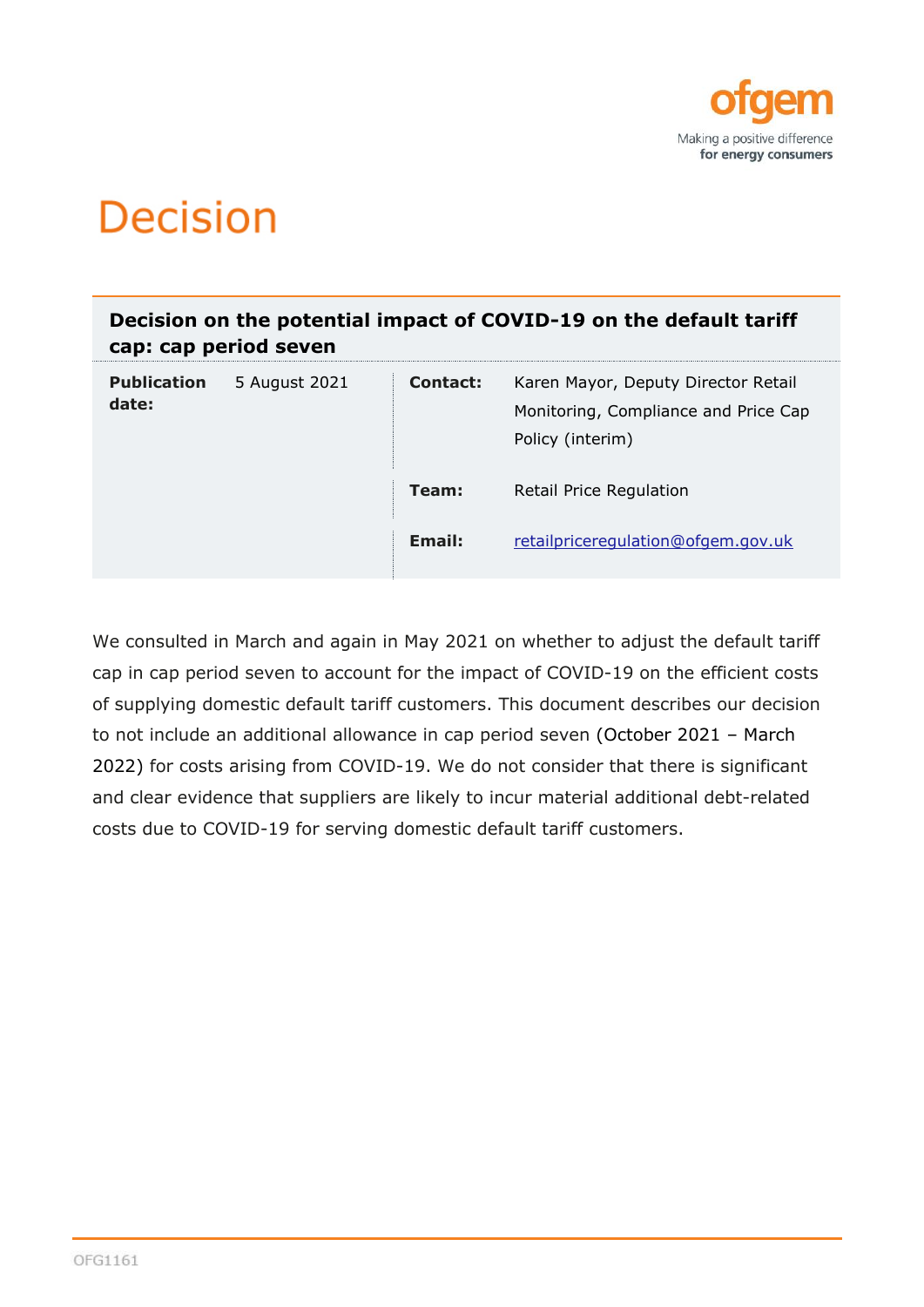© Crown copyright 2021

The text of this document may be reproduced (excluding logos) under and in accordance with the terms of the **[Open Government Licence](http://www.nationalarchives.gov.uk/doc/open-government-licence/version/3/)**.

Without prejudice to the generality of the terms of the Open Government Licence the material that is reproduced must be acknowledged as Crown copyright and the document title of this document must be specified in that acknowledgement.

Any enquiries related to the text of this publication should be sent to Ofgem at: 10 South Colonnade, Canary Wharf, London, E14 4PU. Alternatively, please call Ofgem on 0207 901 7000.

This publication is available at **[www.ofgem.gov.uk](http://www.ofgem.gov.uk/)**. Any enquiries regarding the use and re-use of this information resource should be sent to: [psi@nationalarchives.gsi.gov.uk](mailto:psi@nationalarchives.gsi.gov.uk)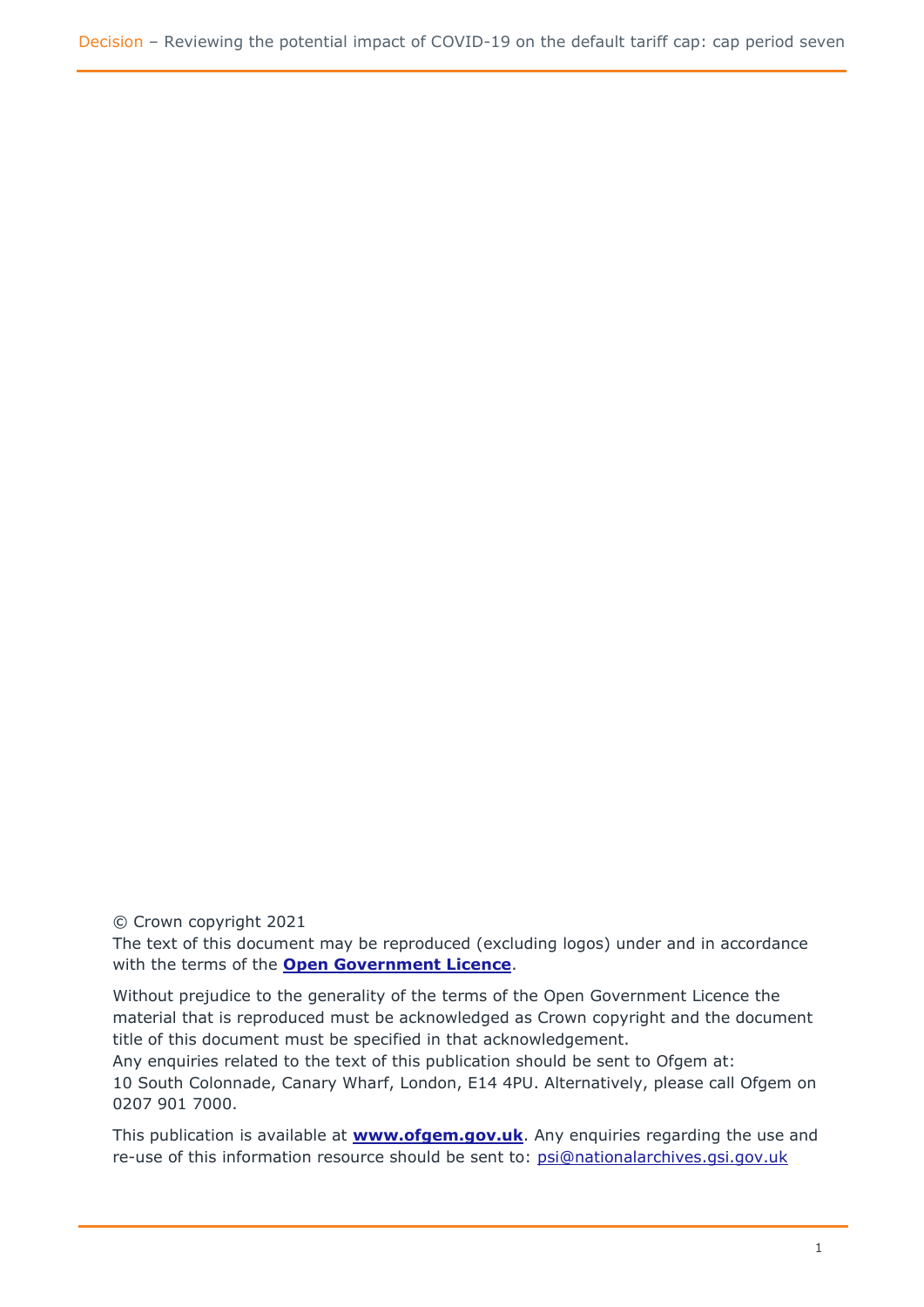# **Contents**

| Methodology for assessing suppliers' forecast debt-related costs  19     |  |
|--------------------------------------------------------------------------|--|
| Methodology for assessing external forecasts of key economic metrics  26 |  |
|                                                                          |  |
|                                                                          |  |
|                                                                          |  |
|                                                                          |  |
|                                                                          |  |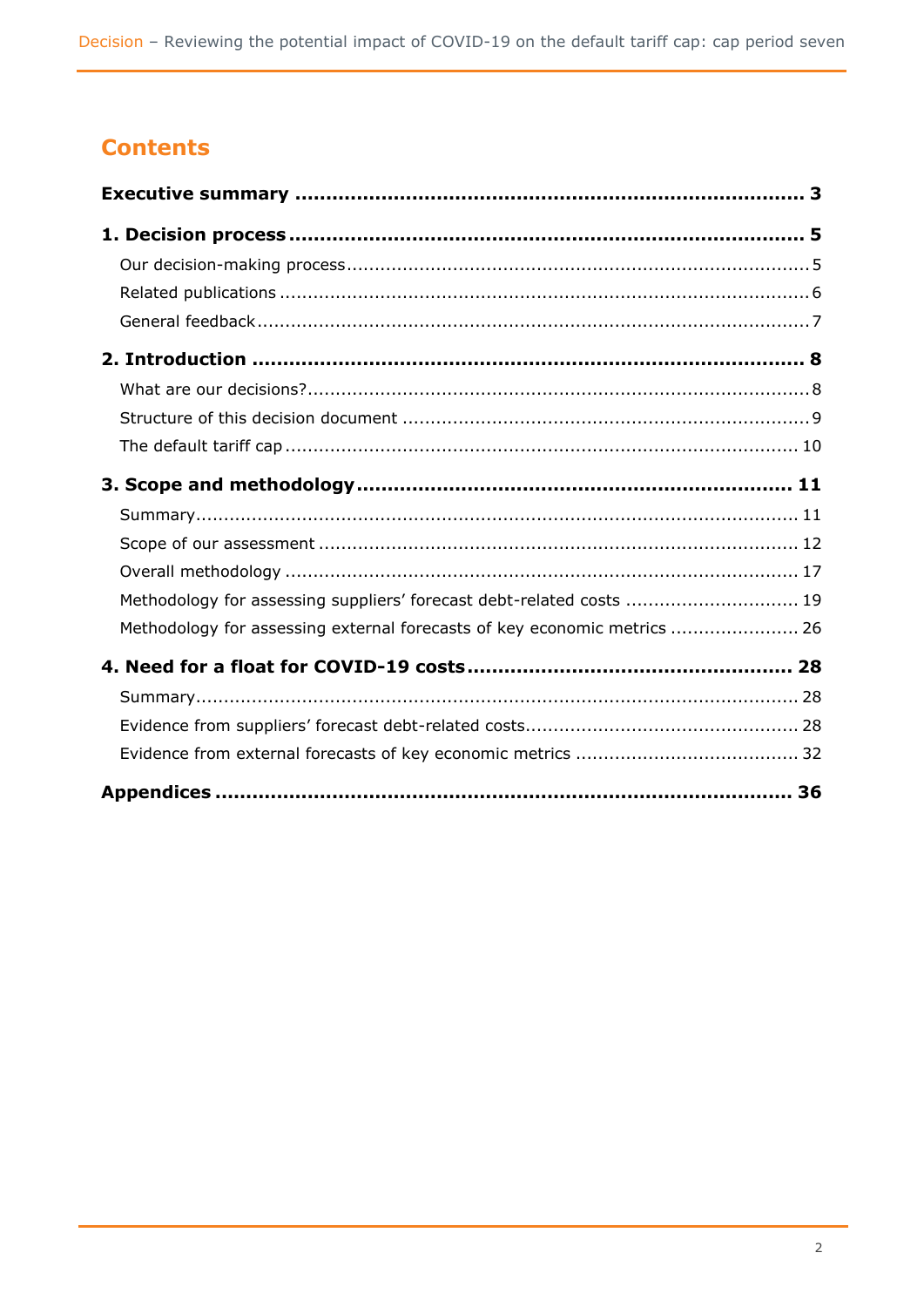# <span id="page-3-0"></span>**Executive summary**

The default tariff cap ('cap') protects default tariff customers, ensuring that they pay a fair price for their energy, reflecting its underlying costs. In our February 2021 decision, $1$  we concluded that the COVID-19 pandemic had resulted in additional costs – specifically debtrelated costs for credit meter default tariff customers - that were material in cap periods four to six (April 2020 to September 2021) and not allowed for through the existing cap methodology. We therefore included an additional allowance in the cap level for cap period six (which started on 1 April 2021) and cap period seven (from 1 October 2021). We set this as a float (which was conservative in favour of consumers), which we would "true-up" later using final costs.

### **Scope of our assessment**

We have assessed whether there is clear and significant evidence that suppliers are likely to incur material additional debt-related costs, in particular:

- bad debt costs<sup>2</sup> for credit customers in cap period seven (October 2021 to March 2022);
- bad debt costs for prepayment meter (PPM) customers for cap periods four to seven (April 2020 to March 2022);
- working capital costs for both credit and PPM customers in cap period seven; and
- debt-related administrative costs for both credit and PPM customers in cap period seven.

### **Our methodology**

We have based our methodology on the one we used in our February 2021 decision. However, we have decided to amend it to include additional filters to assess whether a supplier's forecast should form a part of our sample. We have also decided to include an

<sup>&</sup>lt;sup>1</sup> Ofgem (2021), Decision on the potential impact of COVID-19 on the default tariff cap, executive summary.

[https://www.ofgem.gov.uk/publications-and-updates/decision-potential-impact-covid-19-default](https://www.ofgem.gov.uk/publications-and-updates/decision-potential-impact-covid-19-default-tariff-cap)[tariff-cap](https://www.ofgem.gov.uk/publications-and-updates/decision-potential-impact-covid-19-default-tariff-cap)

 $2$  We define bad debt as the unrecoverable debt that suppliers write off. We define working capital as current assets minus current liabilities for the domestic supply business, in line with the definition we used in our November 2020 consultation. The debt-related administrative costs are the costs of chasing debt before it is written off.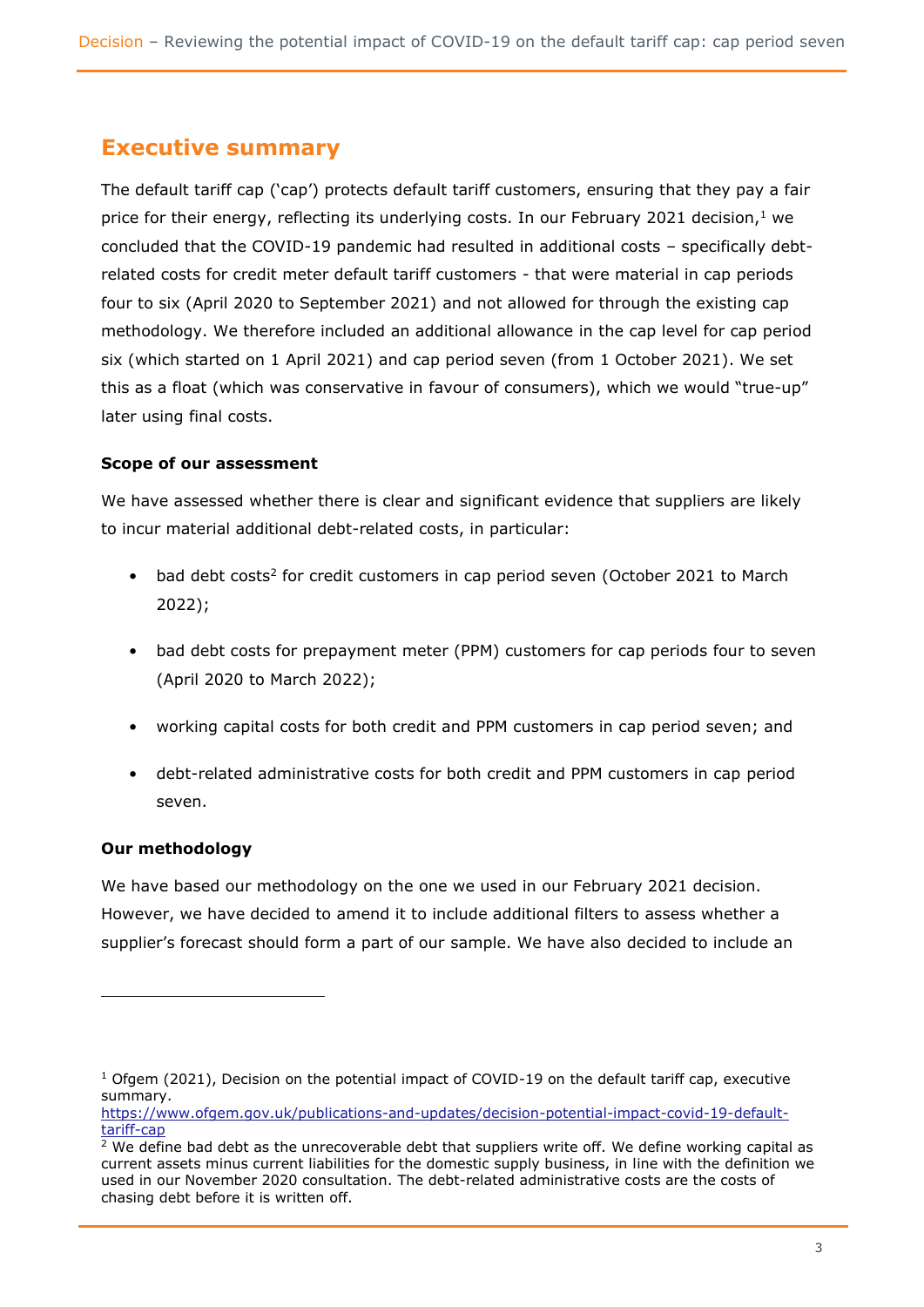assessment of leading institutions' expectations on the impact of COVID-19 on the economy to assess the fundamental need for a float.

#### **Whether a float is necessary**

We only consider that a further float is necessary if there is significant and clear evidence that suppliers are likely to incur material additional costs due to COVID-19 in cap period seven. Following our review of suppliers' forecast debt-related costs and the forecasts of key economic metrics, we have not found this to be the case.

Therefore, we have decided to not introduce an additional float for debt-related costs in cap period seven for either credit or PPM.

### **Sharing factor**

Given that we have decided that a further float in cap period seven is not necessary, we currently do not need to decide whether to introduce a sharing factor for it. As such there is no decision set out in this document relating to a 50:50 sharing factor as proposed in our May 2021 consultation.<sup>3</sup>

### **Going forward**

As a result of our decision, there will not be any further adjustment for additional costs related to COVID-19 to either credit or PPM customers in cap period seven. The remaining float of £8.86 per customer<sup>4</sup> will be applied in cap period seven in line with our February 2021 decision. 5

We will consider as part of our true-up exercise whether it is appropriate to review costs from COVID-19 for cap period seven, though this will be subject to when suitable data becomes available.

[https://www.ofgem.gov.uk/publications-and-updates/price-cap-consultation-reviewing-potential](https://www.ofgem.gov.uk/publications-and-updates/price-cap-consultation-reviewing-potential-impact-covid-19-default-tariff-cap-cap-period-seven)[impact-covid-19-default-tariff-cap-cap-period-seven](https://www.ofgem.gov.uk/publications-and-updates/price-cap-consultation-reviewing-potential-impact-covid-19-default-tariff-cap-cap-period-seven)

 $3$  Ofgem (2021), Reviewing the potential impact of COVID-19 on the default tariff cap: cap period seven, paragraph 3.3.

<sup>&</sup>lt;sup>4</sup> Dual fuel, at the typical consumption values used to set the cap (3,100kWh for single-rate electricity and 12,000kWh for gas).

<sup>5</sup> Ofgem (2021), Decision on the potential impact of COVID-19 on the default tariff cap, Table 4. https://www.ofgem.gov.uk/publications-and-updates/decision-potential-impact-covid-19-defaulttariff-cap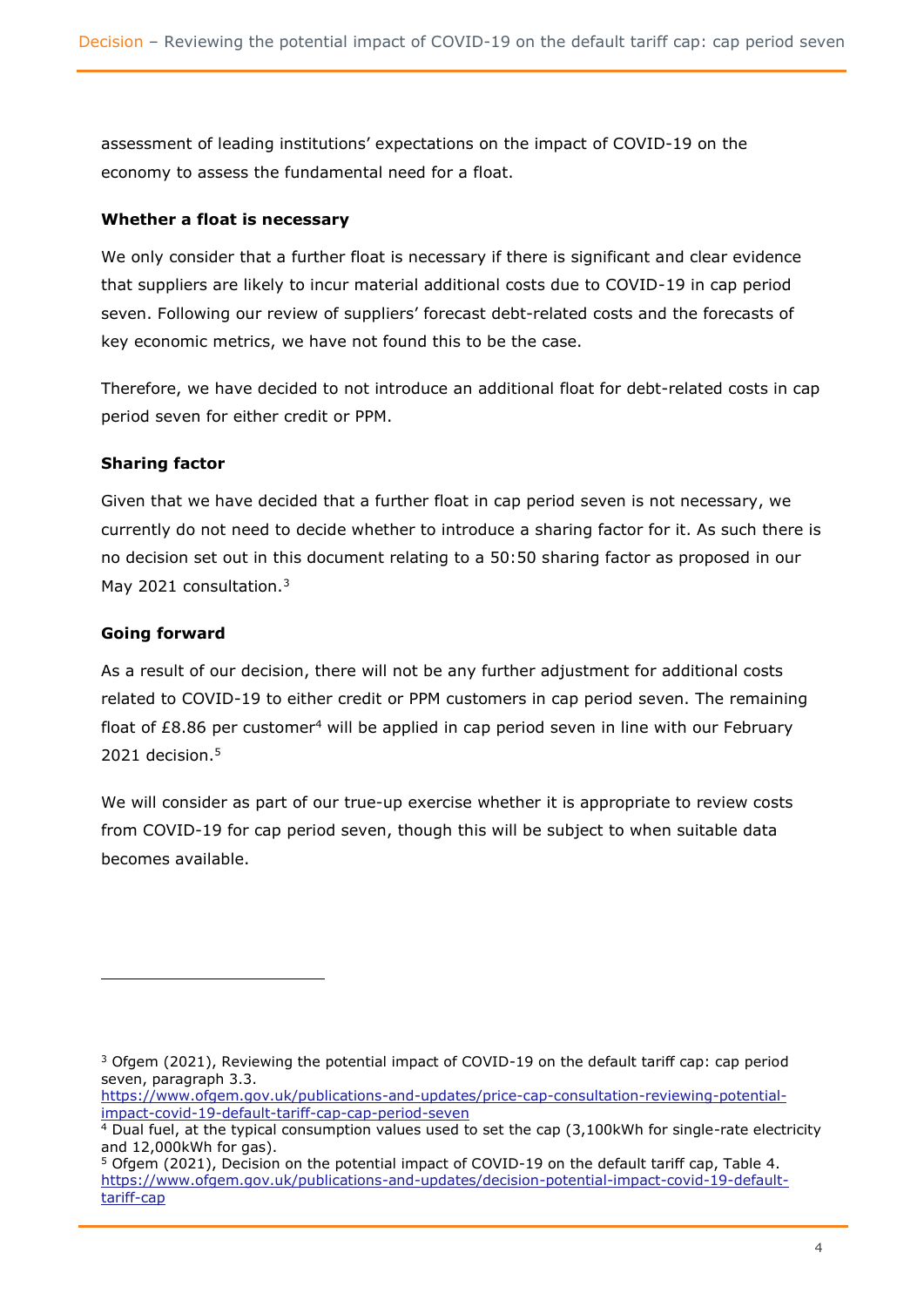# <span id="page-5-0"></span>**1. Decision process**

# <span id="page-5-1"></span>**Our decision-making process**

### **March 2021 working paper**

1.1. We published a working paper in March 2021 that set out our initial thinking on reviewing the potential impact of COVID-19 on the default tariff cap ('cap'), and whether an additional allowance (a 'float') for cap period seven (October 2021 -March 2022) was necessary. Stakeholders provided responses in April 2021.

### **May 2021 consultation**

1.2. We published a consultation in May 2021 with our revised proposals. We consulted on whether to update the methodology that we used to set the initial float for cap periods four to six (April 2020 to September 2021), to account for the impact of COVID-19 on the efficient costs of supplying domestic default tariff customers in cap period seven. Stakeholders provided responses in June 2021.

#### **August decision and future process**

- 1.3. This decision is for cap period seven, starting on 1 October 2021. We have decided to not introduce a float<sup>6</sup> in cap period seven for costs arising from COVID-19.
- 1.4. We will consider as part of our true-up exercise whether it is appropriate to review costs from COVID-19 for cap period seven, though this will be subject to when suitable data becomes available.

<sup>&</sup>lt;sup>6</sup> In our February 2021 decision for cap periods four to six, we had spread part of the float for credit customers into the additional allowance of £8.86 for cap period seven. We have published the updated Annex 8 alongside this decision.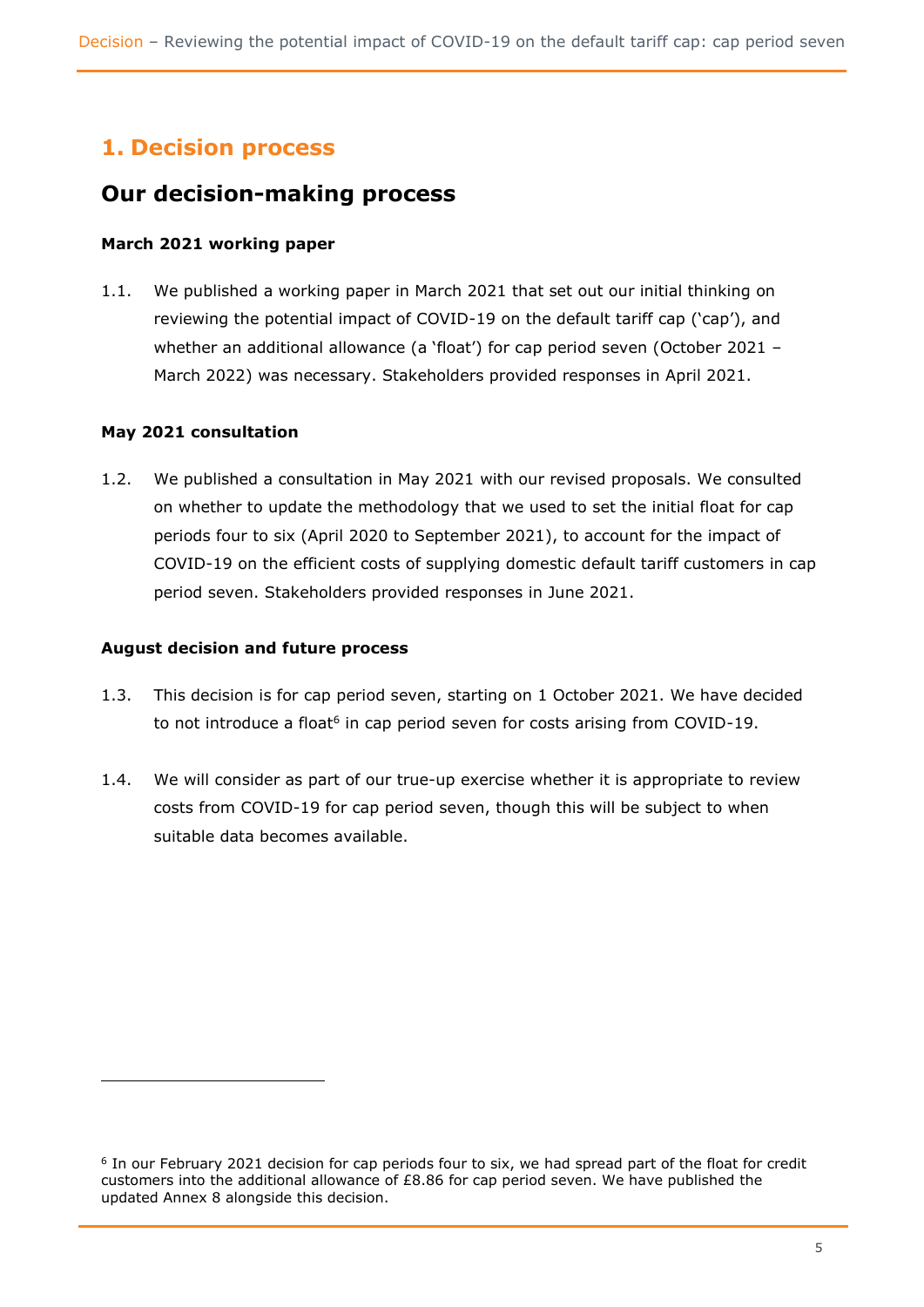# <span id="page-6-0"></span>**Related publications**

- 1.5. The main documents relating to the cap are:
	- Domestic Gas and Electricity (Tariff Cap) Act 2018: http://www.legislation.gov.uk/ukpga/2018/21/contents/enacted;
	- Default Tariff Cap Decision: [https://www.ofgem.gov.uk/publications-and-updates/default-tariff-cap-decision](https://www.ofgem.gov.uk/publications-and-updates/default-tariff-cap-decision-overview)[overview.](https://www.ofgem.gov.uk/publications-and-updates/default-tariff-cap-decision-overview)
- 1.6. The main documents relating to reviewing the potential impact of COVID-19 on the default tariff cap are:
	- May 2021 consultation on reviewing the potential impact of COVID-19 on the default tariff cap ('May 2021 consultation'): [https://www.ofgem.gov.uk/publications-and-updates/price-cap-consultation](https://www.ofgem.gov.uk/publications-and-updates/price-cap-consultation-reviewing-potential-impact-covid-19-default-tariff-cap-cap-period-seven)[reviewing-potential-impact-covid-19-default-tariff-cap-cap-period-seven;](https://www.ofgem.gov.uk/publications-and-updates/price-cap-consultation-reviewing-potential-impact-covid-19-default-tariff-cap-cap-period-seven)
	- March 2021 working paper on reviewing the potential impact of COVID-19 on the default tariff cap ('March 2021 working paper'): [https://www.ofgem.gov.uk/publications-and-updates/price-cap-working-paper](https://www.ofgem.gov.uk/publications-and-updates/price-cap-working-paper-reviewing-potential-impact-covid-19-default-tariff-cap-cap-period-seven)[reviewing-potential-impact-covid-19-default-tariff-cap-cap-period-seven;](https://www.ofgem.gov.uk/publications-and-updates/price-cap-working-paper-reviewing-potential-impact-covid-19-default-tariff-cap-cap-period-seven)
	- February 2021 decision on the potential impact of COVID-19 on the default tariff cap ('February 2021 decision'): [https://www.ofgem.gov.uk/publications-and-updates/decision-potential](https://www.ofgem.gov.uk/publications-and-updates/decision-potential-impact-covid-19-default-tariff-cap)[impact-covid-19-default-tariff-cap;](https://www.ofgem.gov.uk/publications-and-updates/decision-potential-impact-covid-19-default-tariff-cap)
	- November 2020 consultation on reviewing the potential impact of COVID-19 on the default tariff cap: ('November 2020 consultation'): [https://www.ofgem.gov.uk/publications-and-updates/reviewing-potential](https://www.ofgem.gov.uk/publications-and-updates/reviewing-potential-impact-covid-19-default-tariff-cap-november-2020-consultation)[impact-covid-19-default-tariff-cap-november-2020-consultation;](https://www.ofgem.gov.uk/publications-and-updates/reviewing-potential-impact-covid-19-default-tariff-cap-november-2020-consultation)
	- September 2020 policy consultation on reviewing the potential impact of COVID-19 on the default tariff cap: ('September 2020 consultation'): [https://www.ofgem.gov.uk/publications-and-updates/reviewing-potential](https://www.ofgem.gov.uk/publications-and-updates/reviewing-potential-impact-covid-19-default-tariff-cap-september-2020-policy-consultation)[impact-covid-19-default-tariff-cap-september-2020-policy-consultation;](https://www.ofgem.gov.uk/publications-and-updates/reviewing-potential-impact-covid-19-default-tariff-cap-september-2020-policy-consultation)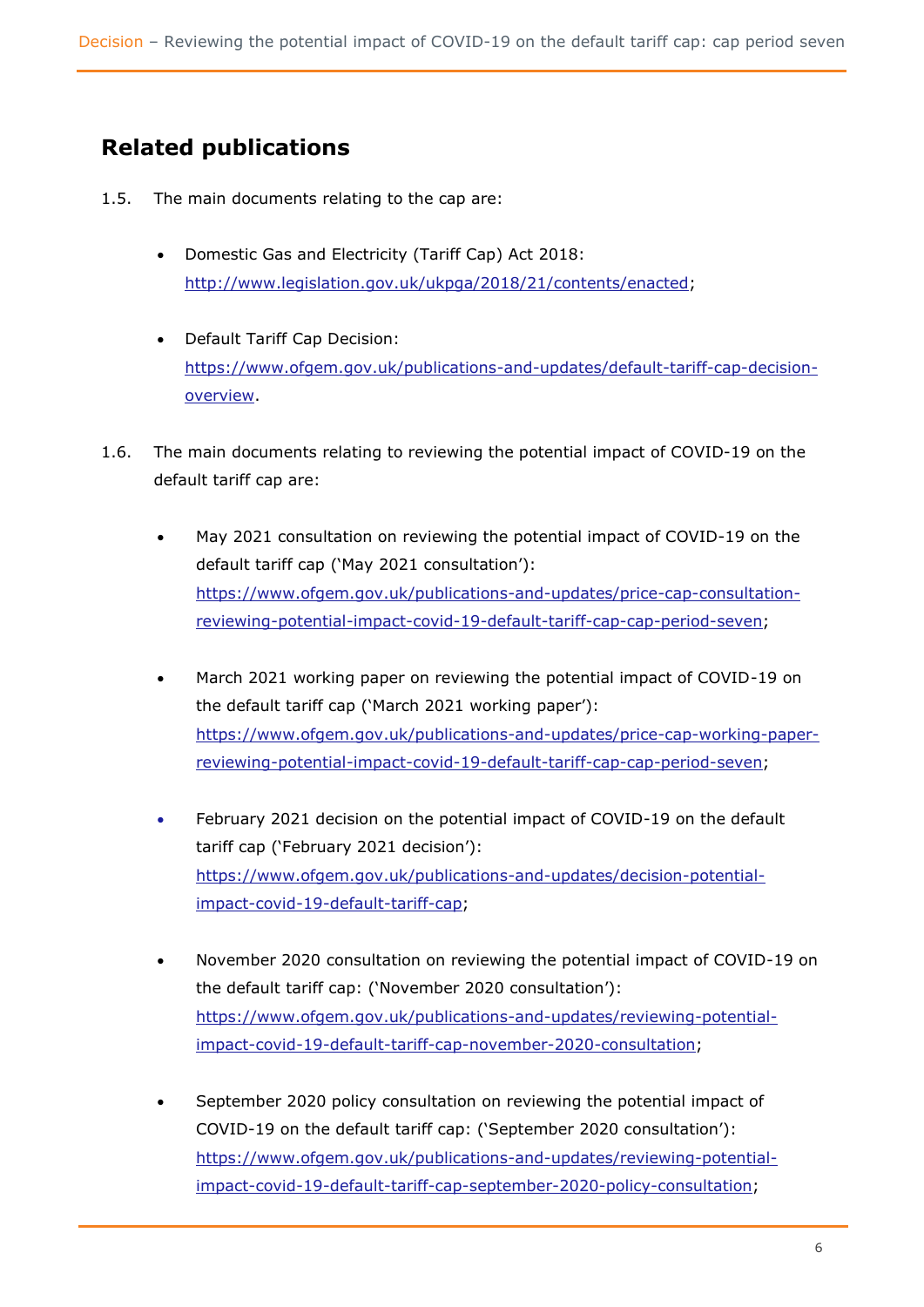Impact of COVID-19 on retail energy supply companies - regulatory expectations from 1 July 2020: [https://www.ofgem.gov.uk/publications-and-updates/impact-covid-19-retail](https://www.ofgem.gov.uk/publications-and-updates/impact-covid-19-retail-energy-supply-companies-regulatory-expectations-1-july-2020)[energy-supply-companies-regulatory-expectations-1-july-2020.](https://www.ofgem.gov.uk/publications-and-updates/impact-covid-19-retail-energy-supply-companies-regulatory-expectations-1-july-2020)

# <span id="page-7-0"></span>**General feedback**

- 1.7. We are keen to receive your comments on the clarity of this report. We would also like to get your answers to these questions:
	- 1. Do you have any comments about the overall quality of this document?
	- 2. Do you have any comments about its tone and content?
	- 3. Was it easy to read and understand? Or could it have been better written?
	- 4. Are its conclusions balanced?
	- 5. Did it make reasoned recommendations?
	- 6. Any further comments?

Please send any general feedback comments to [retailpriceregulation@ofgem.gov.uk.](mailto:retailpriceregulation@ofgem.gov.uk)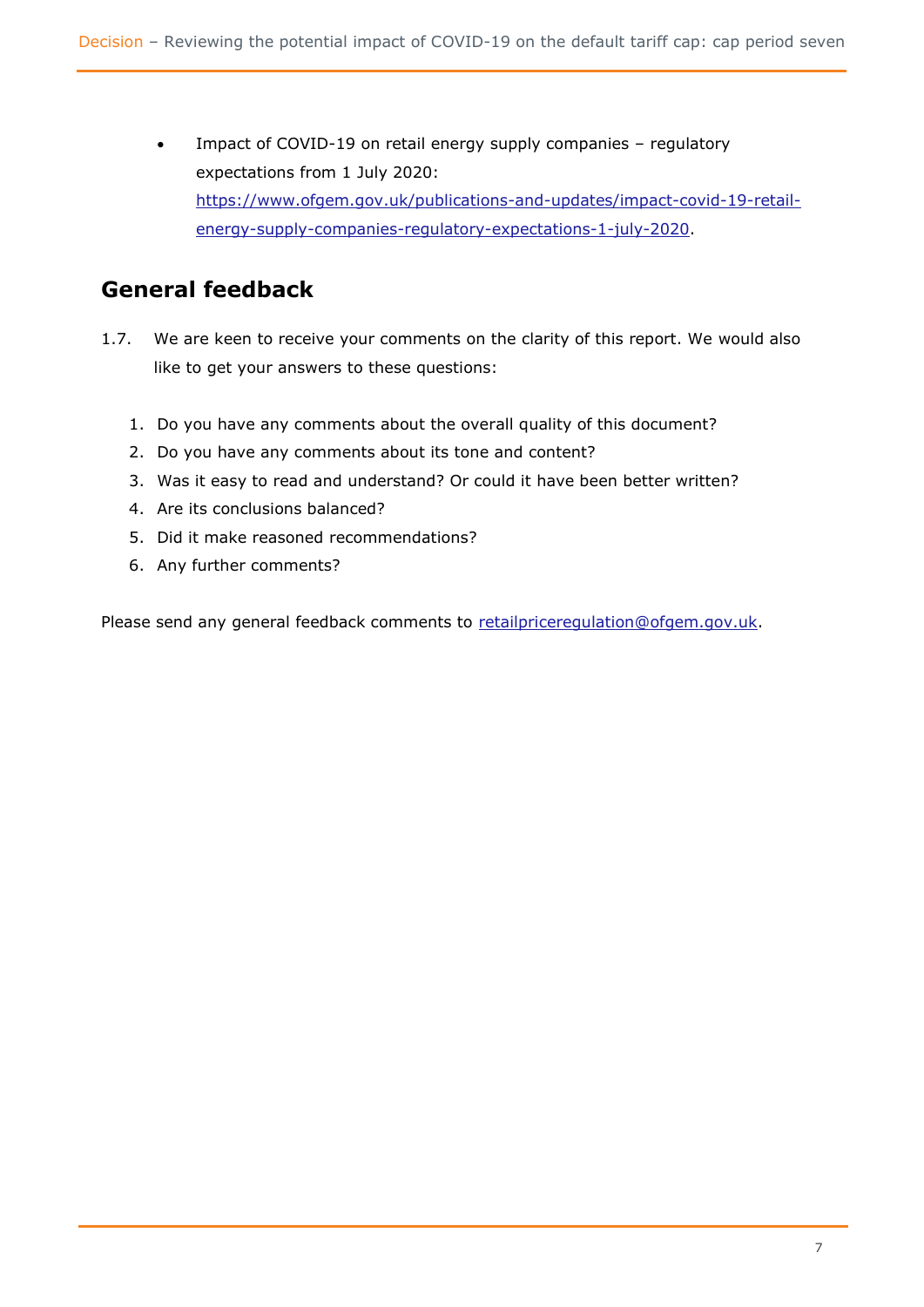# <span id="page-8-0"></span>**2. Introduction**

# <span id="page-8-1"></span>**What are our decisions?**

- 2.1. This document sets out our decision to not introduce a further float to account for the potential impacts of COVID-19 in cap period seven for domestic default tariff customers.
- 2.2. We do not consider there is significant and clear evidence that suppliers are likely to incur material additional debt-related costs due to COVID-19 for serving domestic default tariff customers in the periods assessed. Therefore, we have decided that a float for cap period seven is not needed for:
	- bad debt costs for credit customers in cap period seven (October 2021 to March 2022);
	- bad debt costs for prepayment meter (PPM) customers for cap periods four to seven (April 2020 to March 2022);
	- working capital costs for both credit and PPM customers in cap period seven; and
	- debt-related administrative costs for both credit and PPM customers in cap period seven.
- 2.3. We have decided to broadly maintain the methodology we have used for the COVID-19 adjustment in our February 2021 decision.<sup>7</sup> However, we have decided to amend our methodology to include additional filters to assess whether a supplier's forecast should form part of our sample. Given the underlying uncertainty on the need for a float for cap period seven, we have sought to avoid using forecasts when we had concerns that they may not represent reasonable estimates of the likely additional COVID-19 costs that suppliers will incur. As a result, we have decided to remove unreasonable forecasts or inconsistent data from the sample that we use to

 $7$  Ofgem (2021), Decision on the potential impact of COVID-19 on the default tariff cap. [https://www.ofgem.gov.uk/publications-and-updates/decision-potential-impact-covid-19-default](https://www.ofgem.gov.uk/publications-and-updates/decision-potential-impact-covid-19-default-tariff-cap)[tariff-cap](https://www.ofgem.gov.uk/publications-and-updates/decision-potential-impact-covid-19-default-tariff-cap)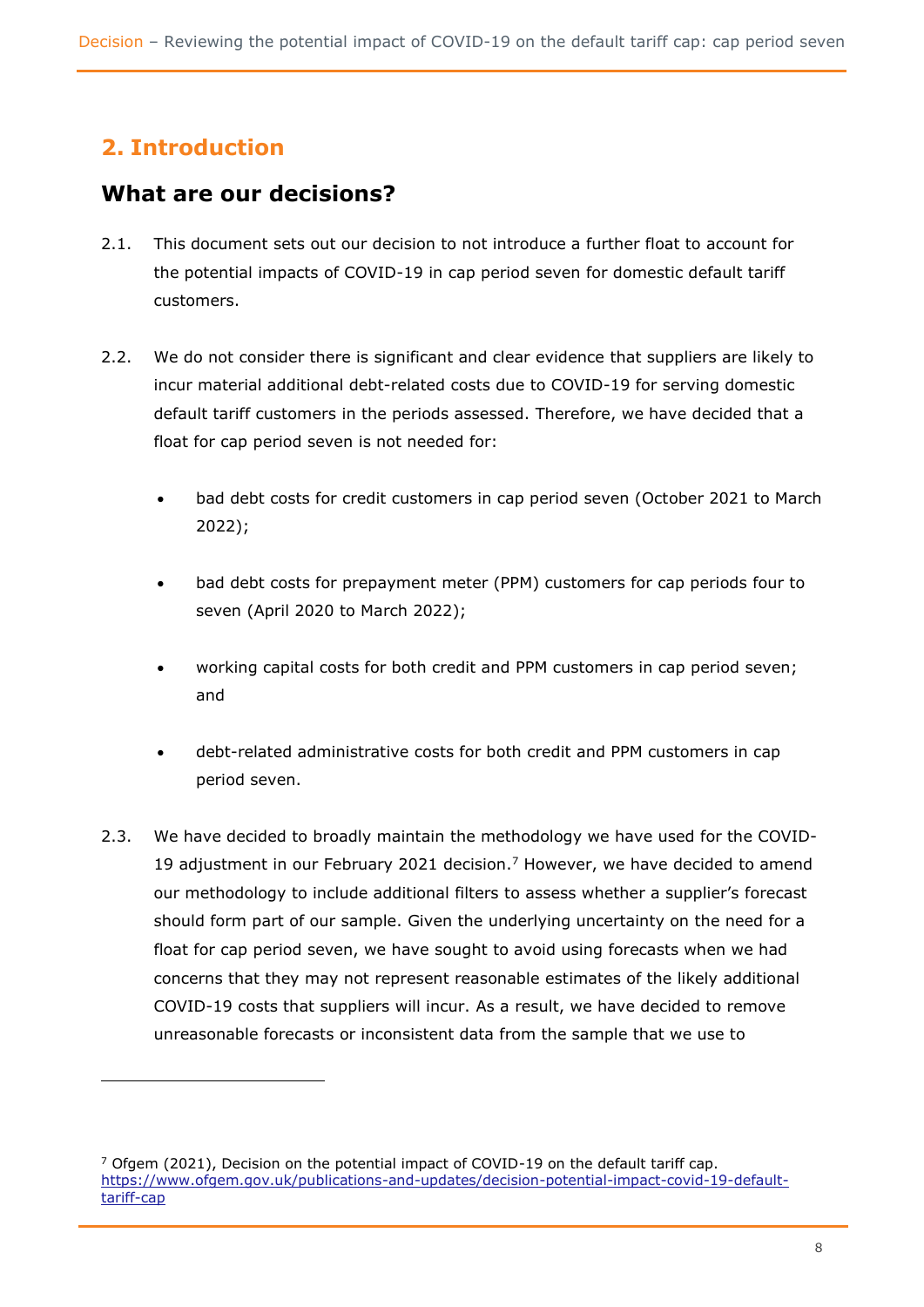benchmark costs. This will ensure that our float estimate is conservative and that we err on the side of customers to protect customers' interests. We have also decided to include an additional assessment of external forecasts of key economic metrics to form a view on the fundamental need for a float.

2.4. Given that we have decided that a further float in cap period seven is not necessary, we currently do not need to decide whether to introduce a sharing factor for it. As such there is no decision set out in this document relating to a 50:50 sharing factor as proposed in our May 2021 consultation.<sup>8</sup>

# <span id="page-9-0"></span>**Structure of this decision document**

- 2.5. This decision document has the following structure:
	- Chapter 1 outlines our decision-making process.
	- Chapter 2 summarises our decisions and the structure of this document. It also provides a general introduction to the cap.
	- Chapter 3 sets out the scope of our assessment and our decisions to amend the existing methodology to assess the need for a float for credit and PPM customers.
	- Chapter 4 sets out our decision to not have an additional float for debt-related costs due to COVID-19 in cap period seven. It also outlines our views on key economic metrics and Request for Information (RFI) results.
	- Appendices 1 to 4 contain details on stakeholders' comments on our approach, as well as the data we collected through our RFI and the calculations which led to our decision. Appendices 5 to 7 contain some details on how we addressed the stakeholders' comments on additional filters, sharing factor and customer

<sup>&</sup>lt;sup>8</sup> Ofgem (2021), Reviewing the potential impact of COVID-19 on the default tariff cap: cap period seven, paragraph 3.3. [https://www.ofgem.gov.uk/publications-and-updates/price-cap-consultation-reviewing-potential](https://www.ofgem.gov.uk/publications-and-updates/price-cap-consultation-reviewing-potential-impact-covid-19-default-tariff-cap-cap-period-seven)[impact-covid-19-default-tariff-cap-cap-period-seven](https://www.ofgem.gov.uk/publications-and-updates/price-cap-consultation-reviewing-potential-impact-covid-19-default-tariff-cap-cap-period-seven)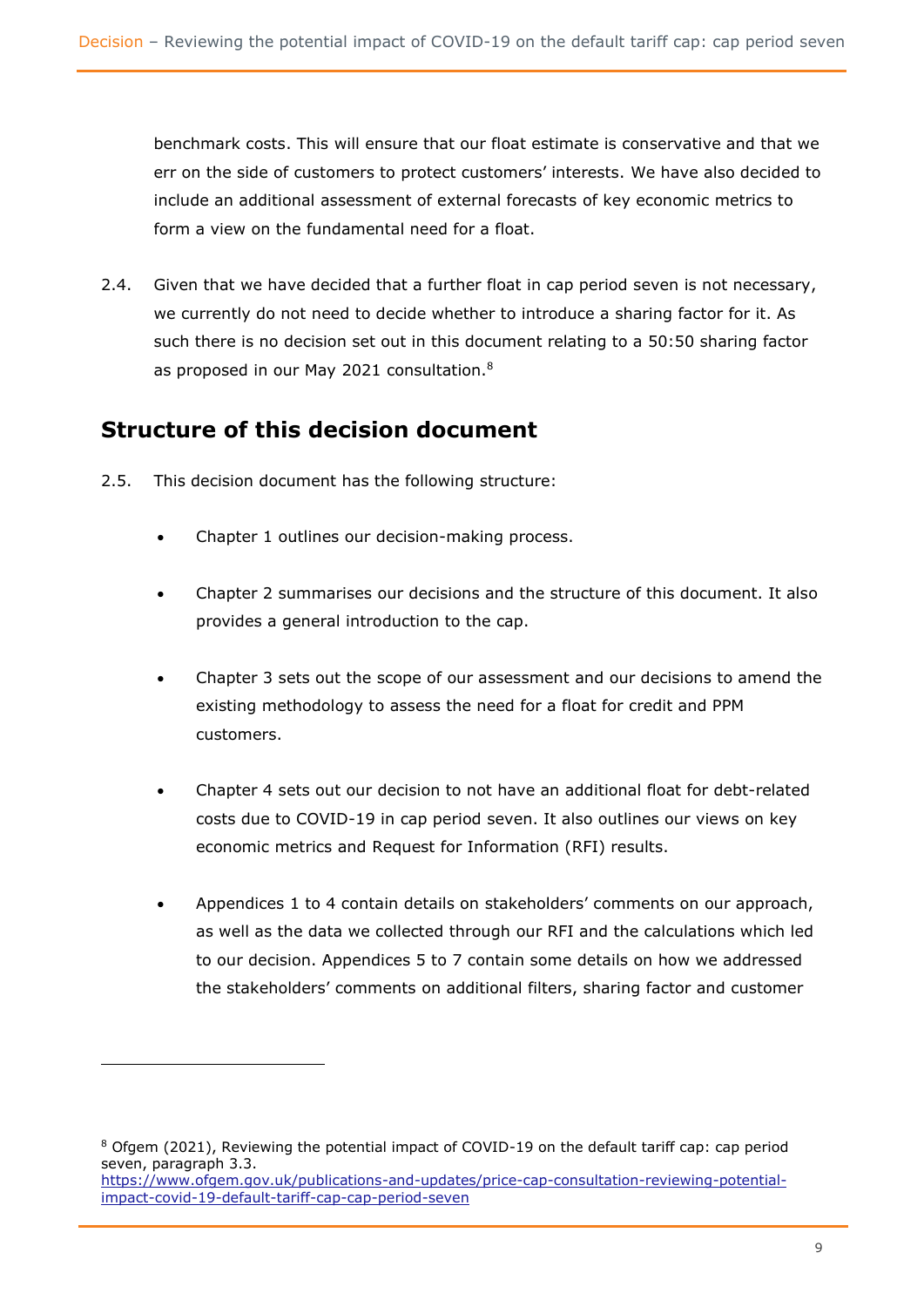mix in responding to our March 2021 working paper and May 2021 consultation.

# <span id="page-10-0"></span>**The default tariff cap**

- 2.6. We set the cap with reference to the Domestic Gas and Electricity (Tariff Cap) Act 2018 ('Act'). The objective of the Act is to protect current and future default tariff customers. We consider protecting customers to mean that prices reflect underlying efficient costs. In doing so, we must have regard to four matters:<sup>9</sup>
	- the need to create incentives for holders of supply licences to improve their efficiency;
	- the need to set the cap at a level that enables holders of supply licences to compete effectively for domestic supply contracts;
	- the need to maintain incentives for domestic customers to switch to different domestic supply contracts; and
	- the need to ensure that holders of supply licences who operate efficiently are able to finance activities authorised by the licence.
- 2.7. The requirement to have regard to the four matters identified in section 1(6) of the Act does not mean that we must achieve all of these. In setting the cap, our primary consideration is the protection of existing and future consumers who pay standard variable and default rates. In reaching decisions on particular aspects of the cap, the weight to be given to each of these considerations is a matter of judgment. Often, a balance must be struck between competing considerations.
- 2.8. In setting the cap, we may not make different provisions for different holders of supply licences.<sup>10</sup> This means that we must set one cap level for all suppliers.

 $9$  Domestic Gas and Electricity (Tariff Cap) Act 2018, Section 1(6). <https://www.legislation.gov.uk/ukpga/2018/21/section/1/enacted> <sup>10</sup> Domestic Gas and Electricity (Tariff Cap) Act 2018, Section 2(2). <http://www.legislation.gov.uk/ukpga/2018/21/section/2/enacted>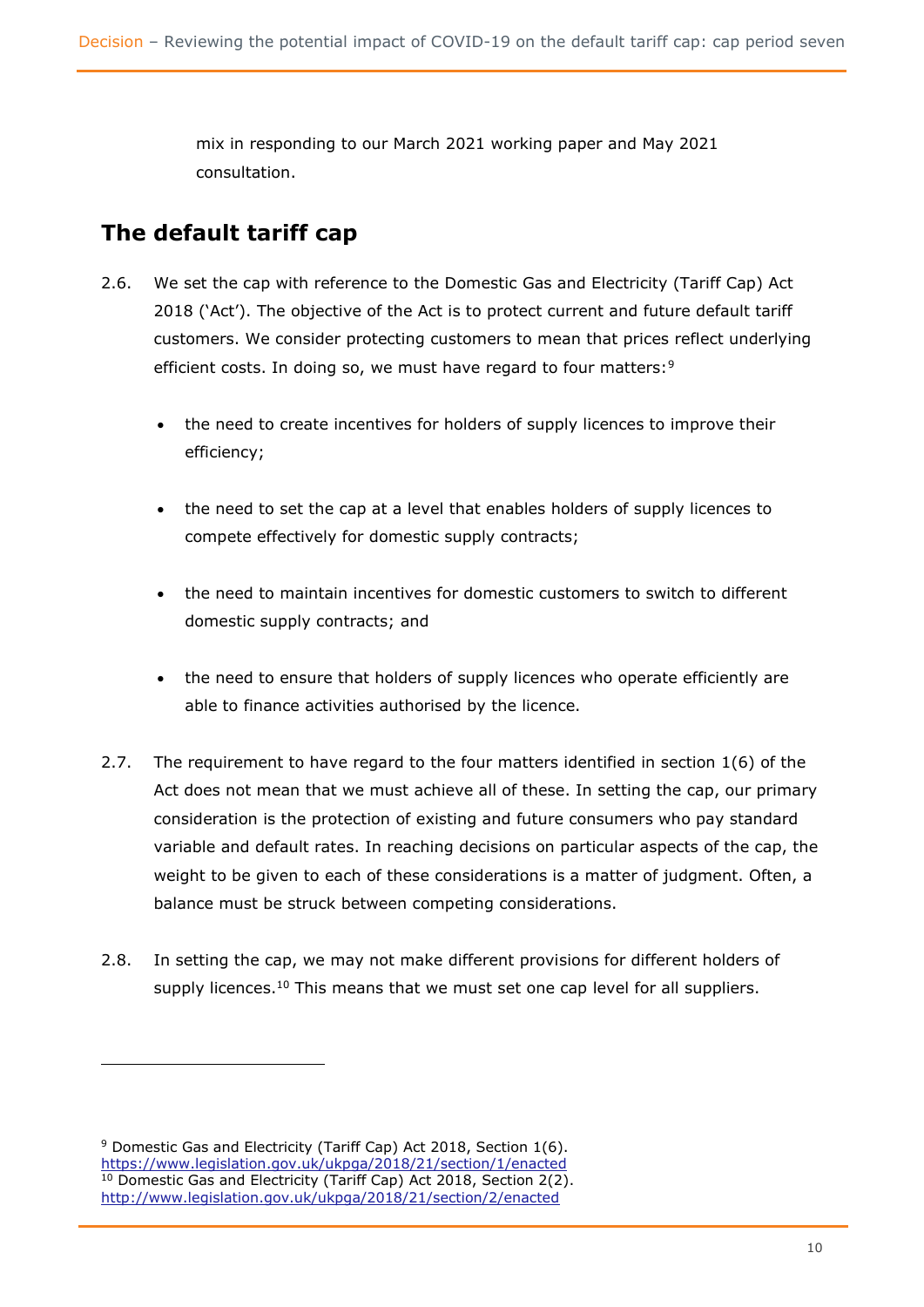# <span id="page-11-0"></span>**3. Scope and methodology**

### **Chapter summary**

This chapter sets out the scope of our assessment on whether there is significant and clear evidence that suppliers are likely to incur material additional costs due to COVID-19 for serving domestic default tariff customers. It also sets out our decision on the methodology we use to assess the need for a float for both credit and PPM customers.

# <span id="page-11-1"></span>**Summary**

- 3.1. In line with our February 2021 decision, $11$  we have decided to only assess suppliers' additional debt-related COVID-19 costs for serving default tariff customers.
- 3.2. As proposed in our May 2021 consultation, $12$  we have decided to only provide an adjustment where there is significant and clear evidence that suppliers are likely to incur material additional costs due to COVID-19 for serving domestic default tariff customers.
- 3.3. We have decided to maintain the majority of the methodological features we set out in our February 2021 decision relating to cap periods four to six. We have decided to make the following amendments to our methodology for determining the impact of COVID-19 on debt-related costs for cap period seven:
	- to include additional filters; and
	- to include an assessment of external forecasts of key economic metrics to form a view on the fundamental need for a float.

 $11$  Ofgem (2021), Decision on the potential impact of COVID-19 on the default tariff cap, paragraph 2.7.

https://www.ofgem.gov.uk/publications-and-updates/decision-potential-impact-covid-19-defaulttariff-cap

 $12$  Ofgem (2021), Reviewing the potential impact of COVID-19 on the default tariff cap: cap period seven, paragraph 3.2.

[https://www.ofgem.gov.uk/publications-and-updates/price-cap-consultation-reviewing-potential](https://www.ofgem.gov.uk/publications-and-updates/price-cap-consultation-reviewing-potential-impact-covid-19-default-tariff-cap-cap-period-seven)[impact-covid-19-default-tariff-cap-cap-period-seven](https://www.ofgem.gov.uk/publications-and-updates/price-cap-consultation-reviewing-potential-impact-covid-19-default-tariff-cap-cap-period-seven)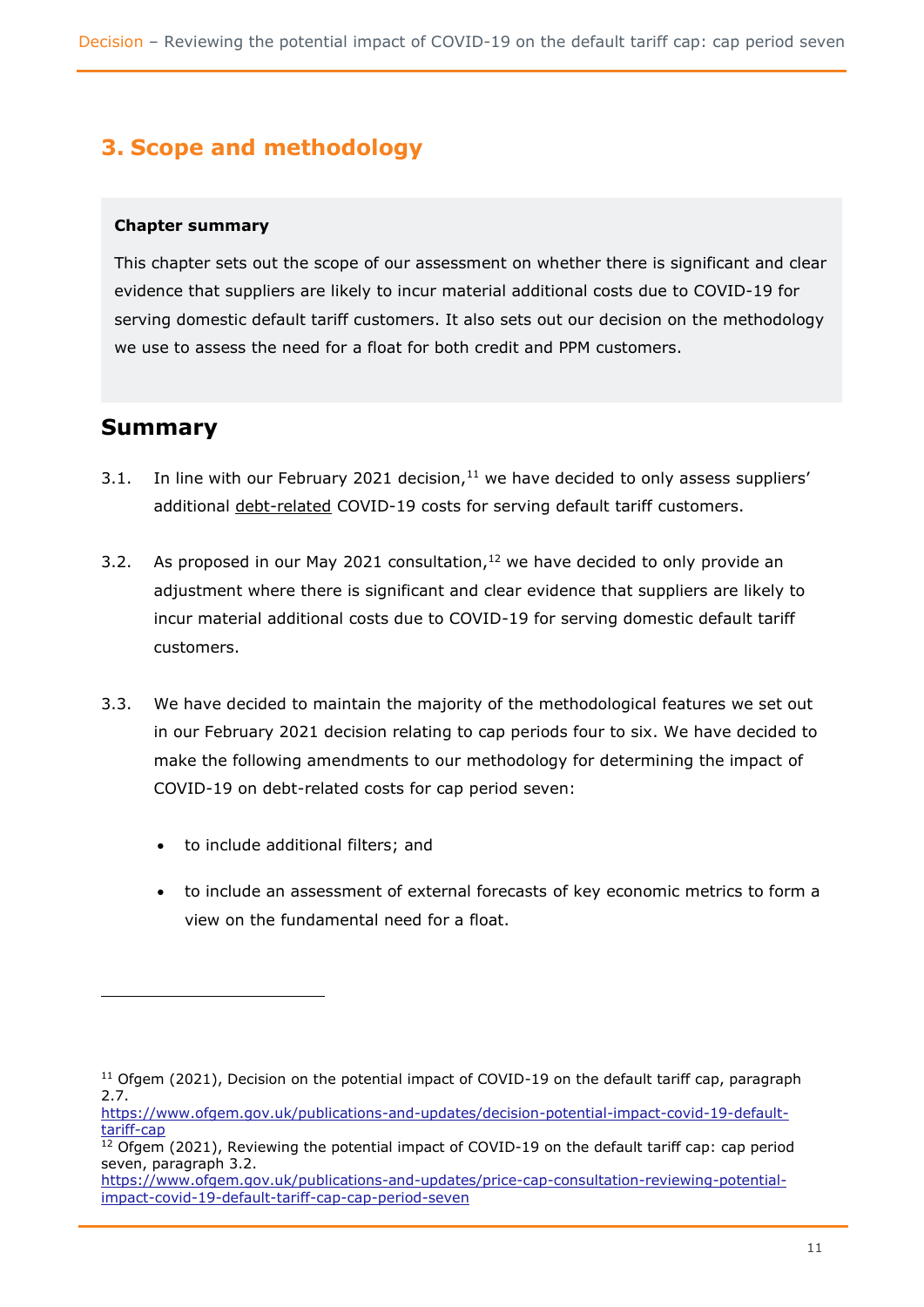3.4. Given we have decided that a further float in cap period seven is not necessary (as discussed in Chapter 2 and 4), we currently do not need to decide whether to introduce a sharing factor for it. As such there is no decision set out in this document relating to a 50:50 sharing factor as proposed in our May 2021 consultation.<sup>13</sup>

# <span id="page-12-0"></span>**Scope of our assessment**

### **Context**

- 3.5. In our February 2021 decision, we decided to only adjust for debt-related costs for credit meter default tariff customers for cap periods four to six. We said that this was the only area where we had seen clear evidence of a likely increase in the efficient costs of serving default tariff customers that was not addressed in the existing cap methodology or by a separate process.<sup>14</sup>
- 3.6. In our March 2021 working paper, we noted the uncertainties on the extent and speed of the economic recovery in 2021. We said that, due to these uncertainties, it was unclear whether suppliers would incur material additional debt-related costs as a result of COVID-19 in cap period seven and whether a float would be necessary for either credit or PPM customers.
- 3.7. In our May 2021 consultation, we set out our scope for reviewing whether there was significant and clear evidence that suppliers were likely to incur material additional costs due to COVID-19 for serving domestic default tariff customers.<sup>15</sup> We considered that a float for additional COVID-19 costs would only be required to the extent that these additional costs were material. We continued to expect suppliers to manage ordinary variations in actual costs from forecasts, which could both increase and decrease costs compared to the allowance. We also continued to expect that

[https://www.ofgem.gov.uk/publications-and-updates/price-cap-consultation-reviewing-potential](https://www.ofgem.gov.uk/publications-and-updates/price-cap-consultation-reviewing-potential-impact-covid-19-default-tariff-cap-cap-period-seven)[impact-covid-19-default-tariff-cap-cap-period-seven](https://www.ofgem.gov.uk/publications-and-updates/price-cap-consultation-reviewing-potential-impact-covid-19-default-tariff-cap-cap-period-seven)

<sup>&</sup>lt;sup>13</sup> Ofgem (2021), Reviewing the potential impact of COVID-19 on the default tariff cap: cap period seven, paragraph 3.3.

 $\frac{14}{14}$  Ofgem (2021), Decision on the potential impact of COVID-19 on the default tariff cap, paragraph 2.7.

[https://www.ofgem.gov.uk/publications-and-updates/decision-potential-impact-covid-19-default](https://www.ofgem.gov.uk/publications-and-updates/decision-potential-impact-covid-19-default-tariff-cap)[tariff-cap](https://www.ofgem.gov.uk/publications-and-updates/decision-potential-impact-covid-19-default-tariff-cap)

<sup>&</sup>lt;sup>15</sup> Ofgem (2021), Reviewing the potential impact of COVID-19 on the default tariff cap: cap period seven, paragraph 3.4-3.23.

[https://www.ofgem.gov.uk/publications-and-updates/price-cap-consultation-reviewing-potential](https://www.ofgem.gov.uk/publications-and-updates/price-cap-consultation-reviewing-potential-impact-covid-19-default-tariff-cap-cap-period-seven)[impact-covid-19-default-tariff-cap-cap-period-seven](https://www.ofgem.gov.uk/publications-and-updates/price-cap-consultation-reviewing-potential-impact-covid-19-default-tariff-cap-cap-period-seven)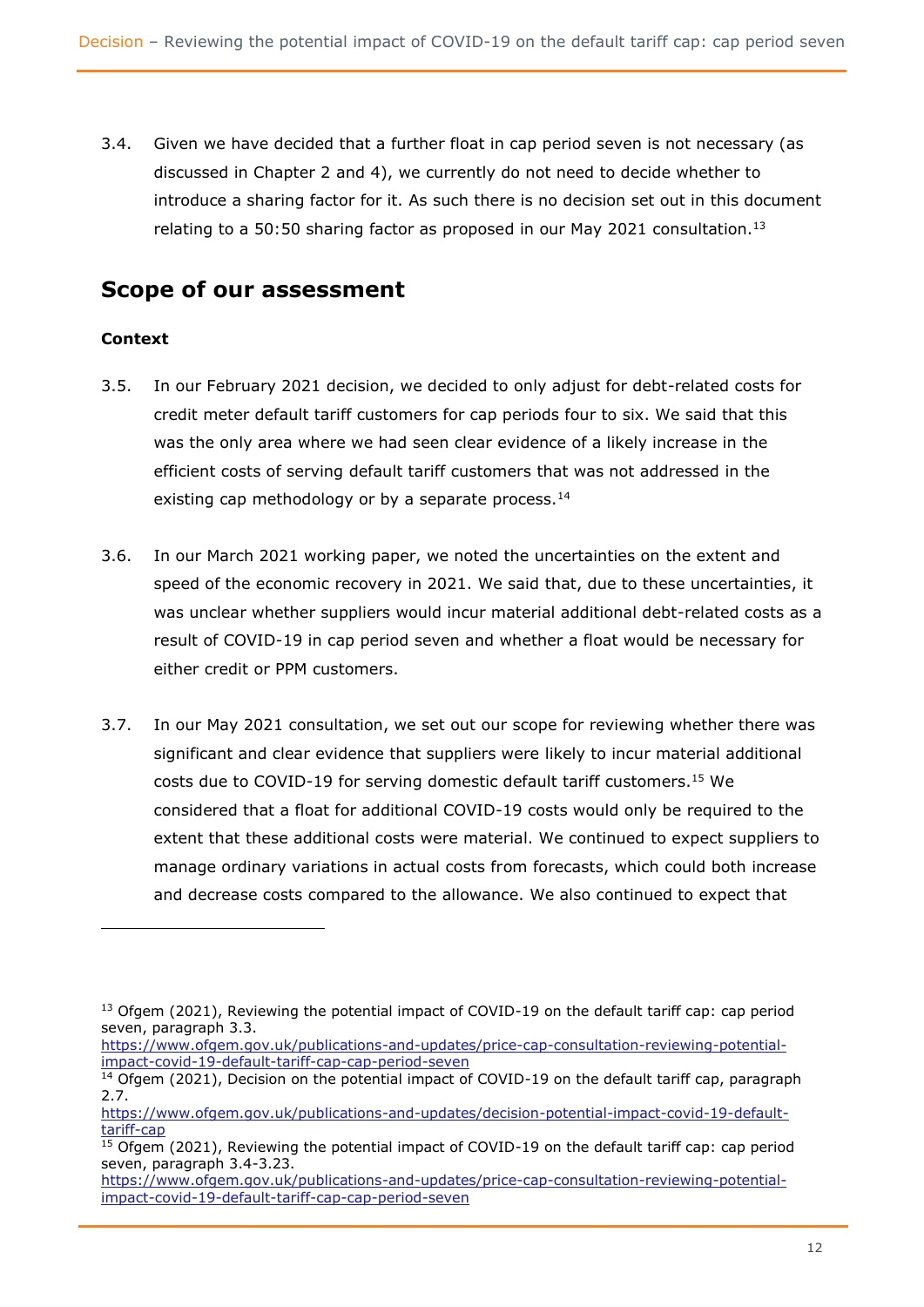small changes (increasing and/or decreasing efficient costs) could be covered by existing uncertainty allowances and prudent assumptions in the cap methodology.<sup>16</sup>

3.8. We also set out in that consultation that we intended to consider bad debt, working capital, and debt-related administrative costs for both credit and PPM customers in cap period seven.<sup>17</sup> In addition, we intended to consider additional bad debt costs due to COVID-19 for serving PPM customers during cap periods four to six.

### **Decisions**

- 3.9. In line with our February 2021 decision,  $18$  we have decided to only assess suppliers' additional debt-related COVID-19 costs for serving default tariff customers.
- 3.10. As proposed in our May 2021 consultation,  $19$  we have decided to only provide an adjustment where there is significant and clear evidence that suppliers are likely to incur material additional debt-related COVID-19 costs for serving default tariff customers.
- 3.11. For credit customers, we have decided to assess whether there are likely to be material additional COVID-19 costs for bad debt in cap period seven. This is because we have already considered and provided a float for material additional costs for cap periods four to six in our February 2021 decision.<sup>20</sup>

<sup>&</sup>lt;sup>16</sup> Ofgem (2021), Reviewing the potential impact of COVID-19 on the default tariff cap: cap period seven, paragraph 3.20.

https://www.ofgem.gov.uk/publications-and-updates/price-cap-consultation-reviewing-potentialimpact-covid-19-default-tariff-cap-cap-period-seven

 $17$  We define bad debt as the unrecoverable debt that suppliers write off. We define working capital as current assets minus current liabilities for the domestic supply business, in line with the definition we used in our November 2020 consultation. The debt-related administrative costs are the costs of chasing debt before it is written off.

<sup>&</sup>lt;sup>18</sup> Ofgem (2021), Decision on the potential impact of COVID-19 on the default tariff cap, paragraph 2.7.

https://www.ofgem.gov.uk/publications-and-updates/decision-potential-impact-covid-19-defaulttariff-cap

 $\overline{^{19}$  Ofgem (2021), Reviewing the potential impact of COVID-19 on the default tariff cap: cap period seven, paragraph 3.2.

[https://www.ofgem.gov.uk/publications-and-updates/price-cap-consultation-reviewing-potential](https://www.ofgem.gov.uk/publications-and-updates/price-cap-consultation-reviewing-potential-impact-covid-19-default-tariff-cap-cap-period-seven)[impact-covid-19-default-tariff-cap-cap-period-seven](https://www.ofgem.gov.uk/publications-and-updates/price-cap-consultation-reviewing-potential-impact-covid-19-default-tariff-cap-cap-period-seven)

 $20$  Ofgem (2021), Decision on the potential impact of COVID-19 on the default tariff cap, paragraph 4.55.

[https://www.ofgem.gov.uk/publications-and-updates/decision-potential-impact-covid-19-default](https://www.ofgem.gov.uk/publications-and-updates/decision-potential-impact-covid-19-default-tariff-cap)[tariff-cap](https://www.ofgem.gov.uk/publications-and-updates/decision-potential-impact-covid-19-default-tariff-cap)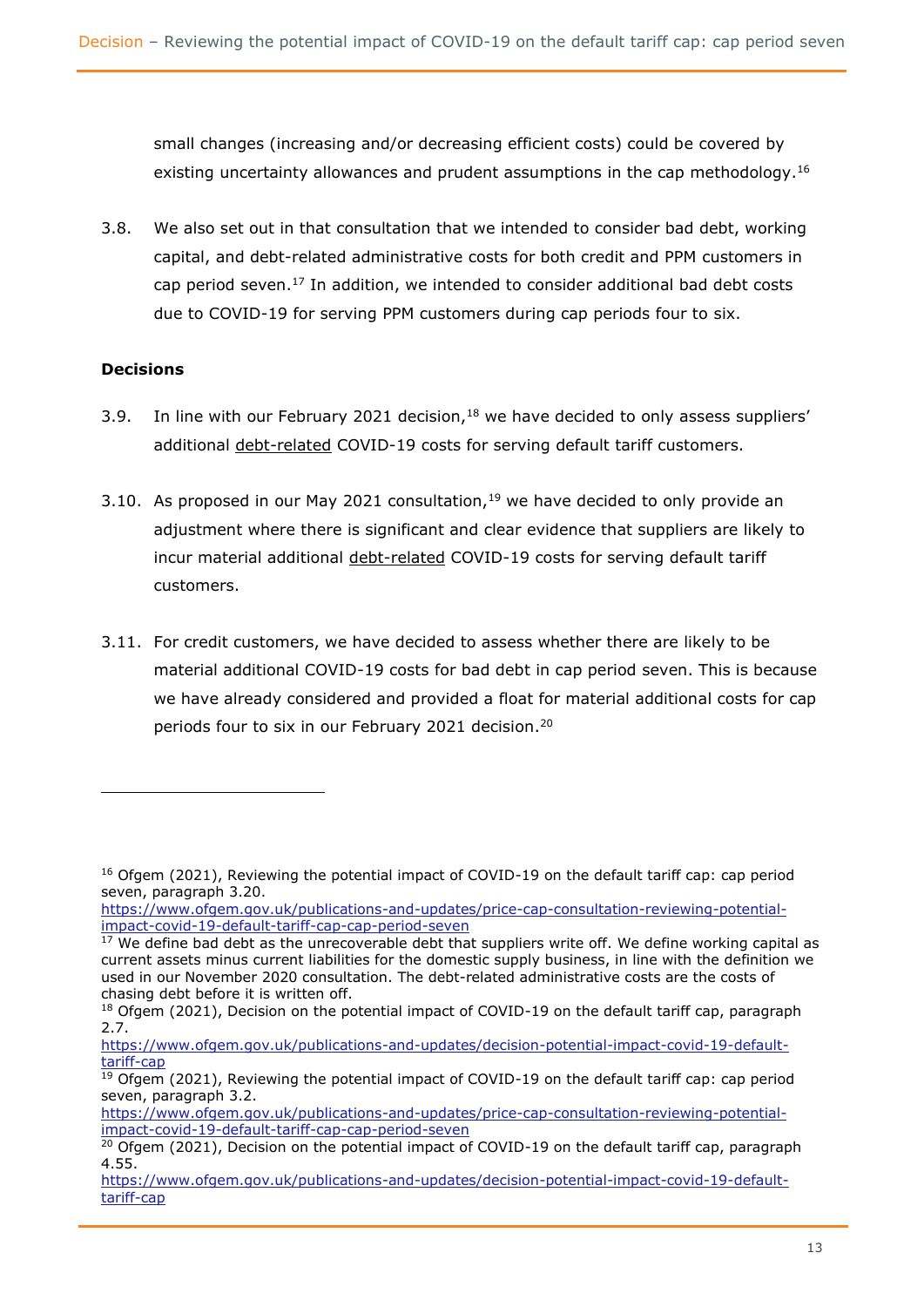- 3.12. For PPM customers, we have decided to assess whether there are likely to be material additional COVID-19 costs for bad debt throughout the COVID-19 pandemic (cap periods four to seven). This is in line with our February 2021 decision where we noted that we would review PPM costs.<sup>21</sup>
- 3.13. We have decided to assess the bad debt costs for PPM customers separate to credit customers. This is because we consider it is much harder for a PPM customer to incur debt. If a PPM customer does incur debt, it is unlikely to be as much as the amount a credit customer can accrue over time due to the different payment structure and the ability to access credit for PPM customers.
- 3.14. We have decided to assess working capital costs and debt-related administrative costs for credit and PPM customers together. This is because suppliers cannot provide us with disaggregated data on these costs by payment method. As we have already considered these costs for cap periods four to six as part of our February 2021 decision, we have decided to only consider whether there are likely to be material additional COVID-19 costs in cap period seven.
- 3.15. Table 3.1 summarises the cap periods that we have decided to assess for whether there is clear and significant evidence that suppliers are likely to incur material additional debt-related costs due to COVID-19 for serving default tariff credit and PPM customers.

 $21$  Ofgem (2021), Decision on the potential impact of COVID-19 on the default tariff cap, paragraph 5.5. [https://www.ofgem.gov.uk/publications-and-updates/decision-potential-impact-covid-19-default-](https://www.ofgem.gov.uk/publications-and-updates/decision-potential-impact-covid-19-default-tariff-cap)

[tariff-cap](https://www.ofgem.gov.uk/publications-and-updates/decision-potential-impact-covid-19-default-tariff-cap)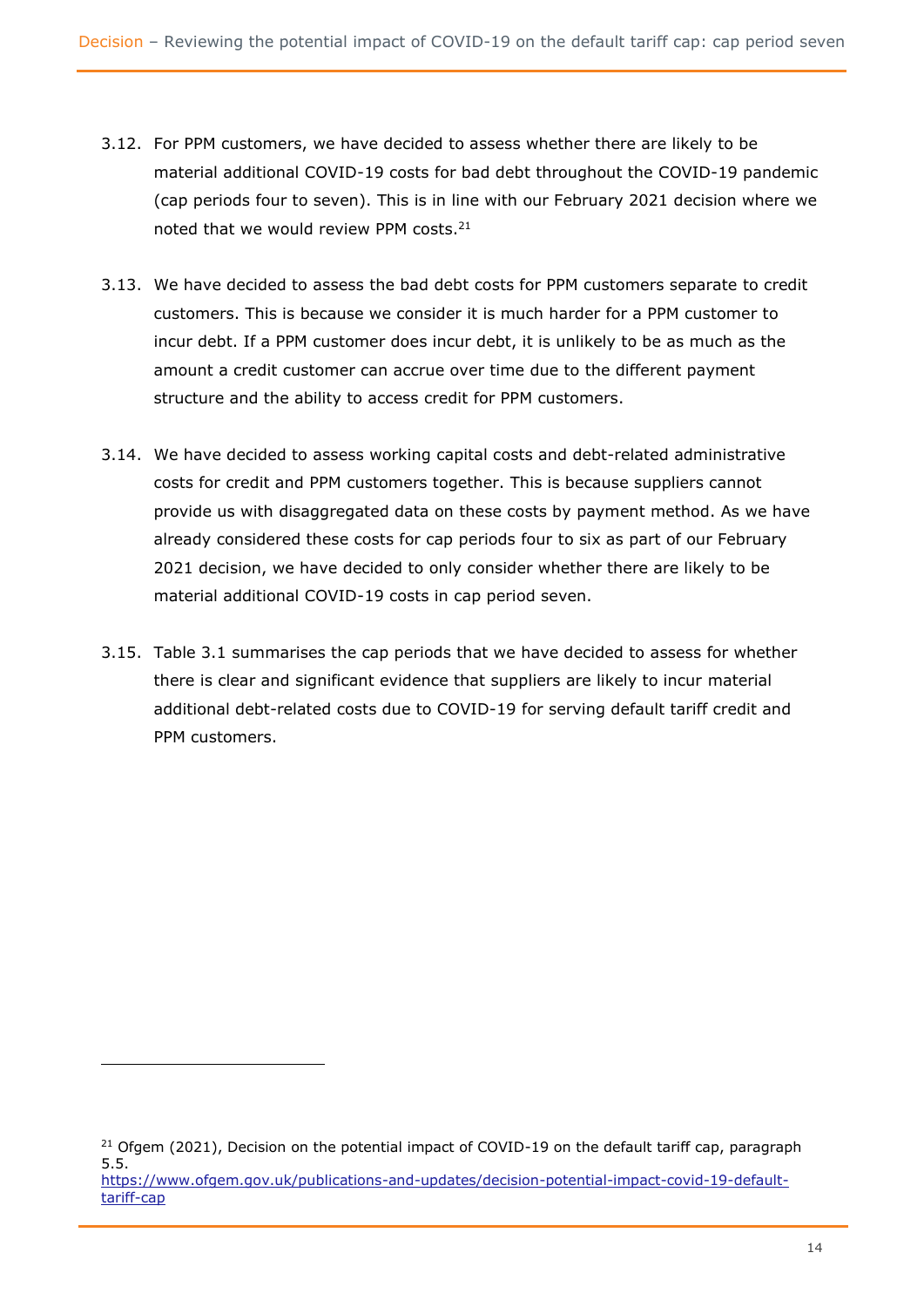### **Table 3.1: Summary of our decision on cap periods to include for each debtrelated cost for credit and PPM customers**

| <b>Debt-related costs</b> | <b>Bad debt</b>              | <b>Working capital</b><br>costs | Debt-related<br>administrative<br>costs |  |
|---------------------------|------------------------------|---------------------------------|-----------------------------------------|--|
| <b>Credit customers</b>   | Cap period seven             | Cap period seven                | Cap period seven                        |  |
| <b>PPM</b> customers      | Cap periods four to<br>seven | Cap period seven                | Cap period seven                        |  |

### **Overview of stakeholder responses and considerations**

#### *Overall scope*

- 3.16. Several stakeholders supported our proposal to only consider whether there was significant and clear evidence that suppliers were likely to incur material additional debt-related costs due to COVID-19 in cap period seven.
- 3.17. No stakeholders commented on our methodology for how we consider debt-related costs for credit and PPM customers and what cap periods to include in responding to our May 2021 consultation. One stakeholder said that we should only look at cap periods that were under the control of Ofgem (since January 2021) in responding to our March 2021 working paper.
- 3.18. As noted in the September 2020 consultation, the Competition and Markets Authority (CMA) would not have been able to make any adjustment to the PPM cap to recognise any impacts of COVID-19 given that the CMA PPM cap ended at the end of 2020.<sup>22</sup> We therefore concluded that it was appropriate that we consider whether to make an adjustment for the exceptional PPM impacts of COVID-19 within the default tariff cap despite some of these potential costs occurring during the CMA's PPM cap. We continue to hold this view. However, we note that, in general, we agree that the appropriateness of the level of the PPM cap since its introduction in 2017,

 $22$  Ofgem (2020), Reviewing the potential impact of COVID-19 on the default tariff cap: September 2020 policy consultation, paragraphs 5.6–5.8. [https://www.ofgem.gov.uk/publications-and-updates/reviewing-potential-impact-covid-19-default-](https://www.ofgem.gov.uk/publications-and-updates/reviewing-potential-impact-covid-19-default-tariff-cap-september-2020-policy-consultation)

[tariff-cap-september-2020-policy-consultation](https://www.ofgem.gov.uk/publications-and-updates/reviewing-potential-impact-covid-19-default-tariff-cap-september-2020-policy-consultation)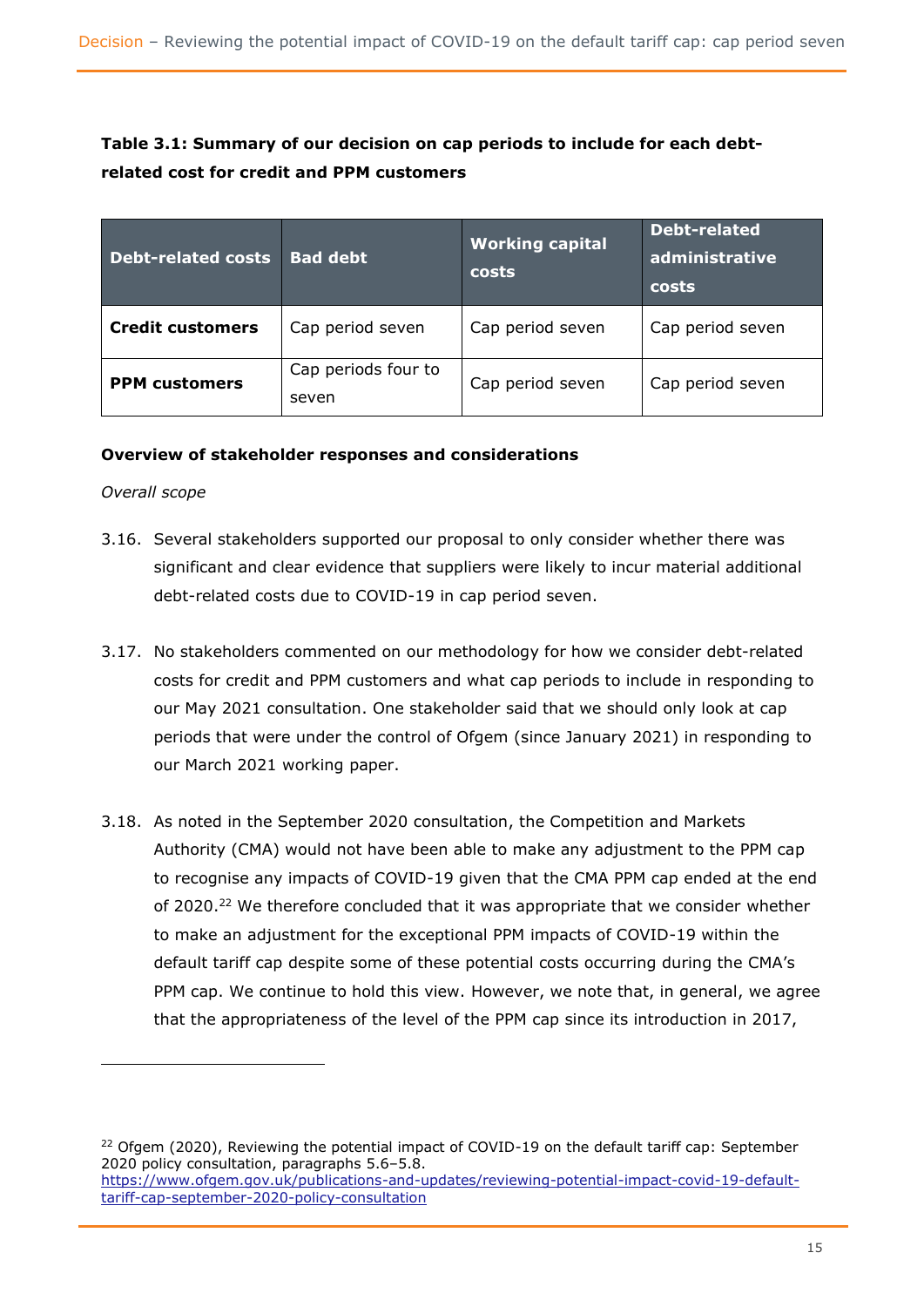was a matter for the CMA and is not in scope when setting the level of the default tariff cap in other areas.

#### *Other costs*

- 3.19. One supplier wanted us to consider other costs such as Smart Metering Net Cost Change (SMNCC) costs, industry costs (ie capacity market costs) and other thirdparty costs which had also been impacted by the COVID-19 pandemic.
- 3.20. We are considering SMNCC costs for credit and PPM customers in separate reviews and decisions. In our February 2021 decision, we decided that apart from debtrelated costs, no adjustments were necessary to any of the cost components we set out in that document, which included capacity market costs.<sup>23</sup> We maintain our position that for most of the other costs that were discussed in our February 2021 decision, the existing methodology is sufficient to take into account the impact of COVID-19 for individual allowances. For more detail on our considerations, please see Chapters 2 and 6 of our February 2021 decision.

#### *Costs to serve PPM customers*

- 3.21. In responding to our March 2021 working paper, one stakeholder agreed with our approach to keep the bad debt costs for PPM customers separate to credit customers because they did not think it would be fair for PPM customers to pay for the additional debt incurred by credit customers. Three stakeholders agreed with our proposal of no float for PPM customers in responding to our May 2021 consultation.
- 3.22. One supplier said that legacy suppliers had a high cost to serve for PPM customers because they had taken extra measures to support PPM customers. Another supplier thought the cap's methodology was not adjusted to reflect additional obligations and associated costs incurred by PPM suppliers.

 $23$  Ofgem (2021), Decision on the potential impact of COVID-19 on the default tariff cap, paragraph 6.1 and 6.3. [https://www.ofgem.gov.uk/publications-and-updates/decision-potential-impact-covid-19-default](https://www.ofgem.gov.uk/publications-and-updates/decision-potential-impact-covid-19-default-tariff-cap)[tariff-cap](https://www.ofgem.gov.uk/publications-and-updates/decision-potential-impact-covid-19-default-tariff-cap)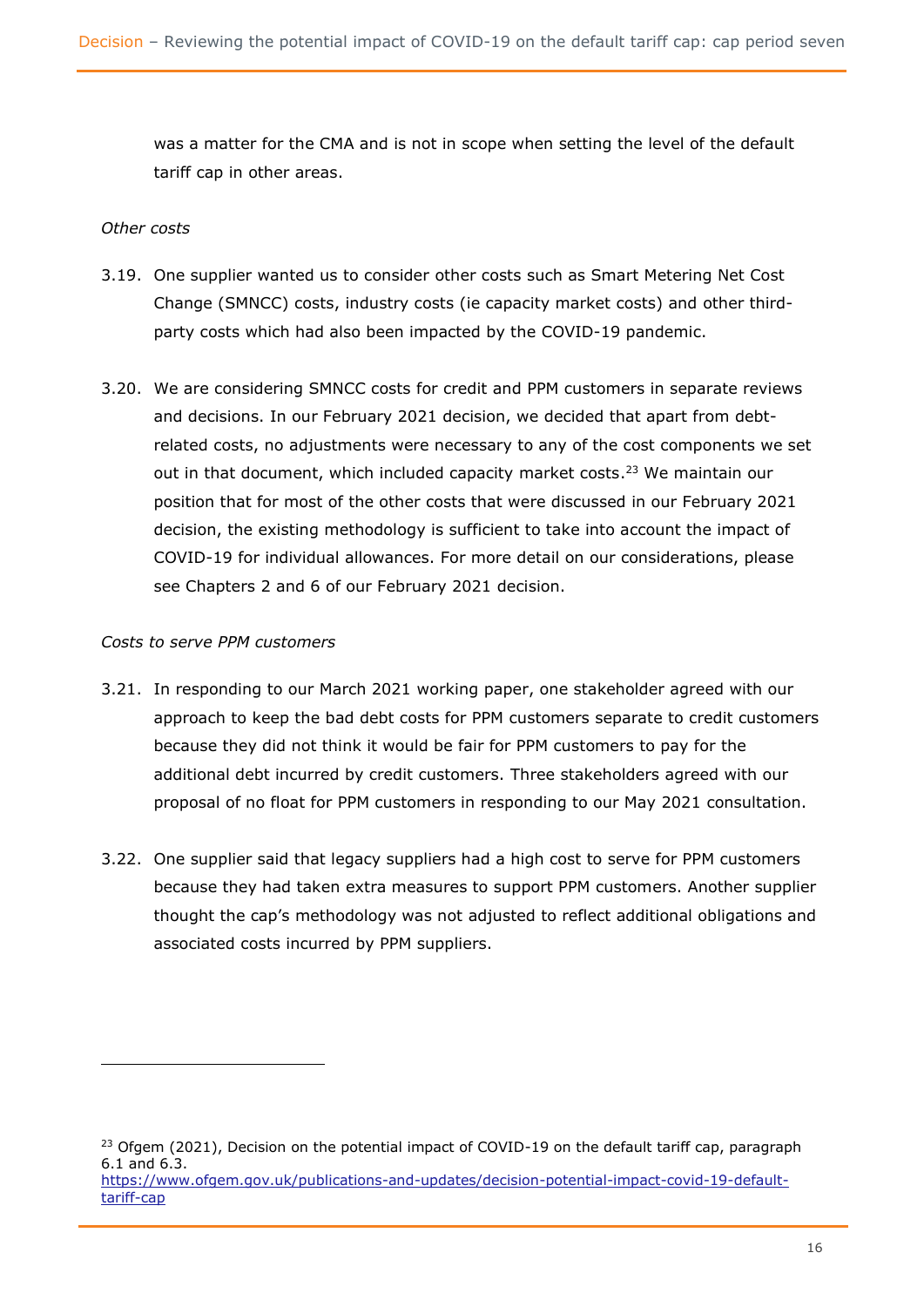3.23. As said in our February 2021 decision,<sup>24</sup> we have revisited the effects of COVID-19 on supplying PPM customers as part of this review. We are assessing whether there are likely to be material additional debt-related COVID-19 costs for PPM customers. We provide further considerations on this in Appendix 4.

### *True-up*

- 3.24. Three suppliers commented on the true-up process and thought the true-up process should be considered for cap period seven. One supplier wanted us to design the true-up process quickly. Another supplier commented that the COVID-19 RFI should be used in the true-up process.
- 3.25. We note the points suppliers made and will consider them when designing the trueup process.

# <span id="page-17-0"></span>**Overall methodology**

### **Decision**

- 3.26. We continue to err on the side of customers when deciding whether there are material additional costs as a result of COVID-19 in cap period seven. This is to protect customers' interests. Our intention is to avoid default tariff customers unduly bearing the risk of cost uncertainty. As such, we have decided to only introduce a further float if there is significant and clear evidence that suppliers are likely to incur material additional costs due to COVID-19 for serving default tariff customers in cap period seven.
- 3.27. We have decided to broadly follow the same methodology as we used to set the initial float for credit customers for cap periods four to six, but amend the methodology to include additional filters and an assessment of external forecasts of key economic metrics to form a view on the fundamental need for a float.

<sup>&</sup>lt;sup>24</sup> Ofgem (2021), Decision on the potential impact of COVID-19 on the default tariff cap, paragraph 5.5. [https://www.ofgem.gov.uk/publications-and-updates/decision-potential-impact-covid-19-default](https://www.ofgem.gov.uk/publications-and-updates/decision-potential-impact-covid-19-default-tariff-cap)[tariff-cap](https://www.ofgem.gov.uk/publications-and-updates/decision-potential-impact-covid-19-default-tariff-cap)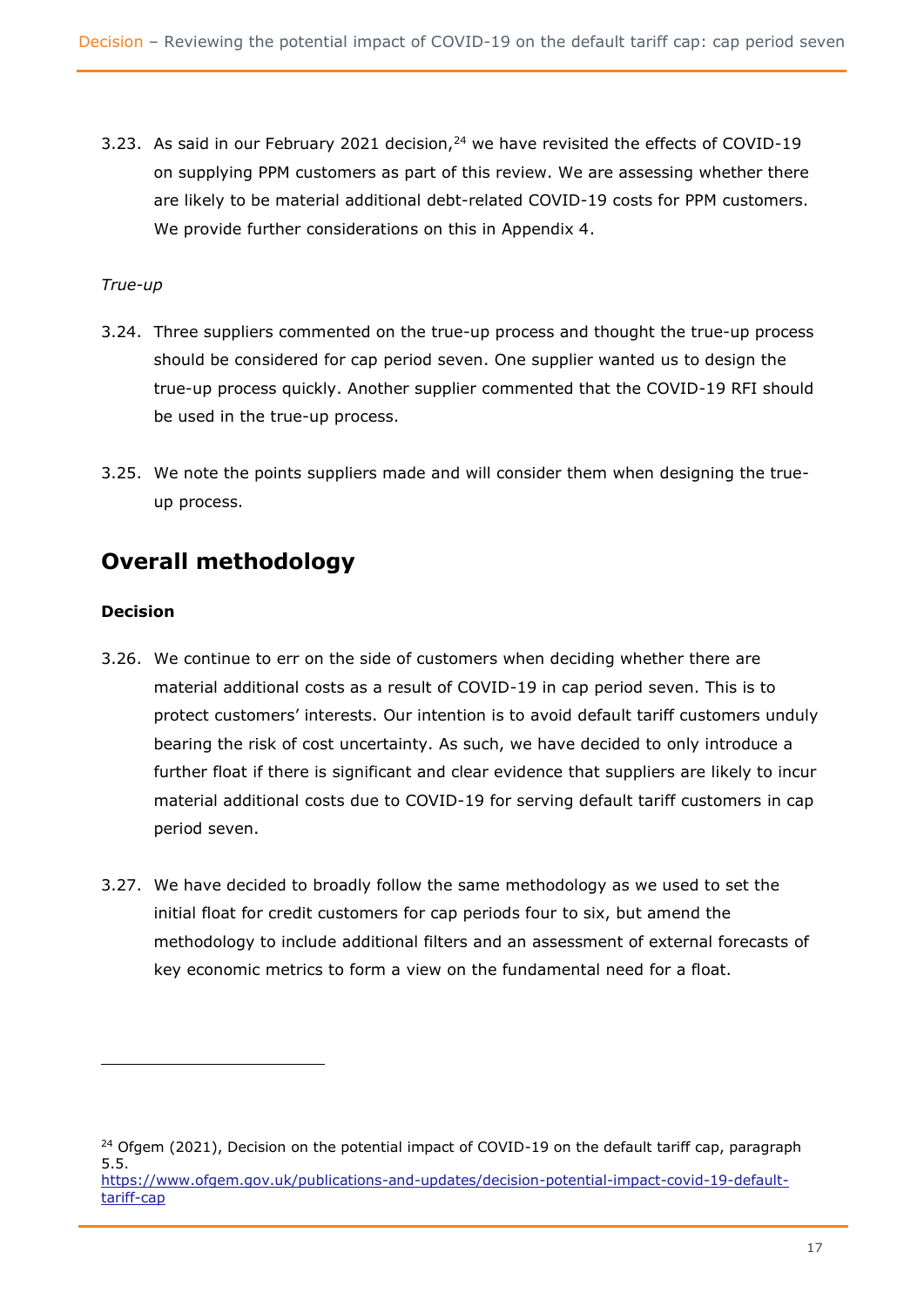- 3.28. We have decided to only introduce a further float in cap period seven when two conditions are met:
	- after applying our methodology, the calculation of the incremental debt-related costs at a lower quartile benchmark using the RFI data we collected shows that suppliers are likely to incur material additional debt-related costs due to COVID-19; and
	- the assessment of external forecasts of key economic metrics shows a significant structural break in the direction of economic growth. This means there would need to be clear evidence that the economy will go into a recession in cap period seven and that the unemployment rate will rise significantly, so the impact of COVID-19 on customers' ability to pay energy bills will increase. Therefore, the level of debt-related costs would increase significantly.
- 3.29. We have decided to not introduce a float if the evidence from both the RFI data and forecasts on key economic metrics are not consistent. If our calculation of the RFI data shows material incremental debt-related costs for cap period seven, but the forecasts of key economic metrics maintain the current positive outlook for cap period seven, we would not include a further float in cap period seven.

### **Overview of stakeholder responses and considerations**

- 3.30. One supplier commented that clear evidence might not yet be available so there were limitations in developing a position based on the information and data currently available from RFI submissions.
- 3.31. We recognise the risk of setting a float based on non-final data. Therefore, we have decided to adopt a conservative approach to setting the float in favour of default tariff customers, in order that suppliers bear more of the cost uncertainty around the impacts of COVID-19. This approach is the same as our February 2021 decision.<sup>25</sup> There is significant uncertainty on whether suppliers are likely to incur material

 $25$  Ofgem (2021), Decision on the potential impact of COVID-19 on the default tariff cap, paragraph 3.23. [https://www.ofgem.gov.uk/publications-and-updates/decision-potential-impact-covid-19-default](https://www.ofgem.gov.uk/publications-and-updates/decision-potential-impact-covid-19-default-tariff-cap)[tariff-cap](https://www.ofgem.gov.uk/publications-and-updates/decision-potential-impact-covid-19-default-tariff-cap)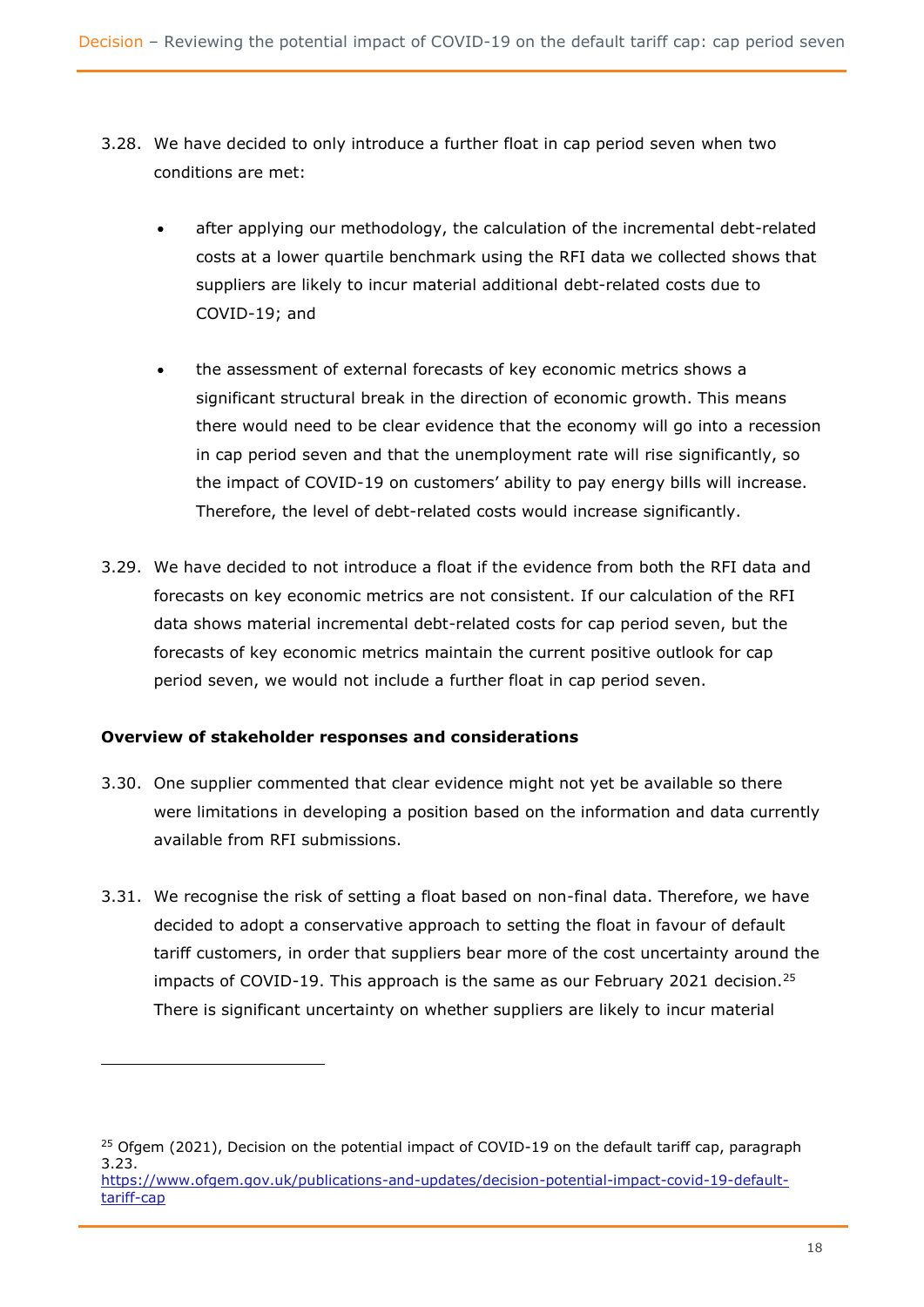additional costs as a result of COVID-19 for serving domestic default tariff customers. The hard-to-predict impact of COVID-19 on the economy and welfare means that the amount of uncertainty in any forecast can be reasonably large.

- 3.32. In our March 2021 working paper, we considered that suppliers' forecasts continued to provide the best available data source for additional COVID-19 debt-related costs.<sup>26</sup> We maintain this view and have used suppliers' forecast debt-related costs to assess whether there is significant and clear evidence that suppliers are likely to incur material additional debt-related costs as result of COVID-19.
- 3.33. We have decided to amend our methodology to include additional filters and an assessment of external forecasts of key economic metrics. Please see details of our amended methodology in the sections below.

# <span id="page-19-0"></span>**Methodology for assessing suppliers' forecast debt-related costs**

- 3.34. When assessing suppliers' forecast debt-related costs for cap period seven, we have decided to base our methodology on the one used to set the initial float for cap periods four to six.<sup>27</sup> We have decided to amend the methodology by applying additional filters before including an individual supplier's forecasts in the sample we use to benchmark costs.
- 3.35. We have decided to use our amended methodology to assess all costs in scope of this decision. This approach is unchanged from our May 2021 consultation.<sup>28</sup>

 $26$  Ofgem (2021), Reviewing the potential impact of COVID-19 on the default tariff cap: cap period seven, paragraph 3.7.

https://www.ofgem.gov.uk/publications-and-updates/price-cap-working-paper-reviewing-potentialimpact-covid-19-default-tariff-cap-cap-period-seven

 $\frac{27}{27}$  Ofgem (2021), Decision on the potential impact of COVID-19 on the default tariff cap, paragraph 3.37.

[https://www.ofgem.gov.uk/publications-and-updates/decision-potential-impact-covid-19-default](https://www.ofgem.gov.uk/publications-and-updates/decision-potential-impact-covid-19-default-tariff-cap)[tariff-cap](https://www.ofgem.gov.uk/publications-and-updates/decision-potential-impact-covid-19-default-tariff-cap)

 $28$  Ofgem (2021), Reviewing the potential impact of COVID-19 on the default tariff cap: cap period seven, paragraph 3.32.

[https://www.ofgem.gov.uk/publications-and-updates/price-cap-consultation-reviewing-potential](https://www.ofgem.gov.uk/publications-and-updates/price-cap-consultation-reviewing-potential-impact-covid-19-default-tariff-cap-cap-period-seven)[impact-covid-19-default-tariff-cap-cap-period-seven](https://www.ofgem.gov.uk/publications-and-updates/price-cap-consultation-reviewing-potential-impact-covid-19-default-tariff-cap-cap-period-seven)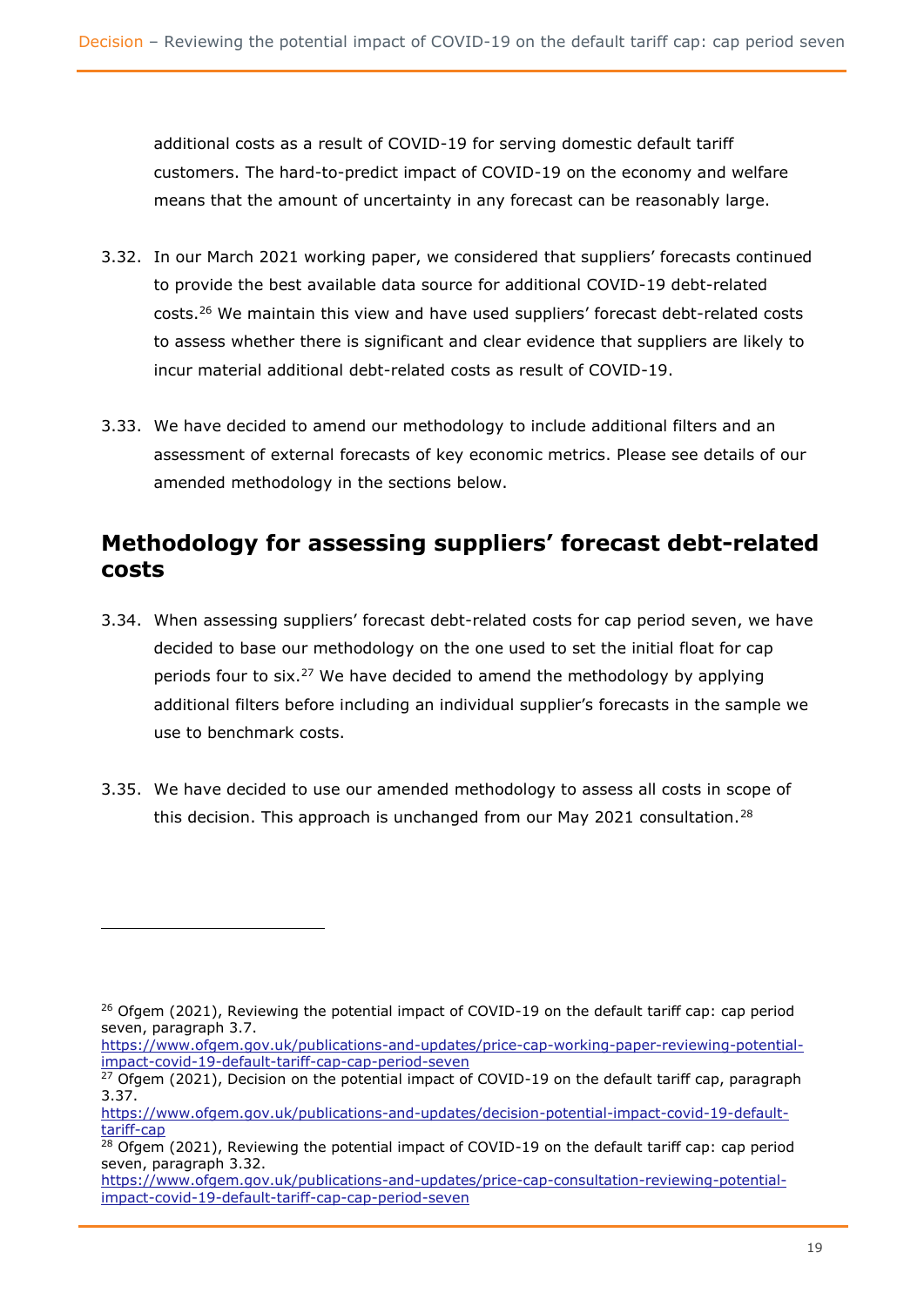### **Use of additional filters**

#### *Context*

3.36. In our May 2021 consultation,<sup>29</sup> we proposed to amend our existing methodology by using additional filters to ensure the data in the sample that we used to benchmark costs were consistent and comparable. We proposed to check data consistency and remove any suppliers' forecasts if they were not representing reasonable estimates or not comparable between the baseline and the cap period assessed or with other suppliers in the sample that we used to benchmark costs.

#### *Decision*

- 3.37. We have decided to use the following additional filters to scrutinise whether the assumptions underpinning suppliers' forecast costs are updated and reasonable as well as check data consistency. This approach is unchanged from our May 2021 consultation: 30
	- completeness and comparability between the baseline period and the relevant cap period;
	- appropriateness of suppliers' forecast methodologies;
	- reasonableness and up to date assumptions underpinning suppliers' forecast costs;
	- appropriate justification for any inconsistency on suppliers' forecasts;
	- consistency of supplier's forecasts with the stock of debt older than six months held by the supplier; and

[https://www.ofgem.gov.uk/publications-and-updates/price-cap-consultation-reviewing-potential](https://www.ofgem.gov.uk/publications-and-updates/price-cap-consultation-reviewing-potential-impact-covid-19-default-tariff-cap-cap-period-seven)[impact-covid-19-default-tariff-cap-cap-period-seven](https://www.ofgem.gov.uk/publications-and-updates/price-cap-consultation-reviewing-potential-impact-covid-19-default-tariff-cap-cap-period-seven)

 $29$  Ofgem (2021), Reviewing the potential impact of COVID-19 on the default tariff cap: cap period seven, paragraph 3.49-3.52.

<sup>&</sup>lt;sup>30</sup> Ofgem (2021), Reviewing the potential impact of COVID-19 on the default tariff cap: cap period seven, paragraph 3.36.

[https://www.ofgem.gov.uk/publications-and-updates/price-cap-consultation-reviewing-potential](https://www.ofgem.gov.uk/publications-and-updates/price-cap-consultation-reviewing-potential-impact-covid-19-default-tariff-cap-cap-period-seven)[impact-covid-19-default-tariff-cap-cap-period-seven](https://www.ofgem.gov.uk/publications-and-updates/price-cap-consultation-reviewing-potential-impact-covid-19-default-tariff-cap-cap-period-seven)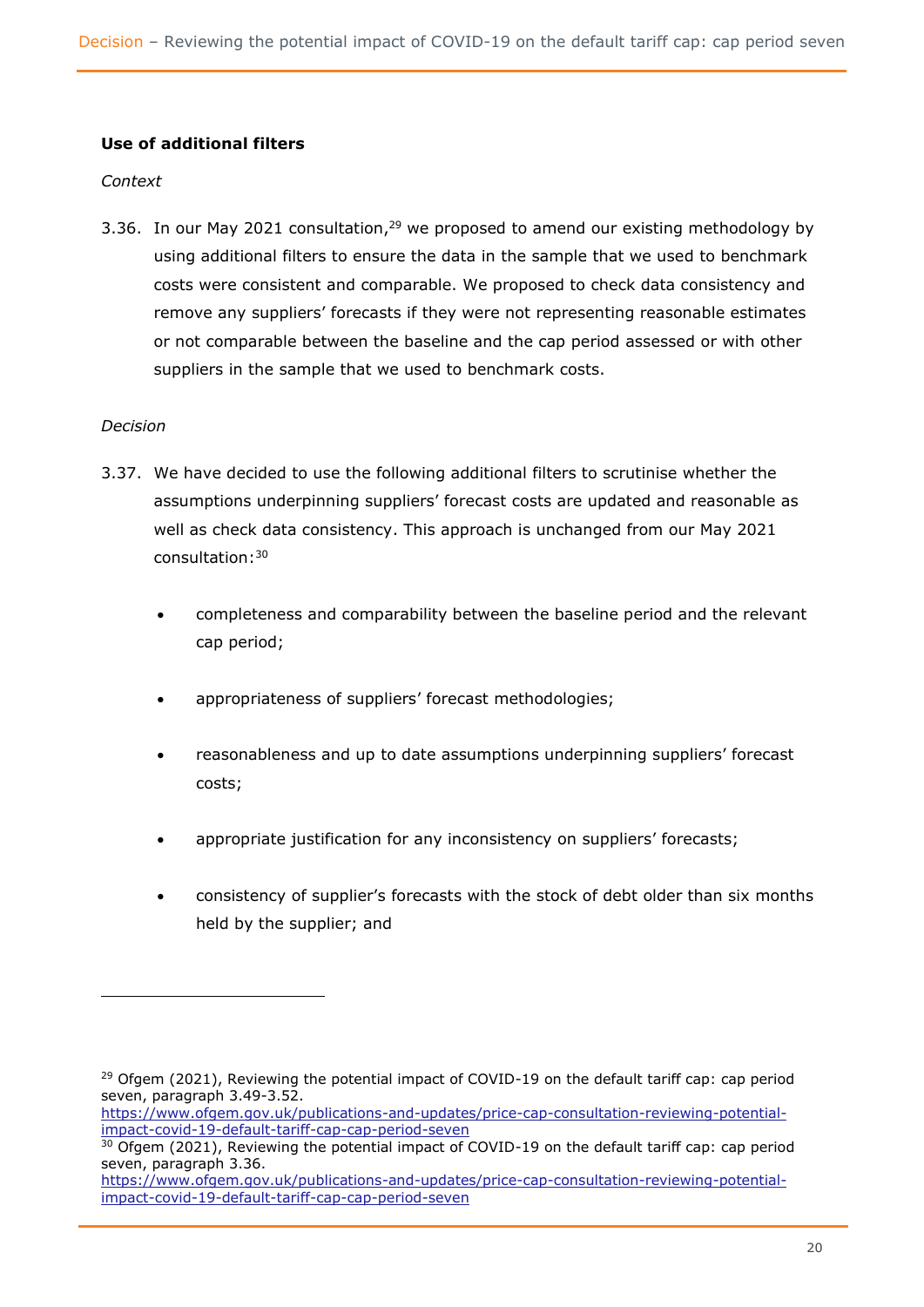- comparability of suppliers' forecasts with other suppliers' forecasts.
- 3.38. We have also decided to introduce an additional filter to exclude PPM specialists from our calculation of additional costs relating to credit customers. This is because while they may have some credit customers, their specialism means that as a whole, their costs are less relevant for the credit-only cost assessment.

### *Overview of stakeholder responses and considerations*

- 3.39. In responding to our March 2021 working paper, one supplier agreed with our proposal and commented that we should discard outlier forecasts or data that was not robust. In responding to our May 2021 consultation, two suppliers supported our proposal of using additional filters to ensure the data are reasonable and consistent. Two suppliers disagreed with applying additional filters as they felt there was a lack of transparency in how we applied the additional filters.
- 3.40. One supplier who supported our proposal commented that we should ensure appropriate weighting of suppliers' methodologies at the true-up stage as it thought suppliers' forecast methodologies were different from each other.
- 3.41. We will consider whether to review suppliers' methodologies at the true-up stage.
- 3.42. One supplier made similar comments to its previous response to our March 2021 working paper. This included comments on transparency, judgement on applying the additional filters and auditor scrutiny of suppliers' methodologies. We have addressed these comments in our May 2021 consultation.<sup>31</sup> For more detail on this, please see Appendix 5 of this document.
- 3.43. One supplier commented that if we did not apply the filters symmetrically (excluding unusually low-cost forecasts as well as unusually high forecasts), the filters could

 $31$  Ofgem (2021), Reviewing the potential impact of COVID-19 on the default tariff cap: cap period seven, paragraph 3.39-3.46. [https://www.ofgem.gov.uk/publications-and-updates/price-cap-consultation-reviewing-potential](https://www.ofgem.gov.uk/publications-and-updates/price-cap-consultation-reviewing-potential-impact-covid-19-default-tariff-cap-cap-period-seven)[impact-covid-19-default-tariff-cap-cap-period-seven](https://www.ofgem.gov.uk/publications-and-updates/price-cap-consultation-reviewing-potential-impact-covid-19-default-tariff-cap-cap-period-seven)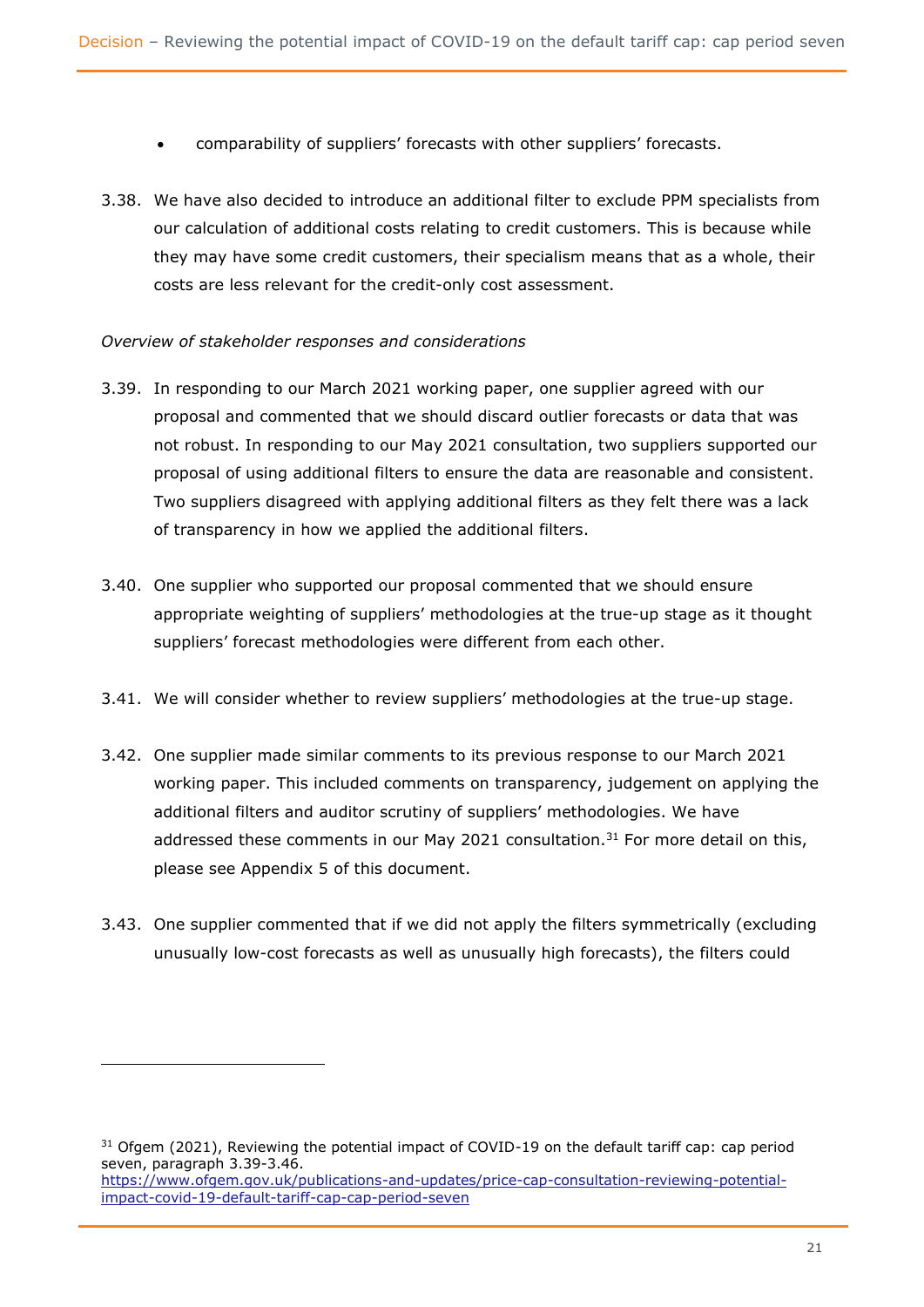lead to downward bias. It also said that there was a risk of double counting by using filters alongside the lower quartile benchmark.

- 3.44. We consider using additional filters is an additional mitigation to limit the risk that an unrepresentative sample will lead to an unreasonable float. As part of this process, we consider whether a supplier had a methodology that led to unreasonable higher or lower costs. In either case we would exclude the supplier data from our sample. We therefore do not consider that additional filters would introduce a downward bias to our float calculation.
- 3.45. This is different from the purpose of the lower quartile benchmark. We set a lower quartile benchmark to reduce the risk of customers temporarily overpaying due to limitations in the information available at this stage. We also use this benchmark to drive-efficiency and because some suppliers are more efficient than others in how they collect debt. Our view on using a lower quartile benchmark is not changed from our February 2021 decision and our November 2020 consultation.<sup>32, 33</sup>
- 3.46. We consider we are providing sufficient transparency on our decision-making process. We have provided information in the main text and appendices on the reasons we would exclude a supplier's data. We have summarised the instances where suppliers' data were excluded (please see Appendices 1 to 4) from our sample. We are also publishing key statistics of our sample (mean and standard deviation) in Appendices 1, 3 and 4, and this will provide stakeholders with a better understanding of the data range of our sample and how our data points spread out in the range. We do not consider it would be appropriate to publish or disclose suppliers' individual data due to the commercially sensitive and confidential nature of the data.

<sup>&</sup>lt;sup>32</sup> Ofgem (2021), Decision on the potential impact of COVID-19 on the default tariff cap, paragraph 3.67.

[https://www.ofgem.gov.uk/publications-and-updates/decision-potential-impact-covid-19-default](https://www.ofgem.gov.uk/publications-and-updates/decision-potential-impact-covid-19-default-tariff-cap)[tariff-cap](https://www.ofgem.gov.uk/publications-and-updates/decision-potential-impact-covid-19-default-tariff-cap)

 $33$  Ofgem (2020), Reviewing the potential impact of COVID-19 on the default tariff cap: November 2020 consultation, paragraph 3.70, 3.85 and 3.90.

https://www.ofgem.gov.uk/publications/reviewing-potential-impact-covid-19-default-tariff-capnovember-2020-consultation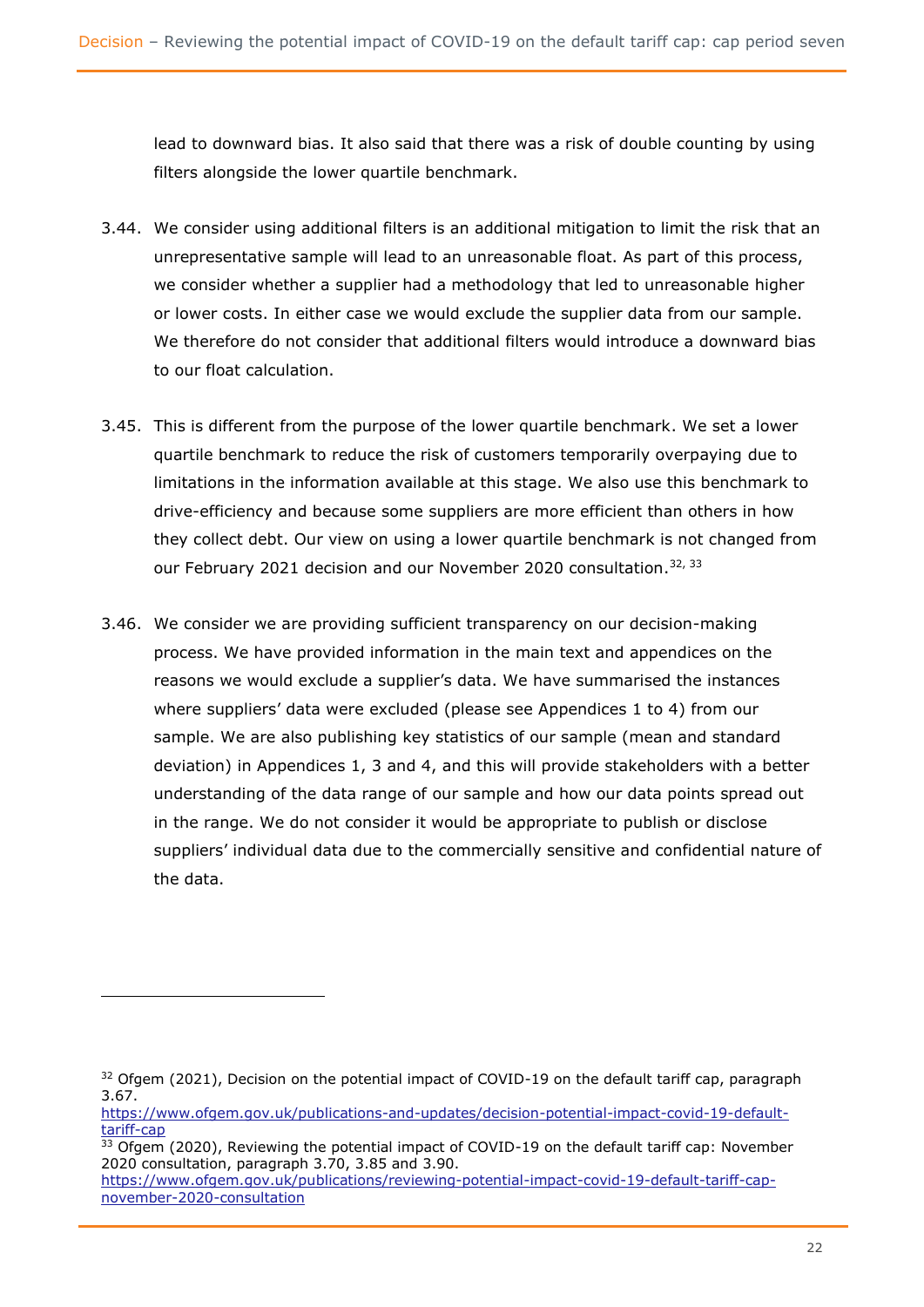### **Sharing factor**

#### *Context*

3.47. In our May 2021 consultation<sup>34</sup>, we proposed to introduce a sharing factor. We considered that a sharing factor of 50:50 was an appropriate and fair proportion for customers and suppliers bearing the additional cost due to COVID-19 equally, given that COVID-19 was a one-off shock to both suppliers and customers. We also considered that introducing a sharing factor would ensure that any float would be conservative and would create incentives on suppliers to lower these costs.

#### *Decision*

3.48. We have not reached a decision to introduce a sharing factor before calculating the amount to recover from customers. This is because we have decided that a further float in cap period seven is not necessary. Therefore, there is no need to reach a decision on whether to introduce a sharing factor at this stage.

#### *Overview of stakeholder responses and considerations*

- 3.49. In responding to our May 2021 consultation, four suppliers disagreed with the introduction of a sharing factor for a float. One supplier agreed with our proposal and said energy retailers, like businesses in other sectors, should be expected to carry some of the burden associated with the COVID-19 pandemic and costs should not be fully passed on to customers.
- 3.50. Suppliers who did not agree with our proposal raised similar arguments as the ones made by suppliers who responded to our March 2021 working paper.<sup>35</sup> These comments included that suppliers should be able to recover their efficiently incurred costs and there was a risk of supplier failure due to low margins. Several suppliers also mentioned that other tools such as lower quartile benchmark, additional filters

[https://www.ofgem.gov.uk/publications-and-updates/price-cap-consultation-reviewing-potential](https://www.ofgem.gov.uk/publications-and-updates/price-cap-consultation-reviewing-potential-impact-covid-19-default-tariff-cap-cap-period-seven)[impact-covid-19-default-tariff-cap-cap-period-seven](https://www.ofgem.gov.uk/publications-and-updates/price-cap-consultation-reviewing-potential-impact-covid-19-default-tariff-cap-cap-period-seven)

<sup>&</sup>lt;sup>34</sup> Ofgem (2021), Reviewing the potential impact of COVID-19 on the default tariff cap: cap period seven, paragraph 3.49-3.52.

<sup>&</sup>lt;sup>35</sup> Ofgem (2021), Stakeholder responses to March 2021 working paper. [https://www.ofgem.gov.uk/sites/default/files/docs/2021/05/stakeholder\\_responses.zip](https://www.ofgem.gov.uk/sites/default/files/docs/2021/05/stakeholder_responses.zip)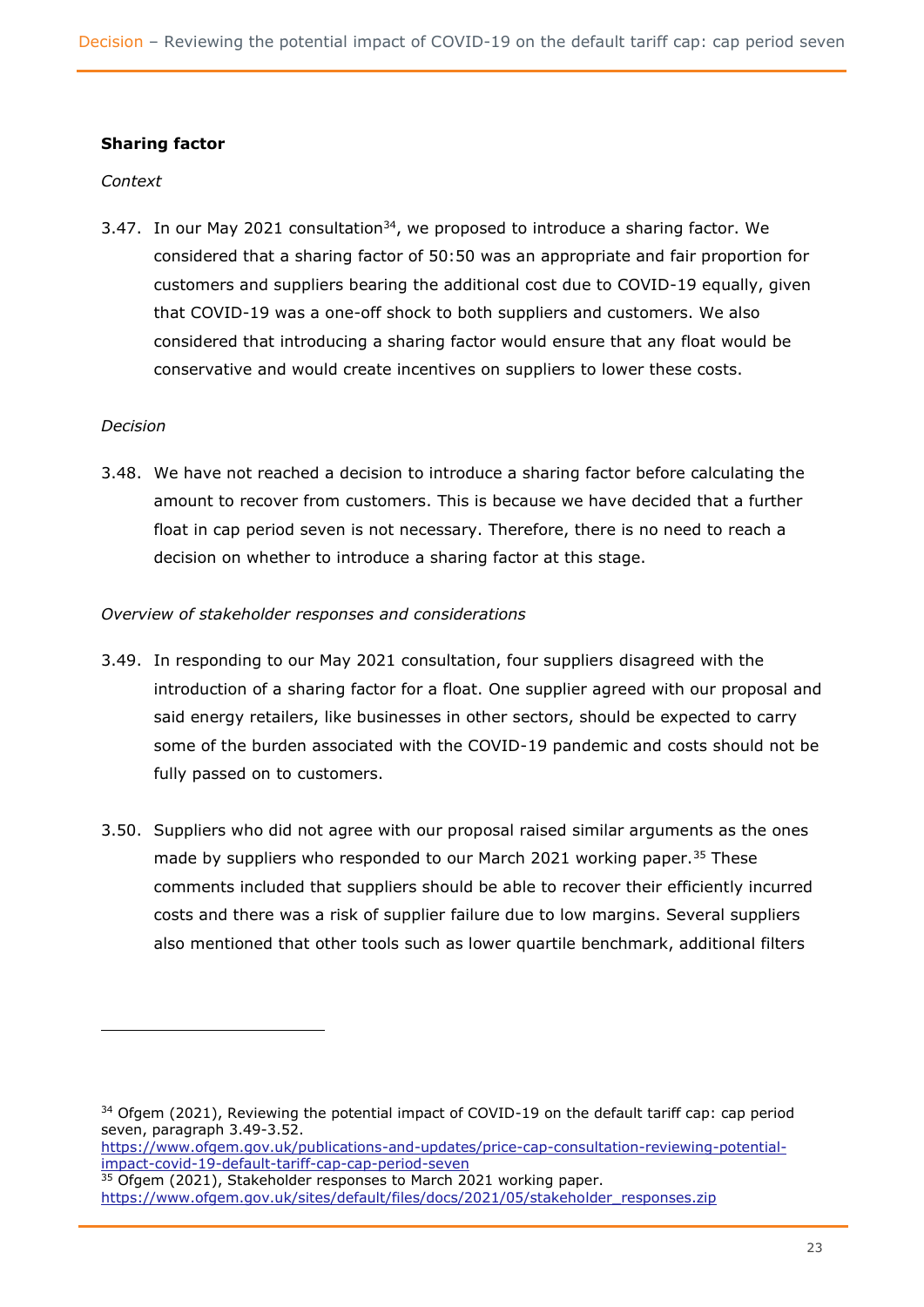and economic metrics, were already being used to make sure the float was conservative and reflected efficient costs.

3.51. We have addressed these concerns in our May 2021 consultation, for more detail on this, please see Chapter 3 of our May 2021 consultation.<sup>36</sup> In Appendix 6 we have included the stakeholder comments on a sharing factor, but we will not be addressing them individually as they have been superseded by our decision to not introduce a further float in cap period seven.

### **Other decisions**

#### *Decision on other factors*

- 3.52. We have decided to base our methodology on the one used to set the initial float for cap periods four to six, with the additional changes described in this chapter. However, there are also other decisions we need to make in our methodology when we assess suppliers' forecast debt-related costs.
- 3.53. We have decided to update customer accounts from the April 2021 snapshot in our calculation in time for the August decision.
- 3.54. We have decided to calculate the bad debt cost increment for credit customers at the domestic customer level. This approach is unchanged from our February 2021 decision.<sup>37</sup> Using data at domestic customer level enables us to rely on data representing a greater share of the domestic market.

### *Context and decision on using March RFI data*

3.55. In our March 2021 working paper, we said that we intended to design our float if needed based on the March RFI submission. We said that the May RFI submission would only be used for the purpose of providing additional context for our decision

<sup>&</sup>lt;sup>36</sup> Ofgem (2021), Reviewing the potential impact of COVID-19 on the default tariff cap: cap period seven, paragraph 3.53-3.62.

[https://www.ofgem.gov.uk/publications-and-updates/price-cap-consultation-reviewing-potential](https://www.ofgem.gov.uk/publications-and-updates/price-cap-consultation-reviewing-potential-impact-covid-19-default-tariff-cap-cap-period-seven)[impact-covid-19-default-tariff-cap-cap-period-seven](https://www.ofgem.gov.uk/publications-and-updates/price-cap-consultation-reviewing-potential-impact-covid-19-default-tariff-cap-cap-period-seven)

 $37$  Ofgem (2021), Decision on the potential impact of COVID-19 on the default tariff cap, paragraph 3.69.

[https://www.ofgem.gov.uk/publications-and-updates/decision-potential-impact-covid-19-default](https://www.ofgem.gov.uk/publications-and-updates/decision-potential-impact-covid-19-default-tariff-cap)[tariff-cap](https://www.ofgem.gov.uk/publications-and-updates/decision-potential-impact-covid-19-default-tariff-cap)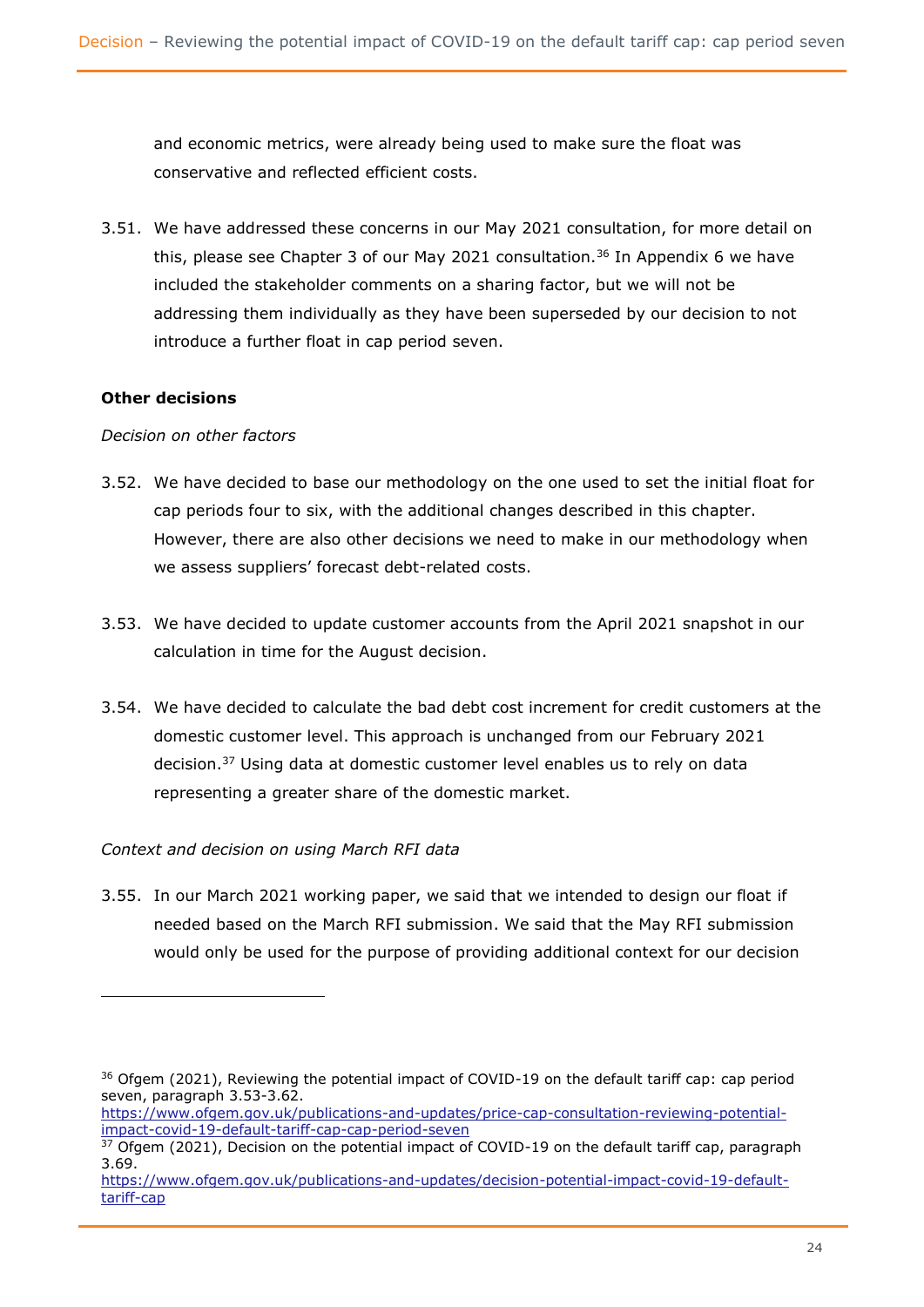on whether a float would be necessary for cap period seven alongside our continued monitoring of economic forecasts. 38

- 3.56. In our May 2021 consultation, we said that our preliminary analysis of the May RFI suggested no significant change in debt-related costs forecasts that would have materially changed the results of the analysis compared to the March RFI.<sup>39</sup> We also said that we did not intend to use the May RFI data as part of the calculation of the float.
- 3.57. We have decided to continue using March RFI data as part of our calculation of incremental debt-related costs due to COVID-19. We have carried out analysis using the May RFI data we received on 12 May. It showed no difference in the lower quartile benchmark for each debt-related cost from our samples. Therefore, we have decided to not update the calculation with the May RFI data in this decision.

### *Overview of stakeholder responses and considerations*

- 3.58. No stakeholders commented on our methodology for updating customer accounts from the April 2021 snapshot.
- 3.59. One supplier did not agree with our proposal to calculate the bad debt cost increment for credit customers at an overall domestic customer level. It said that using the domestic customer level would not be representative of the costs incurred for default tariff customers which were expected to be higher than other customers and it would not align to the wider cap method.
- 3.60. Only one supplier responded saying it would be able to split debt-related costs by tariff type. Other suppliers who responded to our draft RFI said that they were unable to split debt-related costs by tariff type or that it would be very difficult.

[https://www.ofgem.gov.uk/publications-and-updates/price-cap-working-paper-reviewing-potential](https://www.ofgem.gov.uk/publications-and-updates/price-cap-working-paper-reviewing-potential-impact-covid-19-default-tariff-cap-cap-period-seven)[impact-covid-19-default-tariff-cap-cap-period-seven](https://www.ofgem.gov.uk/publications-and-updates/price-cap-working-paper-reviewing-potential-impact-covid-19-default-tariff-cap-cap-period-seven)

<sup>&</sup>lt;sup>38</sup> Ofgem (2021), Reviewing the potential impact of COVID-19 on the default tariff cap: cap period seven working paper, paragraph 3.30.

<sup>&</sup>lt;sup>39</sup> Ofgem (2021), Reviewing the potential impact of COVID-19 on the default tariff cap: cap period seven, paragraph 4.52.

[https://www.ofgem.gov.uk/publications-and-updates/price-cap-consultation-reviewing-potential](https://www.ofgem.gov.uk/publications-and-updates/price-cap-consultation-reviewing-potential-impact-covid-19-default-tariff-cap-cap-period-seven)[impact-covid-19-default-tariff-cap-cap-period-seven](https://www.ofgem.gov.uk/publications-and-updates/price-cap-consultation-reviewing-potential-impact-covid-19-default-tariff-cap-cap-period-seven)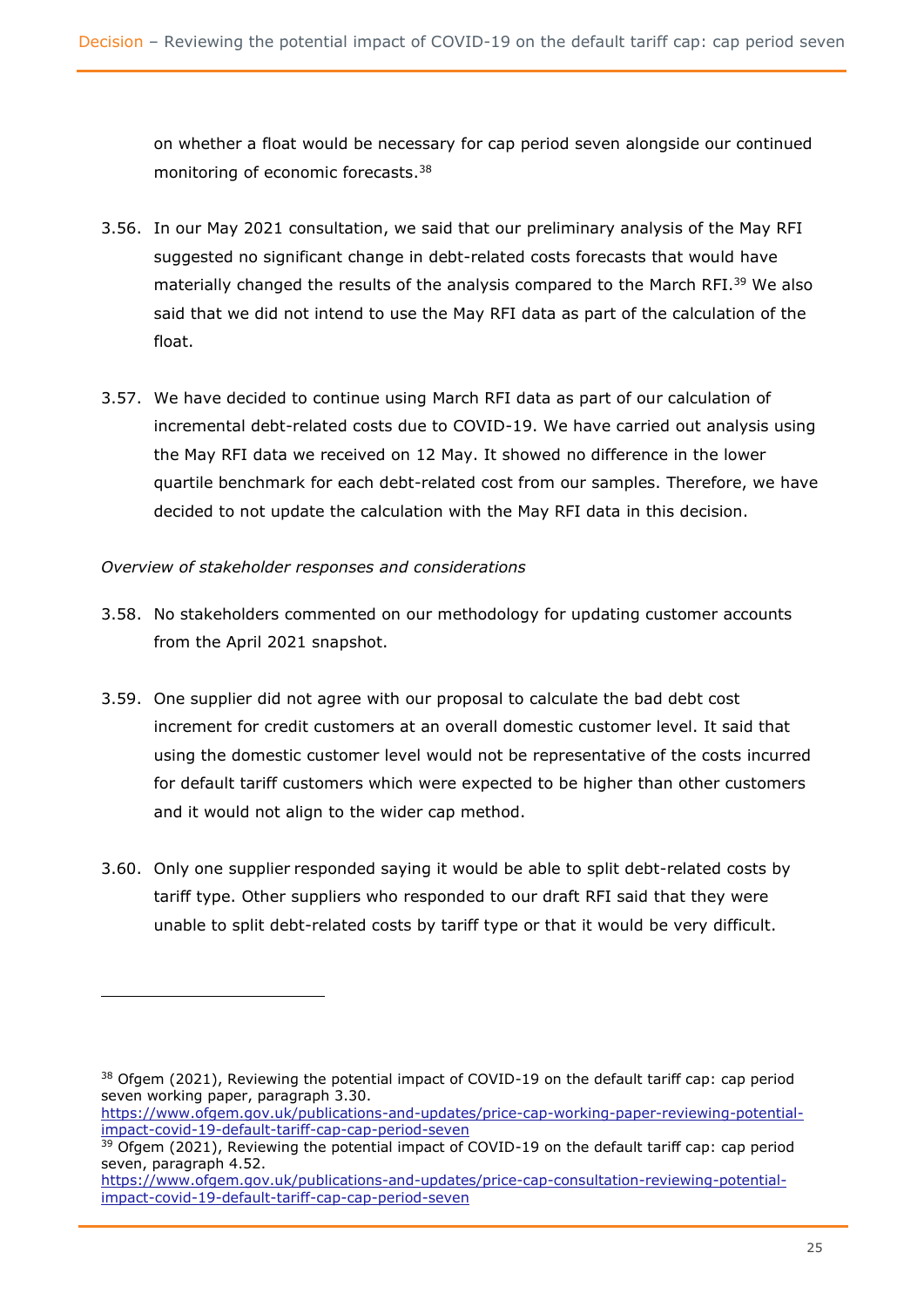Therefore, we do not have data which isolates the impact of COVID-19 on default tariff customers from the domestic customer base as a whole.

- 3.61. As set out in our November 2020 consultation, $40$  given that we do not have data for default tariff customers we would need to make assumptions to adjust for differences in characteristics between default tariff customers and the customer base as a whole. This would limit the extent to which we could be confident that we would be improving our float calculation by trying to take payment methods into account.
- 3.62. We have also received stakeholder comments on the impact that customer mix could have on the costs incurred by supplier. We summarise the responses and our considerations in Appendix 7.

# <span id="page-26-0"></span>**Methodology for assessing external forecasts of key economic metrics**

### **Context**

3.63. In addition to our assessment of suppliers' forecast debt-related costs due to COVID-19, in our March 2021 working paper, $41$  we noted that we intended to consider the evidence on key economic metrics. This included evidence on the expected growth in the economy, the outlook of the labour market and customers' financial resilience, as well as the inherent uncertainty of the forecasts and economic conditions when deciding whether to introduce a further float in cap period seven.

### **Decision**

3.64. We have decided to include an assessment of external forecasts of key economic metrics to form a view on the fundamental need for a float for cap period seven.

<sup>40</sup> Ofgem (2020), Reviewing the potential impact of COVID-19 on the default tariff cap: November 2020 consultation, paragraph 3.96.

https://www.ofgem.gov.uk/publications/reviewing-potential-impact-covid-19-default-tariff-capnovember-2020-consultation

<sup>&</sup>lt;sup>41</sup> Ofgem (2021), Reviewing the potential impact of COVID-19 on the default tariff cap: cap period seven, paragraph 2.15

[https://www.ofgem.gov.uk/publications-and-updates/price-cap-working-paper-reviewing-potential](https://www.ofgem.gov.uk/publications-and-updates/price-cap-working-paper-reviewing-potential-impact-covid-19-default-tariff-cap-cap-period-seven)[impact-covid-19-default-tariff-cap-cap-period-seven](https://www.ofgem.gov.uk/publications-and-updates/price-cap-working-paper-reviewing-potential-impact-covid-19-default-tariff-cap-cap-period-seven)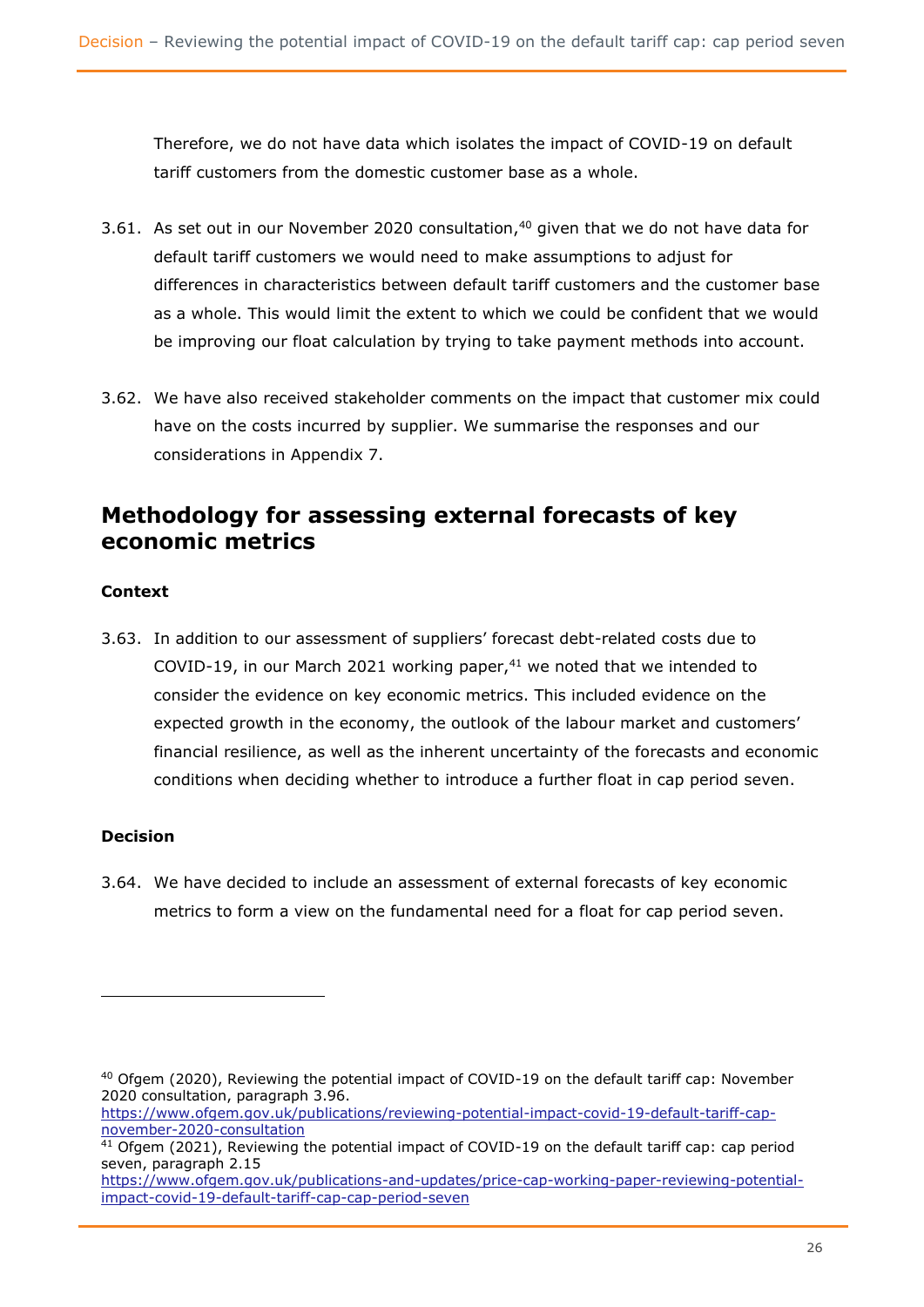- 3.65. We consider that given the uncertainty on the speed of the recovery, it is appropriate to develop a balanced view on the need for a float. While our calculation of any float would still be based on supplier data, we consider it is appropriate to weigh it against leading institutions' expectations on the impact of COVID-19 on the economy.
- 3.66. We have decided to use the economic and unemployment rate forecasts from the Bank of England, the Office for Budget Responsibility (OBR), and HM Treasury to inform our view on the expected recovery of the economy.
- 3.67. In addition, we have decided to consider evidence on the financial resilience of customers in order to decide the need for a float for cap period seven. As we do not have access to forecasts of financial resilience for cap period seven, we have decided to consider whether the latest available information to us on financial resilience contradicts or is consistent with the overarching forecasted economic outlook discussed above.

### **Overview of stakeholder responses and considerations**

- 3.68. Stakeholders supported our proposal to make reference to key economic forecasts and indicators when deciding whether a float was needed, in responding to our March 2021 working paper and May 2021 consultation.
- 3.69. Our approach is unchanged from our May 2021 consultation. For more details on our considerations, please see Chapter 3 of our May 2021 consultation.<sup>42</sup>

 $42$  Ofgem (2021), Reviewing the potential impact of COVID-19 on the default tariff cap: cap period seven, paragraph 3.72-3.76 [https://www.ofgem.gov.uk/publications/price-cap-consultation-reviewing-potential-impact-covid-19](https://www.ofgem.gov.uk/publications/price-cap-consultation-reviewing-potential-impact-covid-19-default-tariff-cap-cap-period-seven) [default-tariff-cap-cap-period-seven](https://www.ofgem.gov.uk/publications/price-cap-consultation-reviewing-potential-impact-covid-19-default-tariff-cap-cap-period-seven)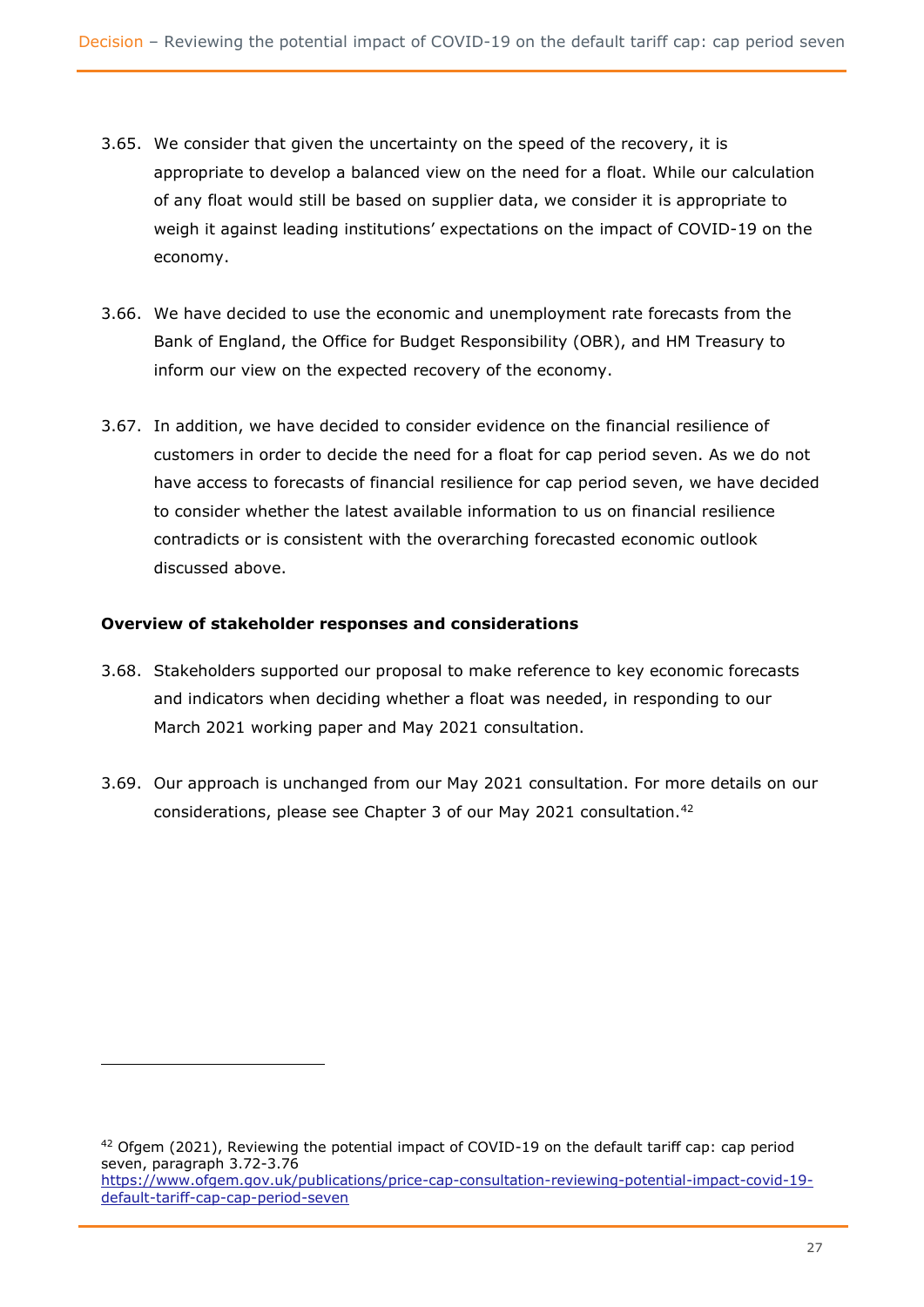# <span id="page-28-0"></span>**4. Need for a float for COVID-19 costs**

#### **Chapter summary**

This chapter outlines the evidence that supports our decision to not introduce a further float to account for the potential impacts of the COVID-19 pandemic in cap period seven. We have also decided to not introduce a float for PPM customers' bad debt costs for cap periods four to seven.

It summarises our assessment of suppliers' forecast debt-related costs and our review of external forecasts of key economic metrics.

# <span id="page-28-1"></span>**Summary**

4.1. We have carried out our assessments of suppliers' forecast debt-related costs and external forecasts of key economic metrics. We do not consider that there is significant and clear evidence that suppliers are likely to incur material additional costs due to COVID-19 in cap period seven for serving credit customers and across cap periods four to seven for serving PPM customers. Therefore, we have decided to not introduce a further float in cap period seven.

# <span id="page-28-2"></span>**Evidence from suppliers' forecast debt-related costs**

### **Context**

- 4.2. We have collected suppliers' forecast debt-related costs through an RFI we sent to suppliers with at least a 1% market share in any fuel in the domestic market segment.
- 4.3. In our May 2021 consultation, we said that we were aware the April 2021 snapshot of the 'Domestic Customer Account & Tariff RFI' would become available after we published the consultation.<sup>43</sup> We have decided to update customer accounts from the

 $43$  Ofgem (2021), Reviewing the potential impact of COVID-19 on the default tariff cap: cap period seven, paragraph 1.21-1.22, A1. [https://www.ofgem.gov.uk/publications/price-cap-consultation-reviewing-potential-impact-covid-19-](https://www.ofgem.gov.uk/publications/price-cap-consultation-reviewing-potential-impact-covid-19-default-tariff-cap-cap-period-seven)

[default-tariff-cap-cap-period-seven](https://www.ofgem.gov.uk/publications/price-cap-consultation-reviewing-potential-impact-covid-19-default-tariff-cap-cap-period-seven)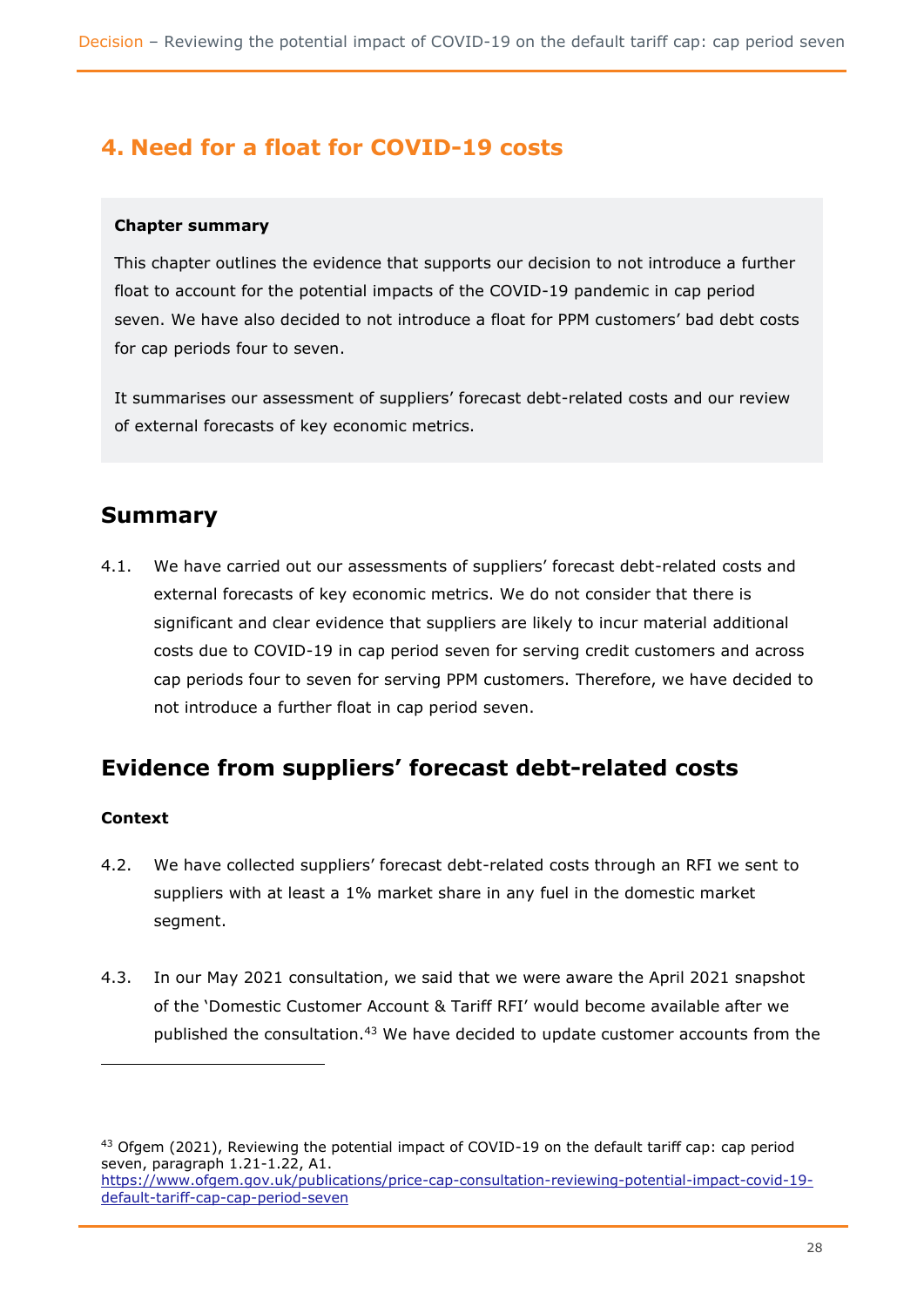April 2021 snapshot in our calculation in time for the August decision. Therefore, the calculations are slightly different from those of our May 2021 consultation.

- 4.4. We have decided to remove some suppliers' incomplete and non-comparable data from the sample that we use to benchmark costs. We provide the details on how we have applied additional filters on the RFI data and the data quality of our sample for the specific debt-related costs in Appendices 1 to 4 of this decision and in Appendices 1 to 3 in our May 2021 consultation.<sup>44</sup>
- 4.5. We have not excluded any suppliers' forecast data due to unreasonable forecast methodologies and data.
- 4.6. We summarise our considerations on stakeholders' comments and outline the updated calculation of benchmarks for our samples of each debt-related costs and provide key statistics of our samples in Appendices 1 to 4 of this decision.

### **Bad debt costs for credit customers**

#### *Decision*

4.7. We have decided to not introduce a float for additional bad debt costs due to COVID-19 for serving domestic credit customers in cap period seven. This is because the lower quartile benchmark for incremental bad debt costs for credit customers is not material for cap period seven due to COVID-19.

### *Considerations*

4.8. We are satisfied with the size and quality of the data sample for suppliers' bad debt forecasts at domestic customer level after applying additional filters. We discuss our data sample and how we applied the additional filters in more detail in Appendix 1 of this decision.

<sup>44</sup> Ofgem (2021), Reviewing the potential impact of COVID-19 on the default tariff cap: cap period seven, paragraph 1.10-1.13, A1, 1.8-1.11, A2, 1.25-1.26, A2 and 1.11-1.15, A3. [https://www.ofgem.gov.uk/publications/price-cap-consultation-reviewing-potential-impact-covid-19](https://www.ofgem.gov.uk/publications/price-cap-consultation-reviewing-potential-impact-covid-19-default-tariff-cap-cap-period-seven) [default-tariff-cap-cap-period-seven](https://www.ofgem.gov.uk/publications/price-cap-consultation-reviewing-potential-impact-covid-19-default-tariff-cap-cap-period-seven)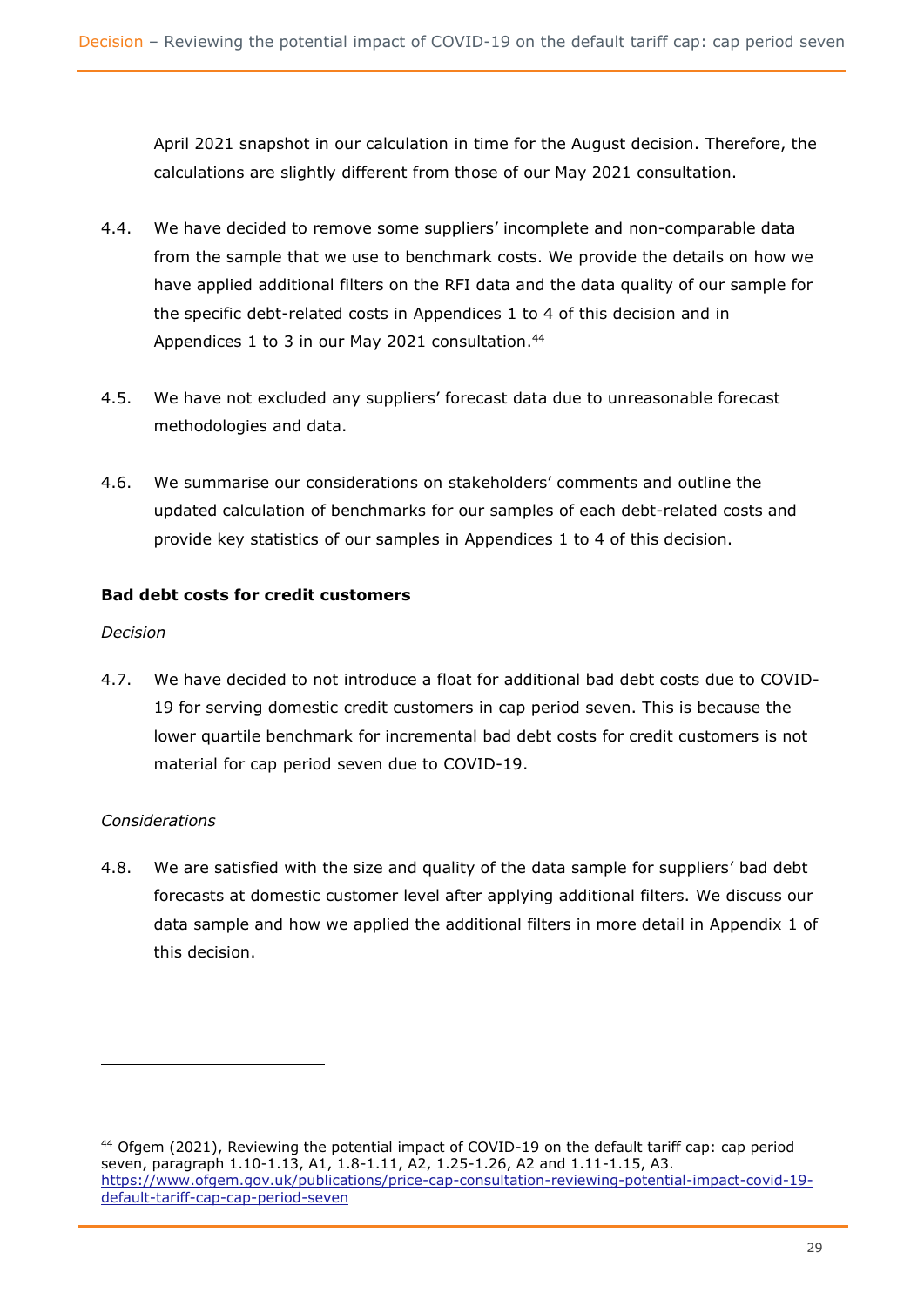- 4.9. The lower quartile benchmark for the incremental bad debt costs is approximately −£0.62 per customer account for cap period seven.
- 4.10. We consider this is not a material change in the bad debt costs of supplying credit customers resulting from COVID-19 for cap period seven.

### **Working capital costs**

#### *Decision*

4.11. We have decided to not introduce a float for additional working capital costs due to COVID-19 for serving credit and PPM customers in cap period seven as we do not have confidence in the robustness of suppliers' working capital forecasts.

#### *Considerations*

- 4.12. We do not have confidence that the RFI data collected on working capital costs are consistent between suppliers and can provide a robust and meaningful estimate for the impact of COVID-19 on suppliers' working capital costs. This included some suppliers who provided incomplete data sets or provided working capital costs for the business as a whole, rather than just for the domestic customers' energy supply. We discussed the main data issues associated with suppliers' working capital costs in our May 2021 consultation. <sup>45</sup> We discuss our data sample and how we applied the additional filters in more detail in Appendix 2 of this decision.
- 4.13. In addition, taking the data at face value, the lower quartile benchmark for the incremental working capital cost is approximately £0.23 per customer account for cap period seven.
- 4.14. We consider this is not a material increase in the working capital costs of supplying credit and PPM customers resulting from COVID-19 for cap period seven.

<sup>45</sup> Ofgem (2021), Reviewing the potential impact of COVID-19 on the default tariff cap: cap period seven, paragraph 1.9-1.11, A2. [https://www.ofgem.gov.uk/publications/price-cap-consultation-reviewing-potential-impact-covid-19](https://www.ofgem.gov.uk/publications/price-cap-consultation-reviewing-potential-impact-covid-19-default-tariff-cap-cap-period-seven) [default-tariff-cap-cap-period-seven](https://www.ofgem.gov.uk/publications/price-cap-consultation-reviewing-potential-impact-covid-19-default-tariff-cap-cap-period-seven)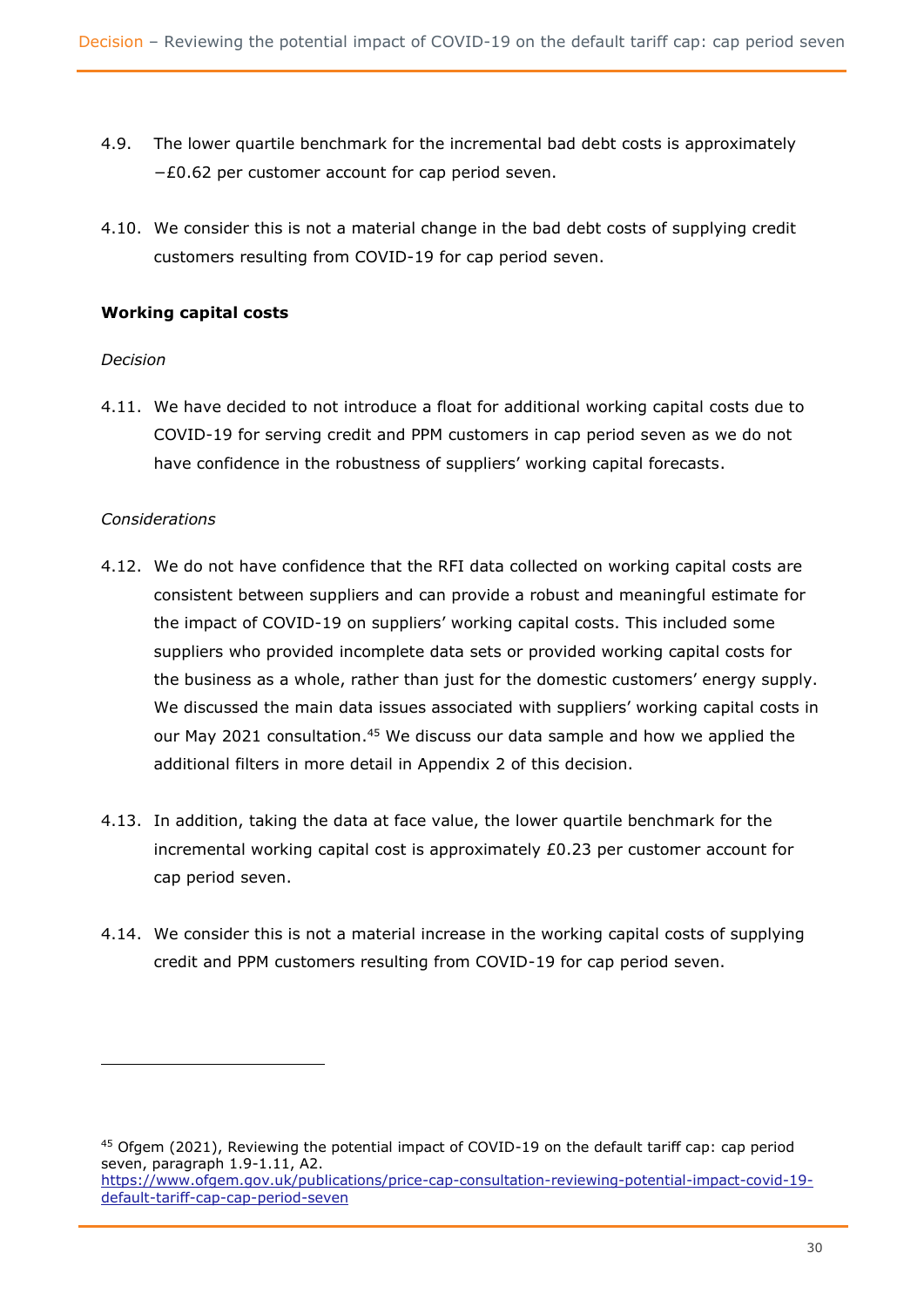#### **Debt-related administrative costs**

#### *Decision*

4.15. We have decided to not introduce a float for additional debt-related administrative costs due to COVID-19 for serving credit and PPM customers in cap period seven. This is because the lower quartile benchmark for the incremental debt-related administrative costs for credit and PPM customers for cap period seven is not material due to COVID-19.

### *Considerations*

- 4.16. We are satisfied with the size and quality of the data sample for suppliers' debtrelated administrative costs at domestic customer level after applying additional filters. We discuss our data sample and how we applied the additional filters in more detail in Appendix 3 of this decision.
- 4.17. We have calculated the additional debt-related administrative costs for credit and PPM customers for cap period seven. The lower quartile benchmark for the incremental debt-related administrative costs is approximately £0.01 per customer account for cap period seven.
- 4.18. We consider this is not a material increase in the debt-related administrative costs of supplying both credit and PPM customers resulting from COVID-19 for cap period seven.

#### **Bad debt costs for PPM customers**

#### *Decision*

4.19. We have decided to not introduce a float for additional bad debt costs due to COVID-19 for serving domestic PPM customers in cap periods four to seven. This is because the lower quartile benchmark for the incremental bad debt costs for PPM customers for cap periods four to seven is not material due to COVID-19.

### *Considerations*

4.20. We are satisfied with the size and quality of the data sample for suppliers' bad debt forecasts at PPM customer level after applying additional filters. We discuss our data sample and how we applied the additional filters in more detail in Appendix 4 of this decision.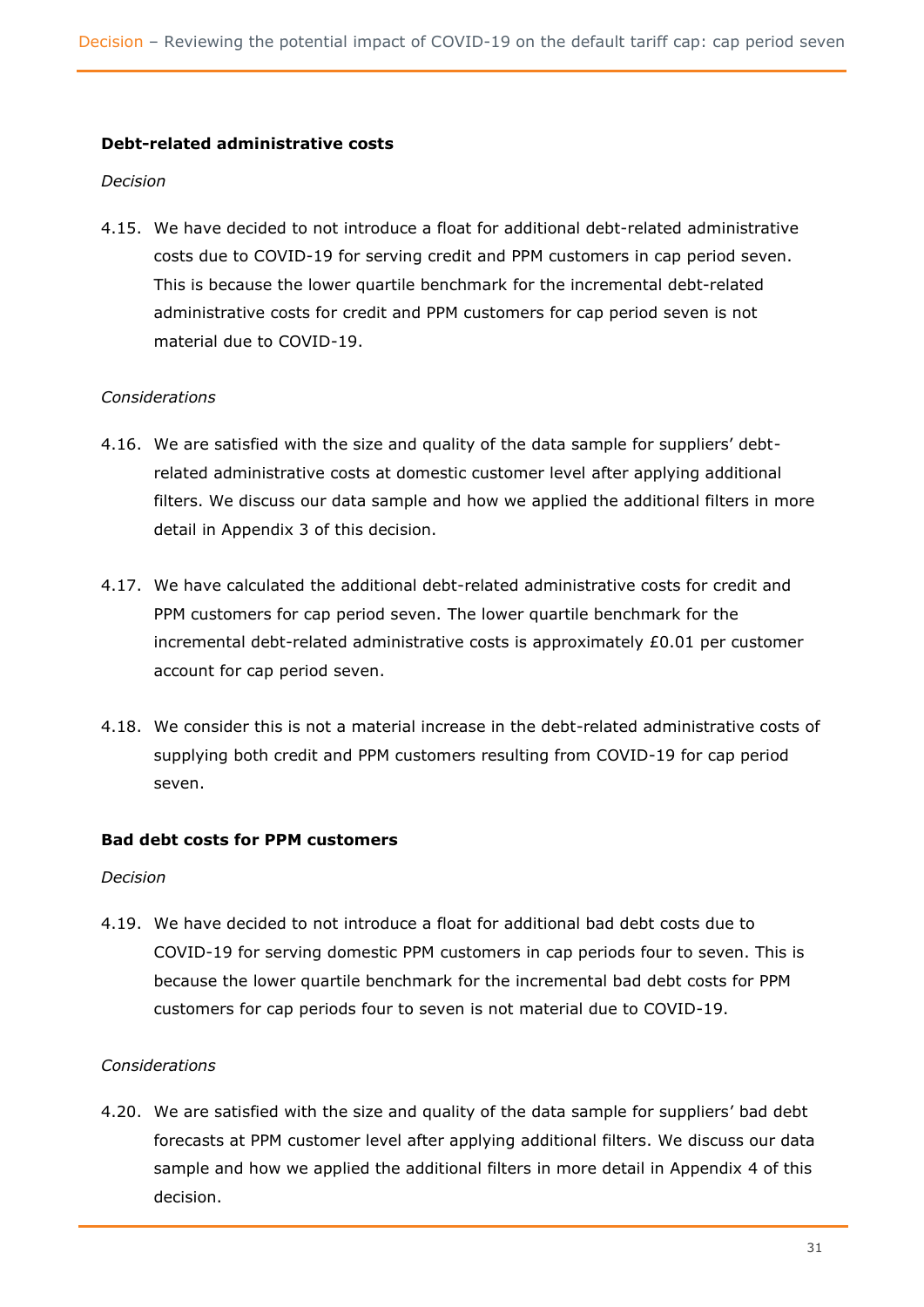- 4.21. We have calculated the additional bad debt costs for PPM customers for cap periods four to seven. The lower quartile benchmark for the total incremental bad debt costs is approximately  $-E0.07$  per customer account for cap periods four to seven.
- 4.22. We consider this is not a material change in the bad debt costs for serving PPM customers resulting from COVID-19 over cap periods four to seven.

# <span id="page-32-0"></span>**Evidence from external forecasts of key economic metrics**

### **Context and decision**

- 4.23. We carried out an assessment of external forecasts of key economic metrics in our May 2021 consultation.<sup>46</sup> We looked at forecasts on the GDP growth rate and expected unemployment rate for cap period seven, and the latest information on labour market data from a range of sources. $47$  We also considered available evidence on the financial resilience of customers. We summarised the research findings from academics, Citizens Advice, the Financial Conduct Authority (FCA) and our "consumers' experiences with energy during the COVID-19 pandemic survey" in our May 2021 consultation.<sup>48</sup>
- 4.24. We considered that the underlying evidence available at the time of the publication of our May 2021 consultation did not suggest a structural break in the UK economic recovery. We also said that expected economic recovery lowered the likelihood that there would be material additional costs in cap period seven.<sup>49</sup>

[https://www.ofgem.gov.uk/publications/price-cap-consultation-reviewing-potential-impact-covid-19](https://www.ofgem.gov.uk/publications/price-cap-consultation-reviewing-potential-impact-covid-19-default-tariff-cap-cap-period-seven) [default-tariff-cap-cap-period-seven](https://www.ofgem.gov.uk/publications/price-cap-consultation-reviewing-potential-impact-covid-19-default-tariff-cap-cap-period-seven)

<sup>46</sup> Ofgem (2021), Reviewing the potential impact of COVID-19 on the default tariff cap: cap period seven, paragraph 4.35-4.45.

 $47$  These sources include the Bank of England, OBR, HM Treasury survey and the office for National statistics (ONS)

 $48$  Ofgem (2021), Reviewing the potential impact of COVID-19 on the default tariff cap: cap period seven, paragraph 4.46-4.50.

[https://www.ofgem.gov.uk/publications/price-cap-consultation-reviewing-potential-impact-covid-19](https://www.ofgem.gov.uk/publications/price-cap-consultation-reviewing-potential-impact-covid-19-default-tariff-cap-cap-period-seven) [default-tariff-cap-cap-period-seven](https://www.ofgem.gov.uk/publications/price-cap-consultation-reviewing-potential-impact-covid-19-default-tariff-cap-cap-period-seven)

<sup>&</sup>lt;sup>49</sup> Ofgem (2021), Reviewing the potential impact of COVID-19 on the default tariff cap: cap period seven, paragraph 4.32.

[https://www.ofgem.gov.uk/publications-and-updates/price-cap-consultation-reviewing-potential](https://www.ofgem.gov.uk/publications-and-updates/price-cap-consultation-reviewing-potential-impact-covid-19-default-tariff-cap-cap-period-seven)[impact-covid-19-default-tariff-cap-cap-period-seven](https://www.ofgem.gov.uk/publications-and-updates/price-cap-consultation-reviewing-potential-impact-covid-19-default-tariff-cap-cap-period-seven)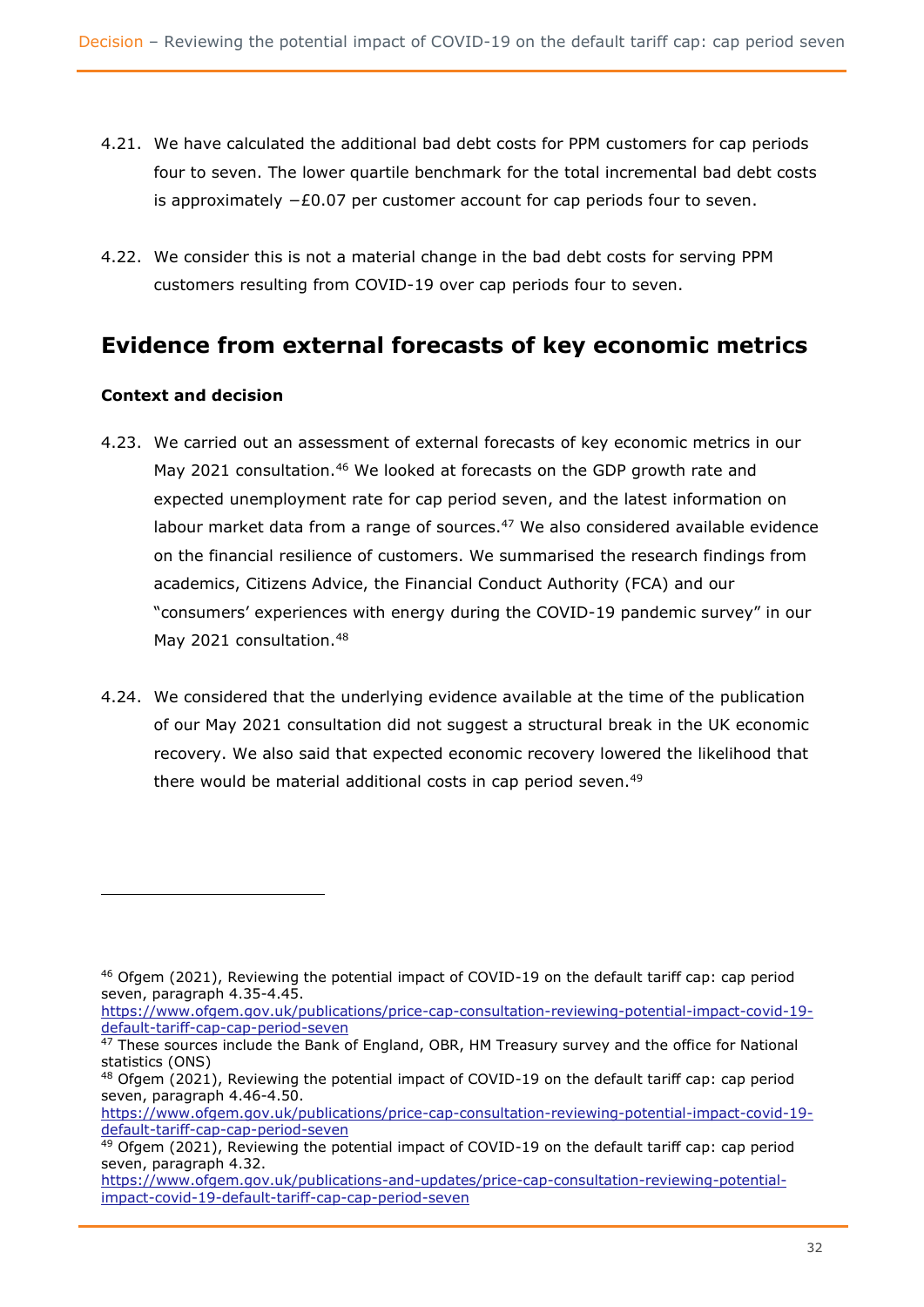4.25. We maintain this view. There is no clear evidence that the economy will go into a recession in cap period seven and that the unemployment rate will significantly rise, so the impact of COVID-19 on customers' ability to pay energy bills will increase.

#### **Overview of stakeholder responses**

- 4.26. In responding to our May 2021 consultation, the main comments were that suppliers thought our assessment of economic metrics that supported our proposal of no float for cap period seven was not consistent with Ofgem's engagement with suppliers on the voluntary winter commitments to support domestic customers.<sup>50</sup>
- 4.27. In responding to our March 2021 working paper, suppliers had mixed views on customers' financial resilience in cap period seven. One supplier expected that its customers would start to get out of debt over the next six to twelve months. Two suppliers expected that the financial impact of COVID-19 to customers as well as suppliers' bad debt costs would persist over several years.<sup>51</sup> In response to our May 2021 consultation, one supplier agreed with us that individual financial resilience was hard to determine at this point in time.

### **Considerations**

*Updates on economic metrics*

- 4.28. One supplier commented that it remained unclear whether the impact of COVID-19 would last. It said we should consider the overall uncertainty of economic conditions.
- 4.29. Since the publication of our March 2021 working paper and May 2021 consultation, it is becoming clearer that the economy is set for stronger economic growth and recovery. The labour market is also showing signs of recovery.<sup>52</sup> The Office for

<sup>52</sup> ONS, Labour market overview, UK: June 2021.

 $50$  Energy UK, Voluntary winter commitments to support domestic customers, time limited to 31 March 2022.

<https://www.energy-uk.org.uk/publication.html?task=file.download&id=7962>

<sup>&</sup>lt;sup>51</sup> Ofgem (2021), Reviewing the potential impact of COVID-19 on the default tariff cap: cap period seven, paragraph 3.70 and 3.71.

[https://www.ofgem.gov.uk/publications-and-updates/price-cap-consultation-reviewing-potential](https://www.ofgem.gov.uk/publications-and-updates/price-cap-consultation-reviewing-potential-impact-covid-19-default-tariff-cap-cap-period-seven)[impact-covid-19-default-tariff-cap-cap-period-seven](https://www.ofgem.gov.uk/publications-and-updates/price-cap-consultation-reviewing-potential-impact-covid-19-default-tariff-cap-cap-period-seven)

[https://www.ons.gov.uk/employmentandlabourmarket/peopleinwork/employmentandemployeetypes/](https://www.ons.gov.uk/employmentandlabourmarket/peopleinwork/employmentandemployeetypes/bulletins/uklabourmarket/june2021) [bulletins/uklabourmarket/june2021](https://www.ons.gov.uk/employmentandlabourmarket/peopleinwork/employmentandemployeetypes/bulletins/uklabourmarket/june2021)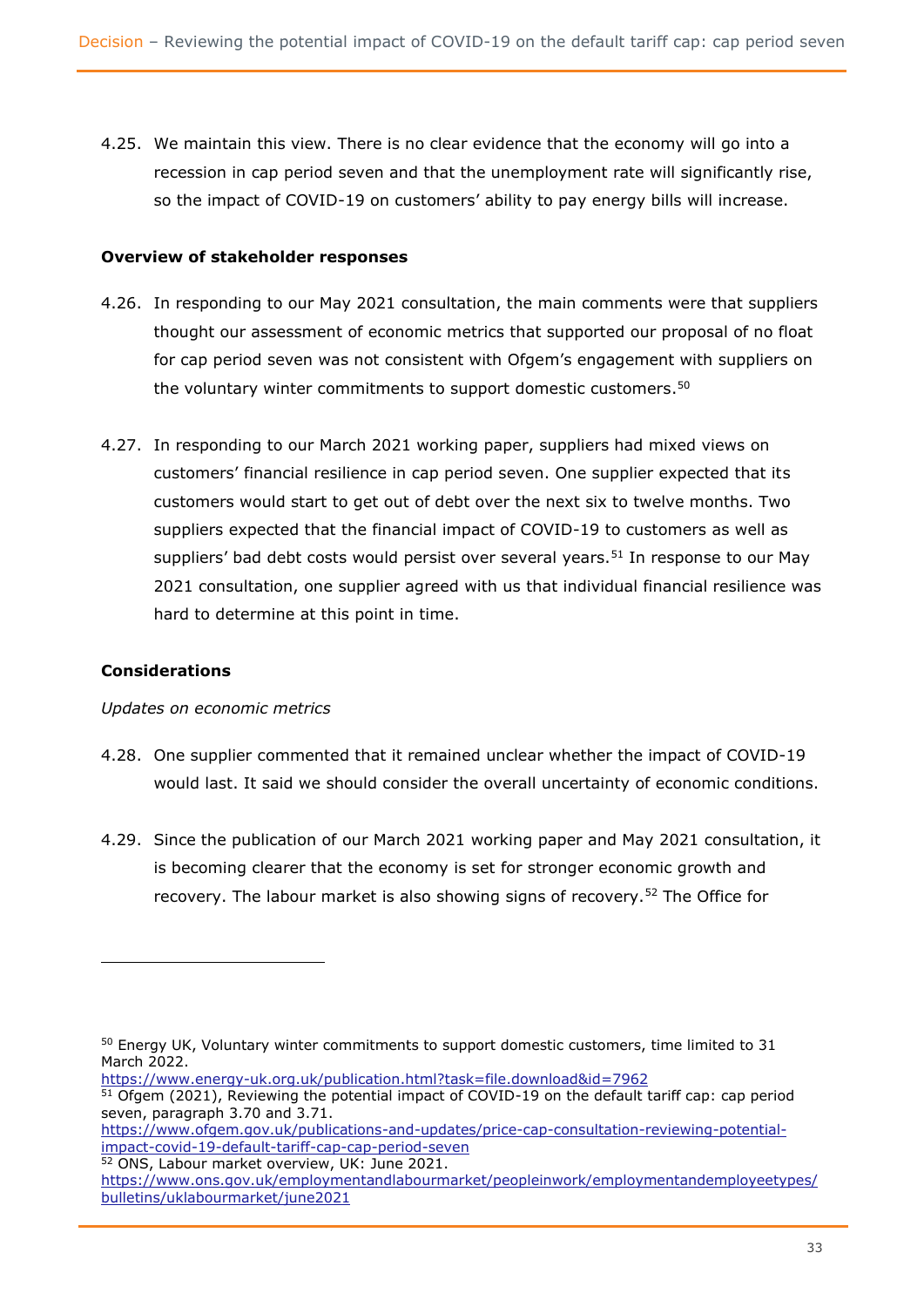National Statistics (ONS) showed a quarterly decrease in the unemployment rate, while the employment rate increased in March to May 2021.<sup>53, 54</sup>

- 4.30. Since our May 2021 consultation, only HM Treasury updated its survey results for the forecasts of key economic metrics. In comparison to its previous survey that we included in our May 2021 consultation, $55$  it showed an increase in the expected GDP growth rate by 1.4 percentage points in 2021 to 7.1%, and a decrease by 0.2 percentage points to 5.4% in 2022. The average forecasts also suggested that the unemployment rate would be 0.8 percentage points lower in Q4 2021 (5.4%) and 0.7 percentage points lower in Q4 2022 (4.7%) than its previous survey in April that we included in our May 2021 consultation.<sup>56</sup>
- 4.31. These new updates further support the outlook we set out in our May 2021 consultation, <sup>57</sup> therefore, we maintain our view that the information available provides a more positive outlook for the UK economy for the periods between the last quarter of 2021 and the first quarter of 2022, during cap period seven.
- 4.32. There is no updated information on customers' financial resilience. Therefore, we maintain our view described in the May 2021 consultation that the available information on financial resilience does not contradict the outlook of the UK economy for cap period seven.

<sup>53</sup> ONS, Labour market overview, UK: July 2021.

<https://www.ons.gov.uk/employmentandlabourmarket/peoplenotinwork/unemployment>

<sup>&</sup>lt;sup>54</sup> At the time of our May 2021 consultation, the ONS estimated unemployment rate was 4.9% for December 2020 to February 2021. There was a decrease of 0.1 percentage point in the unemployment to 4.8% for March to May 2021.

<sup>55</sup> HM Treasury (2021), Forecasts for the UK economy: a comparison of independent forecasts, April 2021.

[https://assets.publishing.service.gov.uk/government/uploads/system/uploads/attachment\\_data/file/9](https://assets.publishing.service.gov.uk/government/uploads/system/uploads/attachment_data/file/979184/Forecasts_for_UK_economy_April_2021.pdf) [79184/Forecasts\\_for\\_UK\\_economy\\_April\\_2021.pdf](https://assets.publishing.service.gov.uk/government/uploads/system/uploads/attachment_data/file/979184/Forecasts_for_UK_economy_April_2021.pdf)

HM Treasury (2021), Forecasts for the UK economy: a comparison of independent forecasts, July 2021.

[https://assets.publishing.service.gov.uk/government/uploads/system/uploads/attachment\\_data/file/1](https://assets.publishing.service.gov.uk/government/uploads/system/uploads/attachment_data/file/1004540/Forecomp_July_2021.pdf) [004540/Forecomp\\_July\\_2021.pdf](https://assets.publishing.service.gov.uk/government/uploads/system/uploads/attachment_data/file/1004540/Forecomp_July_2021.pdf)

 $\frac{1}{56}$  Ofgem (2021), Reviewing the potential impact of COVID-19 on the default tariff cap: cap period seven, paragraph 4.36.

[https://www.ofgem.gov.uk/publications-and-updates/price-cap-consultation-reviewing-potential](https://www.ofgem.gov.uk/publications-and-updates/price-cap-consultation-reviewing-potential-impact-covid-19-default-tariff-cap-cap-period-seven)[impact-covid-19-default-tariff-cap-cap-period-seven](https://www.ofgem.gov.uk/publications-and-updates/price-cap-consultation-reviewing-potential-impact-covid-19-default-tariff-cap-cap-period-seven)

<sup>&</sup>lt;sup>57</sup> Ofgem (2021), Reviewing the potential impact of COVID-19 on the default tariff cap: cap period seven, paragraph 4.33.

[https://www.ofgem.gov.uk/publications-and-updates/price-cap-consultation-reviewing-potential](https://www.ofgem.gov.uk/publications-and-updates/price-cap-consultation-reviewing-potential-impact-covid-19-default-tariff-cap-cap-period-seven)[impact-covid-19-default-tariff-cap-cap-period-seven](https://www.ofgem.gov.uk/publications-and-updates/price-cap-consultation-reviewing-potential-impact-covid-19-default-tariff-cap-cap-period-seven)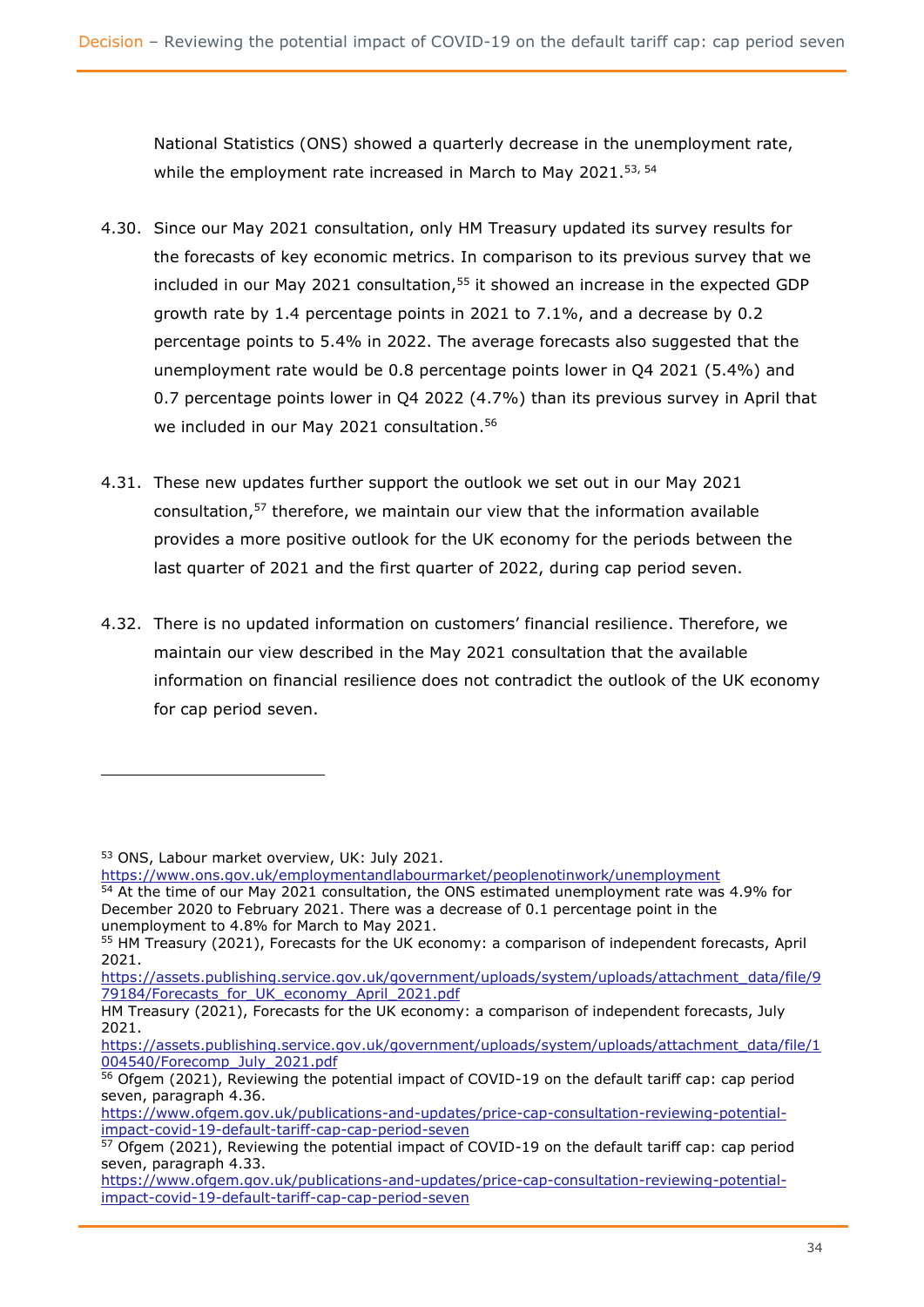#### *Customers' financial resilience*

4.33. We have addressed stakeholders' comments on customers' financial resilience to our March 2021 working paper in our May 2021 consultation. For more detail on our considerations, please see Chapter 3 in our May 2021 consultation.<sup>58</sup>

#### *Voluntary winter commitments to support domestic customers*

- 4.34. Suppliers commented that Ofgem's engagement with suppliers on the voluntary winter commitments to support domestic customers said that there was a risk of consumers getting into (or further into) debt on their household bills, which they said was inconsistent with our proposal to not introduce a float for cap period seven.
- 4.35. We do not consider that the voluntary winter commitments<sup>59</sup> are inconsistent with our decision to not introduce a float for cap period seven. Our cap float decision is based on an assessment of whether there is significant and clear evidence that suppliers are likely to incur material additional debt-related COVID-19 costs for serving default tariff customers as a whole in the periods assessed. As described in this decision, our analysis of both suppliers' data and the external forecasts of key economic metrics shows that we have not found this to be the case for default tariff customers as a whole.
- 4.36. However, this does not mean that some customers will not need additional support this winter. This is why we have worked with government and industry on the voluntary winter commitments that suppliers have signed up to improve the quality and availability of support offered to customers in need – whether that be from financial difficulties, mental or physical health issues, or other events.

<sup>&</sup>lt;sup>58</sup> Ofgem (2021), Reviewing the potential impact of COVID-19 on the default tariff cap: cap period seven, paragraph 3.68-3.76.

[https://www.ofgem.gov.uk/publications-and-updates/price-cap-consultation-reviewing-potential](https://www.ofgem.gov.uk/publications-and-updates/price-cap-consultation-reviewing-potential-impact-covid-19-default-tariff-cap-cap-period-seven)[impact-covid-19-default-tariff-cap-cap-period-seven](https://www.ofgem.gov.uk/publications-and-updates/price-cap-consultation-reviewing-potential-impact-covid-19-default-tariff-cap-cap-period-seven)

<sup>&</sup>lt;sup>59</sup> Voluntary winter commitments to support domestic customers (time limited to 31 March 2022) include: raise awareness of support available to customers; ensure customers in financial difficulty can easily make contact; ensure bills are accurate as they can be; and take all reasonable steps to ensure that prepayment meter customers are able to receive smart meters as soon as practicable. [https://www.energy-uk.org.uk/media-and-campaigns/press-releases/497-2021/7963-energy-sector](https://www.energy-uk.org.uk/media-and-campaigns/press-releases/497-2021/7963-energy-sector-offers-helping-hand.html)[offers-helping-hand.html](https://www.energy-uk.org.uk/media-and-campaigns/press-releases/497-2021/7963-energy-sector-offers-helping-hand.html)

<https://www.energy-uk.org.uk/publication.html?task=file.download&id=7962>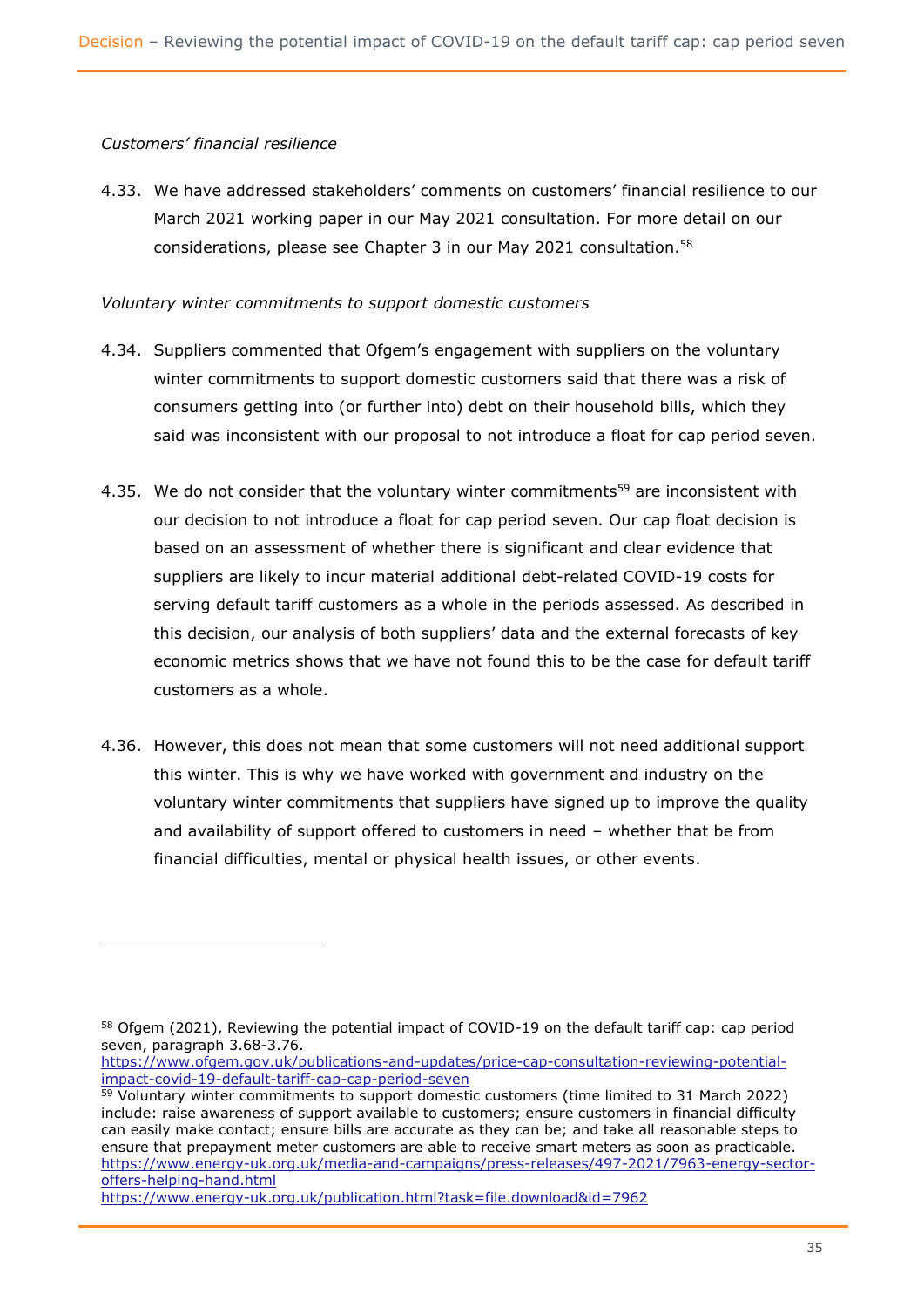# <span id="page-36-0"></span>**Appendices**

### **Index**

| <b>Appendix</b> | <b>Name of appendix</b>                    |  |  |
|-----------------|--------------------------------------------|--|--|
| 1               | Bad debt costs for credit customers        |  |  |
| $\mathcal{P}$   | Working capital costs                      |  |  |
| 3               | Debt-related administrative costs          |  |  |
| $\overline{4}$  | Bad debt costs for PPM customers           |  |  |
| 5               | Stakeholder comments on additional filters |  |  |
| 6               | Stakeholder comments on a sharing factor   |  |  |
| 7               | Stakeholder comments on customer mix       |  |  |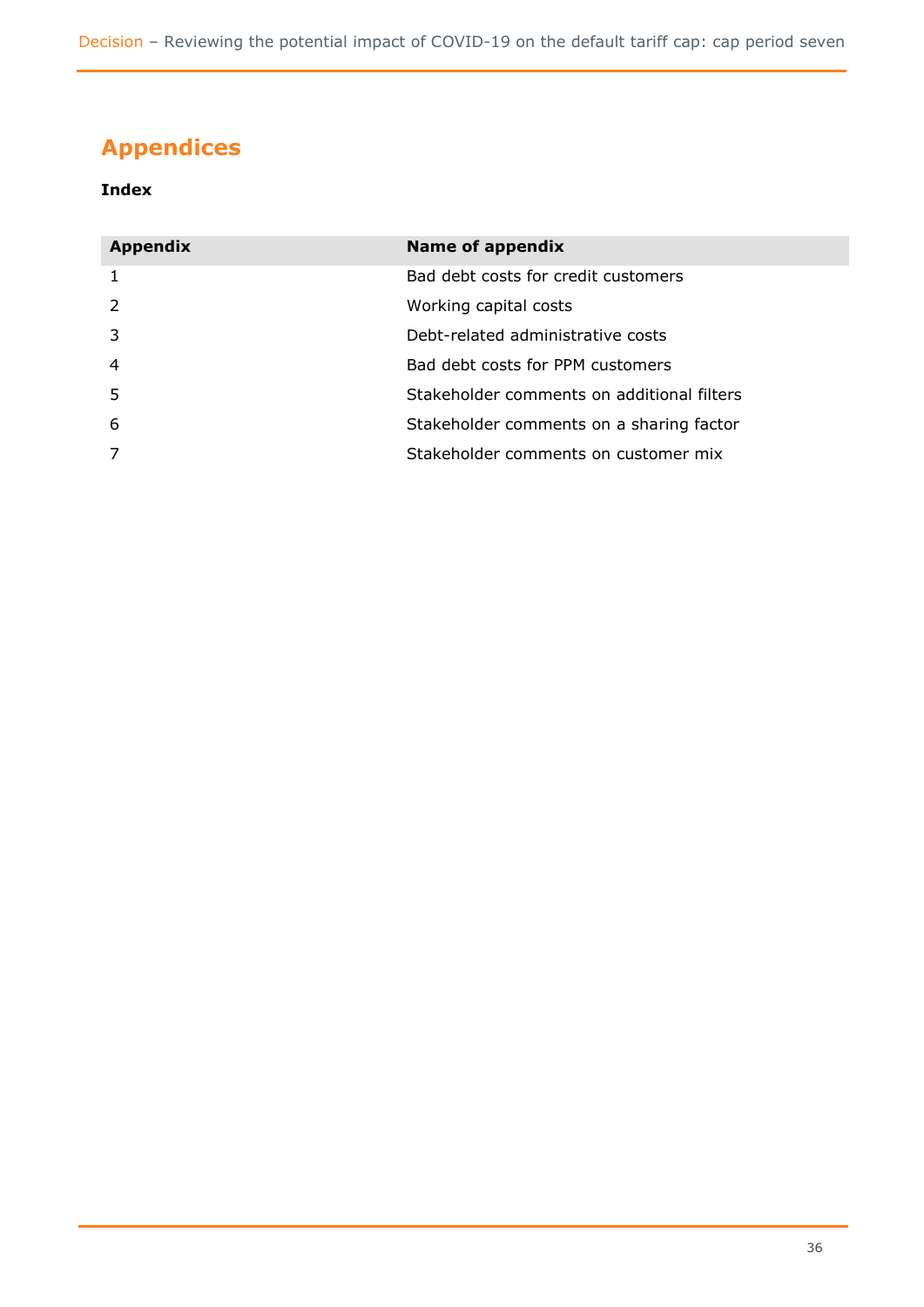# **Appendix 1 – Bad debt costs for credit customers**

1.1. We set out in this appendix our considerations on the detailed stakeholder comments on bad debt costs. We also set out that our calculation of the incremental cost of the bad debt charge at lower quartile for cap period seven for serving domestic credit customers is not material.

# **Considerations of stakeholder comments**

### **March 2021 working paper responses**

- 1.2. One supplier said bad debt provisions represented the best and most reliable source of data on the overall bad debt costs of COVID-19. Another supplier said it had concerns on its increased debt during the first lockdown.
- 1.3. Two stakeholders said they had not seen a material increase in the level of bad debt as a result of COVID-19.
- 1.4. One supplier said that accounting provisions relied on estimates of what the default rate would be in the future. It also said that estimates were inherently uncertain. One supplier said that we should use the additional data requested in our RFI and it thought we should breakdown costs by payment method.
- 1.5. Our approach of using supplier forecasts is the same as in our February 2021 decision.<sup>60</sup> For more detail on our considerations, please see Chapter 4 of our November 2020 consultation.<sup>61</sup>
- 1.6. One stakeholder expected us to publish more detailed information to allow stakeholders to understand how we reached our decision. We published the key statistics of our sample (mean and standard deviation) in our May 2021 consultation

 $60$  Ofgem (2021), Decision on the potential impact of COVID-19 on the default tariff cap, paragraph 4.14.

[https://www.ofgem.gov.uk/publications-and-updates/decision-potential-impact-covid-19-default](https://www.ofgem.gov.uk/publications-and-updates/decision-potential-impact-covid-19-default-tariff-cap)[tariff-cap](https://www.ofgem.gov.uk/publications-and-updates/decision-potential-impact-covid-19-default-tariff-cap)

 $61$  Ofgem (2020), Reviewing the potential impact of COVID-19 on the default tariff cap: November 2020 consultation, paragraph 4.25-4.28.

[https://www.ofgem.gov.uk/publications-and-updates/reviewing-potential-impact-covid-19-default](https://www.ofgem.gov.uk/publications-and-updates/reviewing-potential-impact-covid-19-default-tariff-cap-november-2020-consultation)[tariff-cap-november-2020-consultation](https://www.ofgem.gov.uk/publications-and-updates/reviewing-potential-impact-covid-19-default-tariff-cap-november-2020-consultation)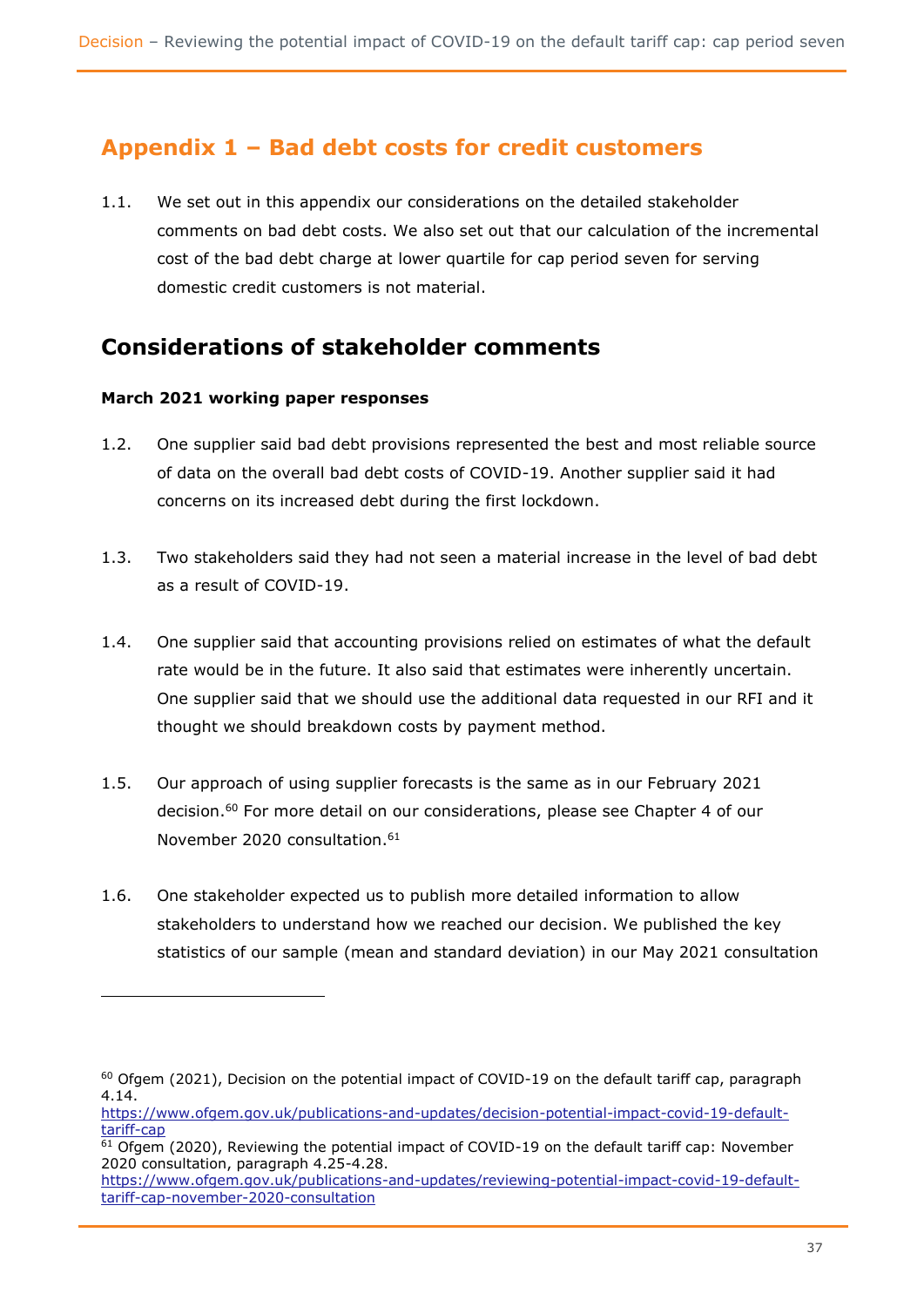and this decision (Appendices 1, 3 and 4). This will provide stakeholders with a better understanding of the data range for our sample and how our data points spread out in the range.

#### **May 2021 consultation responses**

- 1.7. One supplier said that we should have used an average cost benchmark as suppliers were already incentivised to efficiently collect debt.
- 1.8. As previously explained in our May 2021 consultation, the hard-to-predict impact of COVID-19 on the economy means that the amount of uncertainty in any forecast can be large.<sup>62</sup> We consider that using a lower quartile benchmark helps to drive efficiency and set a conservative float to protect default-tariff customers. We have previously benchmarked the efficient level of costs in our 2018 analysis which used a lower quartile benchmark (for the payment method uplift) and a near lower quartile benchmark (for operating costs). We also discuss our choice of lower quartile benchmark in Chapter 3 of this document.
- 1.9. One supplier was disappointed that we did not assess suppliers' bad debt provisions on a cumulative basis (cap period four onwards). It said that our approach risked under stating the overall lower quartile costs due to timing differences between suppliers for when they made provisions.
- 1.10. We consider that assessing supplier's bad debt provisions on a cumulative basis would mean we would need to re-examine the float for cap periods four to six which was decided in our February 2021 decision before we have more certainty on the final costs of COVID-19 for those periods. We can consider this suggestion of using suppliers' bad debt provisions on a cumulative basis at the true-up stage.

 $62$  Ofgem (2021), Reviewing the potential impact of COVID-19 on the default tariff cap: cap period seven working paper, paragraph 3.56. [https://www.ofgem.gov.uk/publications/price-cap-consultation-reviewing-potential-impact-covid-19-](https://www.ofgem.gov.uk/publications/price-cap-consultation-reviewing-potential-impact-covid-19-default-tariff-cap-cap-period-seven)

[default-tariff-cap-cap-period-seven](https://www.ofgem.gov.uk/publications/price-cap-consultation-reviewing-potential-impact-covid-19-default-tariff-cap-cap-period-seven)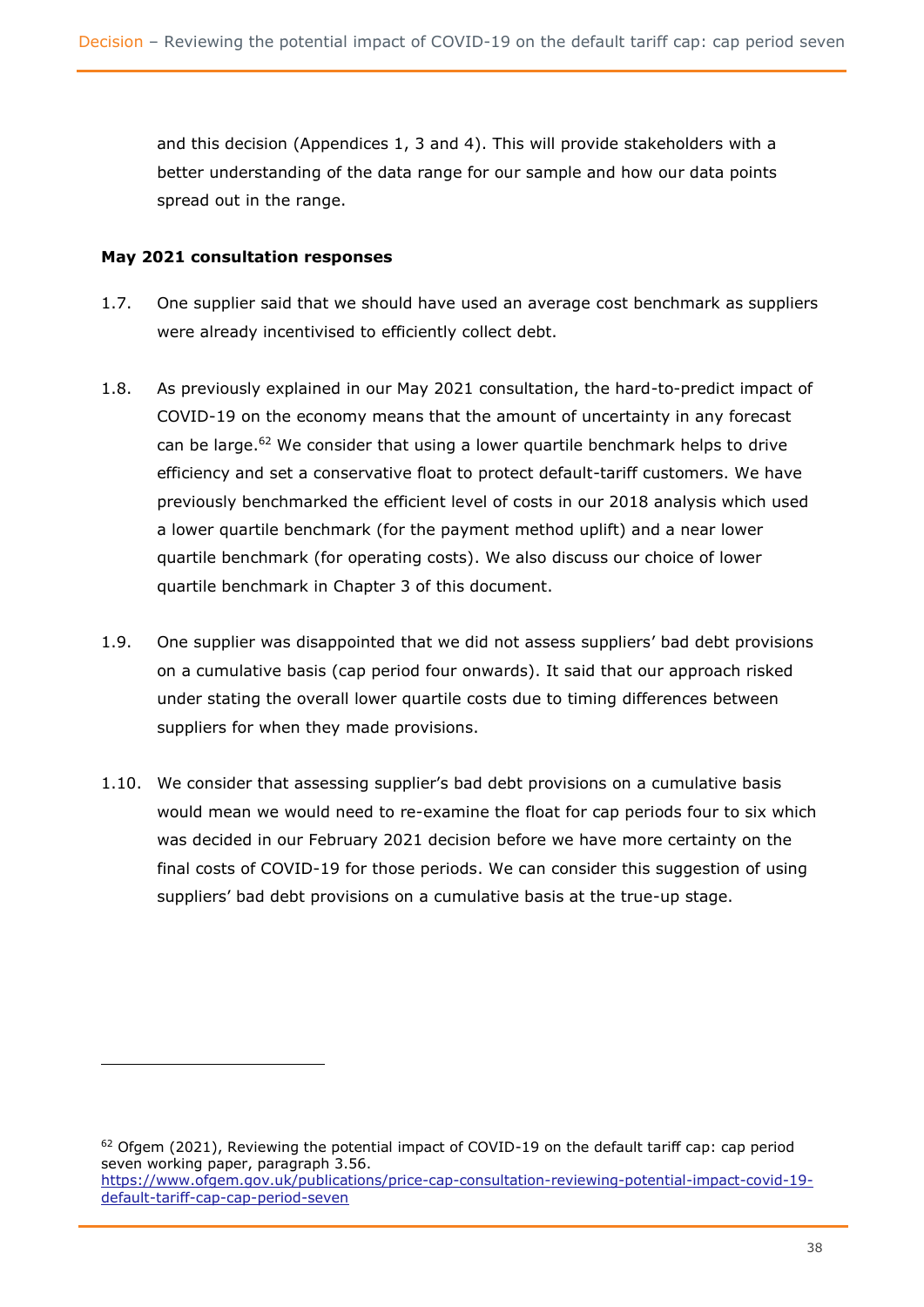- 1.11. One supplier said it was concerned about the economic uncertainty this winter which it believed would increase the bad debt charge and debt-related administrative costs.
- 1.12. We do not consider that there is significant and clear evidence that suppliers are likely to incur material additional costs due to COVID-19 for serving domestic credit customers in cap period seven. We can consider as part of our true-up exercise whether it is appropriate to review whether there will have been any additional material costs from COVID-19 for cap period seven, this will be subject to when suitable data becomes available.

# **Calculations of bad debt costs increment**

1.13. We set out the steps taken to calculate the lower quartile benchmark of the incremental bad debt costs (described in Chapter 4) by using our amended methodology that we set out for assessing suppliers' forecast debt-related costs in Chapter 3.

### *Calculation steps*

- 1.14. We have taken the following steps for calculating the lower quartile benchmark for the bad debt costs increment:
	- we applied additional filters to the RFI data (set out in Chapter 3) to get our final sample;
	- for each supplier in our sample, we calculated the bad debt cost per customer account for cap period seven;
	- we calculated the change in bad debt cost in cap period seven (October 2021 – March 2022) relative to a baseline period, cap period three scaled up (October 2019 – February 2020) $63$ ; and

 $63$  We chose not to include March 2020 data in the baseline because the data in this month could be impacted by COVID-19, given restrictions were put in place from late March 2020. Instead, we scaled up the October 2019 to February 2020 period to produce an appropriate six-month baseline.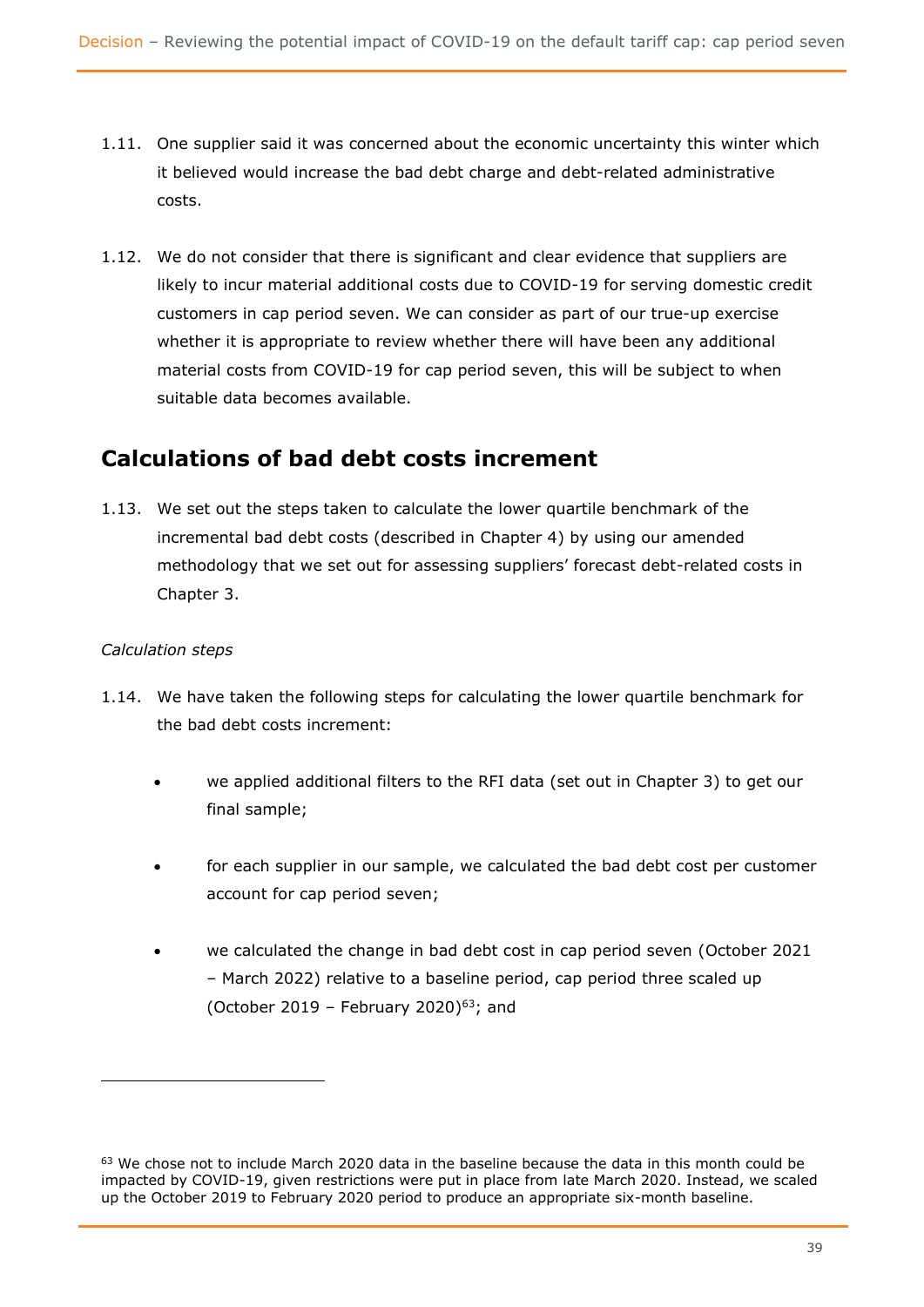we then selected the lower quartile benchmark of these increments for cap period seven.

### *Applying additional filters*

- 1.15. We received 11 submissions to the bad debt charge questions from our March 2021 RFI.<sup>64</sup>
- 1.16. After applying additional filters, we have excluded three data sets that were not complete or not comparable between the baseline period and cap period seven. This approach is unchanged from our May 2021 consultation: 65
	- one supplier was unable to provide forecast costs of bad debt charges for cap period seven;
	- one supplier provided incomplete data which only covered the first half of cap period seven (October 2021 to December 2021); and
	- one supplier's bad debt charge costs for the baseline period and forecast period were not comparable because of a business acquisition.
- 1.17. We also excluded one PPM specialist from our sample. We excluded the supplier as we consider that the sample without this PPM specialist provides a better reflection of the potential material additional costs for credit customers.
- 1.18. Following the application of the additional filters, our sample represents approximately 66% of the domestic energy market share.<sup>66</sup> Seven suppliers were included in our sample for calculating the bad debt costs increment per customer account. We are satisfied with the size and quality of the data sample.

 $64$  We asked suppliers to submit their bad debt charge baseline (January 2019 – January 2021) and bad debt charge forecast (February 2021 – March 2022).

<sup>&</sup>lt;sup>65</sup> Ofgem (2021), Reviewing the potential impact of COVID-19 on the default tariff cap: cap period seven, paragraph 1.11, A1.

[https://www.ofgem.gov.uk/publications/price-cap-consultation-reviewing-potential-impact-covid-19](https://www.ofgem.gov.uk/publications/price-cap-consultation-reviewing-potential-impact-covid-19-default-tariff-cap-cap-period-seven) [default-tariff-cap-cap-period-seven](https://www.ofgem.gov.uk/publications/price-cap-consultation-reviewing-potential-impact-covid-19-default-tariff-cap-cap-period-seven)

<sup>&</sup>lt;sup>66</sup> We calculate the market share using the updated April 2021 snapshot of the 'Domestic Customer Account & Tariff RFI'.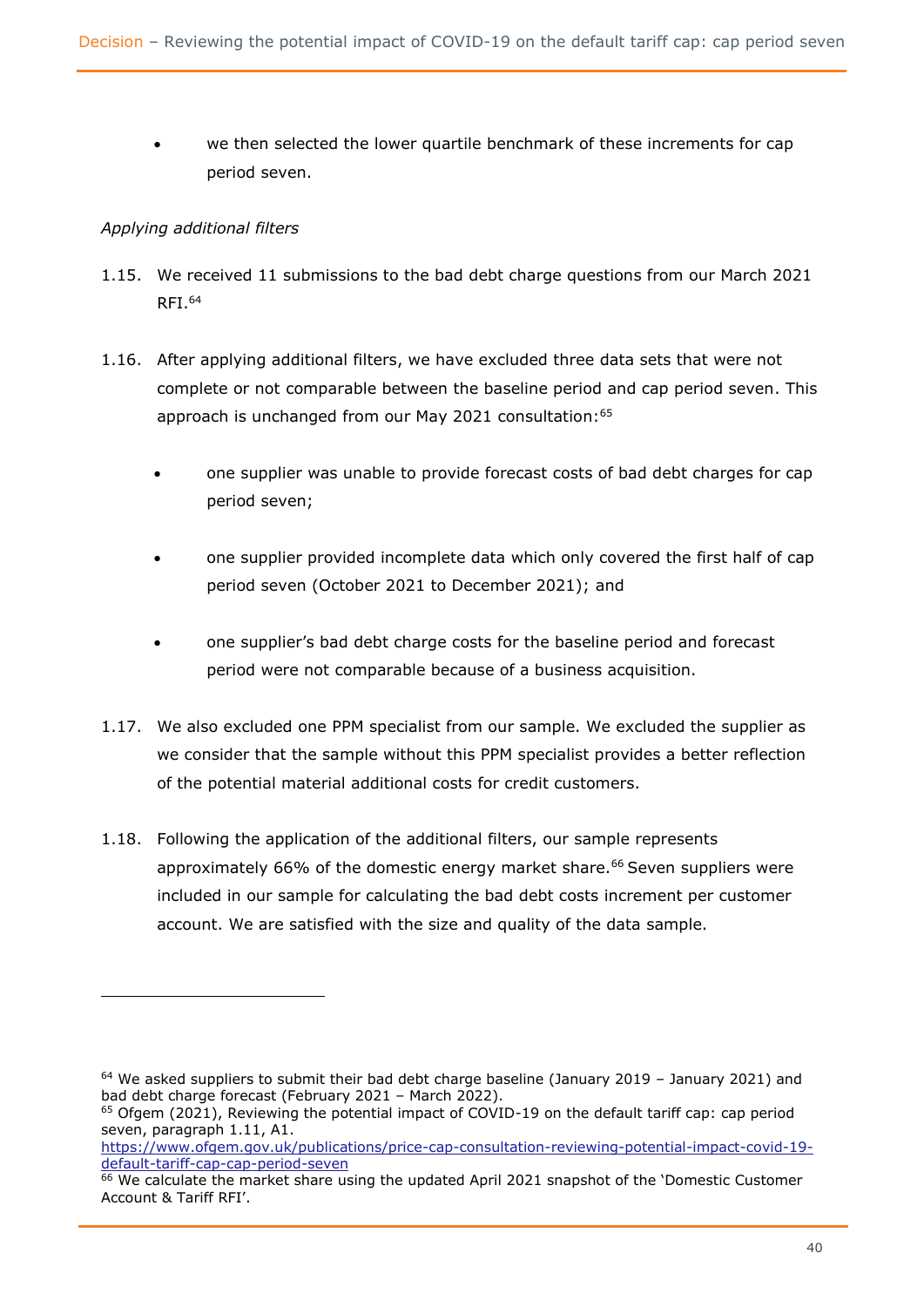#### *Calculating cost per customer*

1.19. When calculating the cost per customer account, our approach is unchanged from our February 2021 decision.<sup>67</sup> We updated the customer accounts for October 2021 – March 2022 using the April 2021 snapshot. We have explained this in Chapter 4.

#### *Benchmark at lower quartile*

1.20. For each supplier, we calculated the bad debt charge cost increment per customer account for cap period seven. The lower quartile bad debt benchmark of our sample is approximately -£0.62 per customer account for cap period seven.

#### *Statistics of our sample*

- 1.21. We have set out below the key statistics for the bad debt charge cost increment per customer account of our sample (mean and standard deviation). The key statistics are different from our May 2021 consultation as we have updated the customer accounts data using the April 2021 snapshot:
	- mean (simple average) =  $£1.16$ ; and
	- standard deviation  $= 2.30$ .

<sup>&</sup>lt;sup>67</sup> Ofgem (2021), Decision on the potential impact of COVID-19 on the default tariff cap, paragraph 4.59. [https://www.ofgem.gov.uk/publications-and-updates/decision-potential-impact-covid-19-default-](https://www.ofgem.gov.uk/publications-and-updates/decision-potential-impact-covid-19-default-tariff-cap)

[tariff-cap](https://www.ofgem.gov.uk/publications-and-updates/decision-potential-impact-covid-19-default-tariff-cap)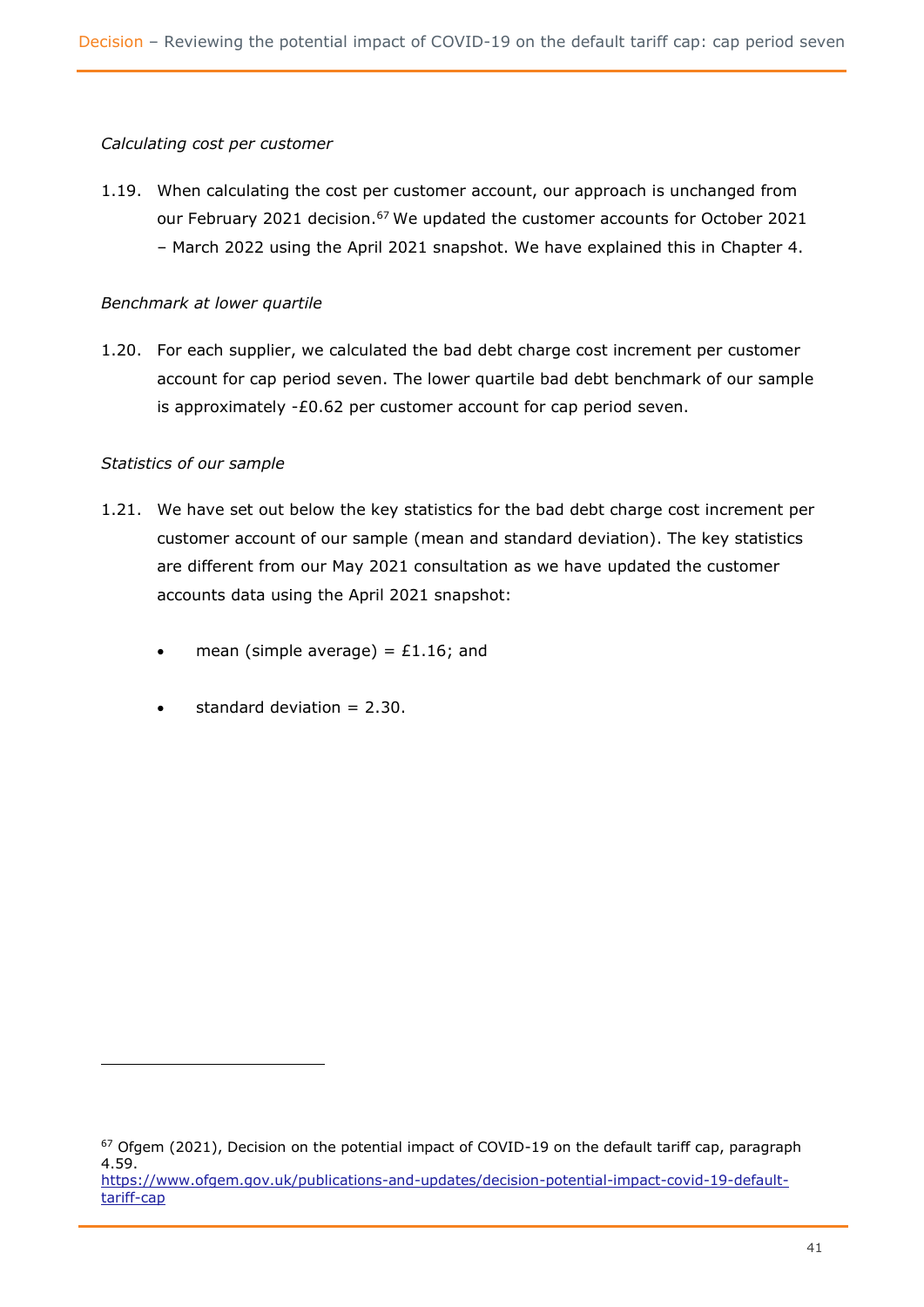# **Appendix 2 - Working capital costs**

1.1. We set out in this appendix our considerations on the stakeholder comments on working capital costs. We also set out that our calculations of the incremental cost of the working capital cost at lower quartile for cap period seven for serving domestic credit and PPM customers is not material.

# **Considerations of stakeholder comments**

- 1.2. In response to our March 2021 working paper, one stakeholder expected us to publish more detailed information to allow stakeholders to understand how we reached our decision. Given the small sample size in our final working capital cost sample, we cannot provide similar statistics on our sample as we did in Appendices 1, 3 and 4. We consider this would disclose suppliers' individual data and we consider it is not appropriate to do that due to the commercially sensitive and confidential nature of the data.
- 1.3. In responding to our May 2021 consultation, one supplier said that we should ensure a cost of capital of 9.6% to be applied to working capital, which was suggested in the credit balances consultation.<sup>68</sup>
- 1.4. In our May 2021 consultation, we applied a cost of capital of 10% to convert the amount of working capital into a cost which was consistent with our February 2021 decision and used in our 2018 cap decision.<sup>69</sup>
- 1.5. We consider the differences from the calculation of incremental working capital costs using 9.6% and 10% are not material when we are assessing whether a float is

 $68$  Ofgem (2021), Supplier licensing review: reducing credit balance mutualisation, paragraph 3.10. [https://www.ofgem.gov.uk/publications/supplier-licensing-review-reducing-credit-balance](https://www.ofgem.gov.uk/publications/supplier-licensing-review-reducing-credit-balance-mutualisation)[mutualisation](https://www.ofgem.gov.uk/publications/supplier-licensing-review-reducing-credit-balance-mutualisation)

 $69$  Ofgem (2021), Decision on the potential impact of COVID-19 on the default tariff cap, paragraph 4.48.

[https://www.ofgem.gov.uk/publications-and-updates/decision-potential-impact-covid-19-default](https://www.ofgem.gov.uk/publications-and-updates/decision-potential-impact-covid-19-default-tariff-cap)[tariff-cap](https://www.ofgem.gov.uk/publications-and-updates/decision-potential-impact-covid-19-default-tariff-cap)

Ofgem (2018), Default tariff cap: decision – overview –appendix 8 – Payment method uplift. [https://www.ofgem.gov.uk/system/files/docs/2018/11/appendix\\_8\\_-\\_payment\\_method\\_uplift.pdf](https://www.ofgem.gov.uk/system/files/docs/2018/11/appendix_8_-_payment_method_uplift.pdf)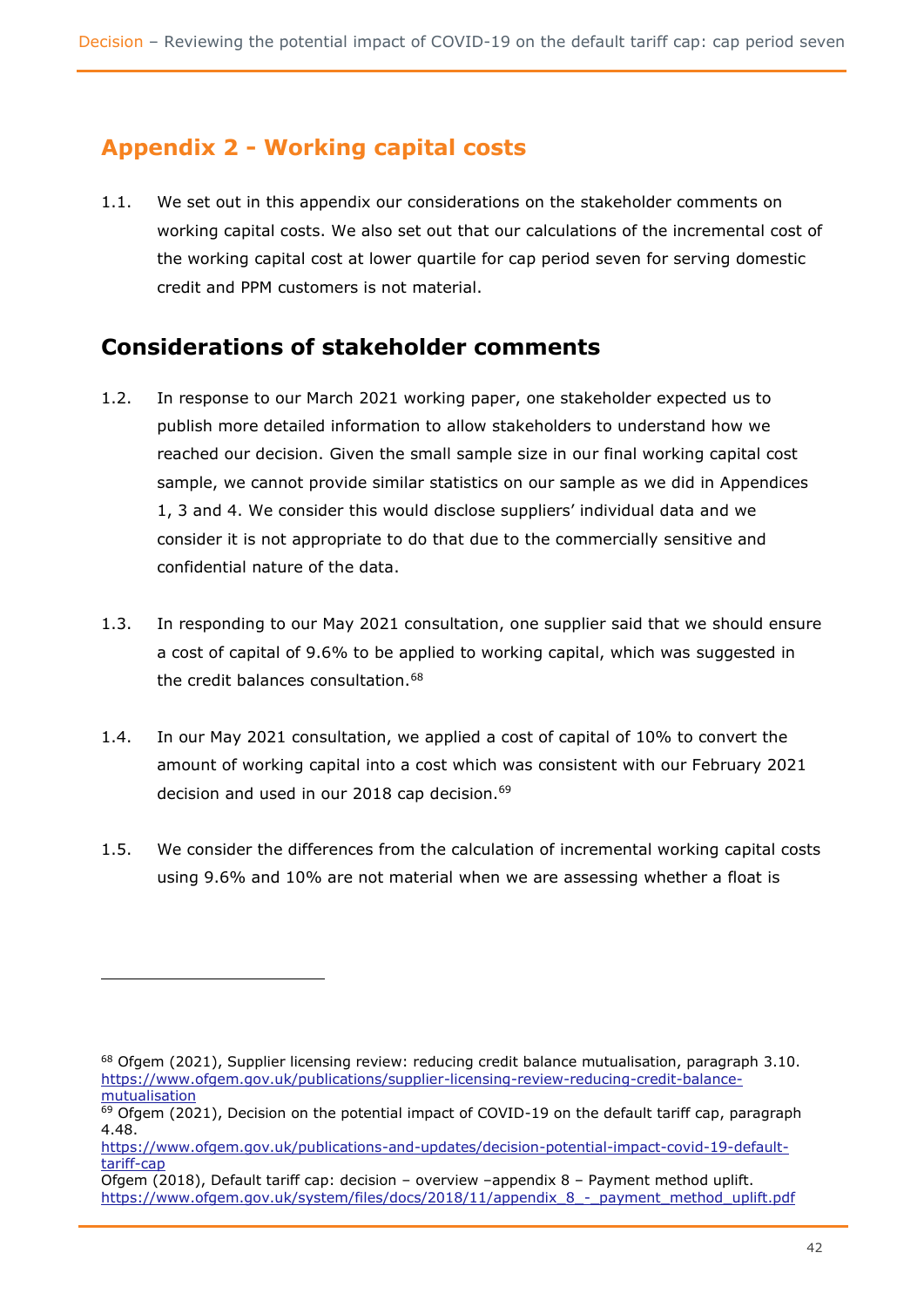necessary for cap period seven. Therefore, we have decided to follow the same methodology used in our February 2021 decision.<sup>70</sup>

# **Calculations of working capital costs increment**

1.6. We set out the steps taken to calculate the lower quartile benchmark of the incremental working capital costs (described in Chapter 4) by using our amended methodology that we set out for assessing suppliers' forecast debt-related costs in Chapter 3. In Chapter 3, we decided to consider this cost for credit and PPM customers together.

### **Calculation steps**

- 1.7. We followed the same steps discussed in Appendix 1 to calculate the working capital cost increment per customer account.
- 1.8. To convert the amount of working capital into a cost, we applied a cost of capital of 10% to working capital, this is consistent with our approach in our February 2021 decision.<sup>71</sup>

### *Applying additional filters*

1.9. We received 11 submissions to the working capital questions from our March 2021  $RFI.<sup>72</sup>$ 

 $70$  Ofgem (2021), Decision on the potential impact of COVID-19 on the default tariff cap, paragraph 4.48.

[https://www.ofgem.gov.uk/publications-and-updates/decision-potential-impact-covid-19-default](https://www.ofgem.gov.uk/publications-and-updates/decision-potential-impact-covid-19-default-tariff-cap)[tariff-cap](https://www.ofgem.gov.uk/publications-and-updates/decision-potential-impact-covid-19-default-tariff-cap)

 $\frac{71}{10}$  Ofgem (2021), Decision on the potential impact of COVID-19 on the default tariff cap, paragraph 4.48.

[https://www.ofgem.gov.uk/publications-and-updates/decision-potential-impact-covid-19-default](https://www.ofgem.gov.uk/publications-and-updates/decision-potential-impact-covid-19-default-tariff-cap)[tariff-cap](https://www.ofgem.gov.uk/publications-and-updates/decision-potential-impact-covid-19-default-tariff-cap)

 $72$  We asked suppliers to submit their working capital baseline (January 2019 – March 2020) and working capital forecast (October 2021 – March 2022).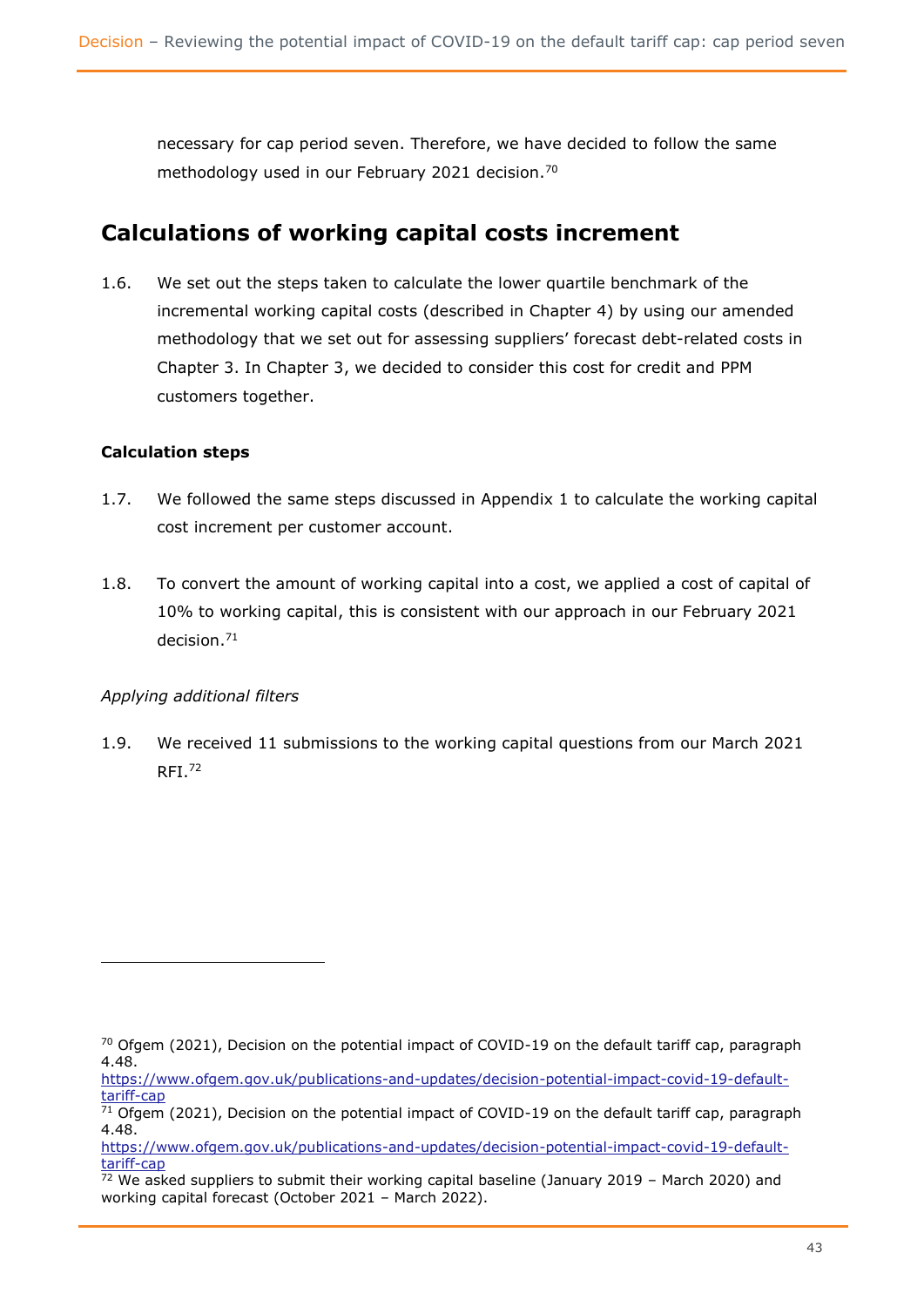- 1.10. After applying the additional filters to the RFI data, we excluded five suppliers' data that were not complete or not comparable between the baseline period and cap period seven. This approach is unchanged from our May 2021 consultation:<sup>73</sup>
	- one supplier was unable to provide forecast costs of working capital for cap period seven;
	- three suppliers provided incomplete data which only covered the first half of cap period seven (October 2021 to December 2021); and
	- one supplier's working capital for the baseline period and forecast period were not comparable because of a business acquisition.
- 1.11. We also excluded another three suppliers' data as they were not comparable with other suppliers' data. These suppliers provided their working capital for their whole corporate businesses, rather than just for supplying domestic energy customers. These approaches are unchanged from our May 2021 consultation.<sup>74</sup>
- 1.12. We consider that it is not appropriate to include any supplier whose working capital cost covers a customer base outside of the domestic energy supply business. This is because we cannot be confident that changes to working capital costs would represent the additional costs of supplying default tariff customers as a result of COVID-19 given that COVID-19 has impacted the wider economy.
- 1.13. Following the application of additional filters, our sample represents approximately 25% of the domestic energy market share. Three suppliers were included in our sample for calculating the working capital costs increment per customer account. We consider that this is insufficient to enable us to adequately assess whether there is significant and clear evidence on material additional working capital costs resulting

 $73$  Ofgem (2021), Reviewing the potential impact of COVID-19 on the default tariff cap: cap period seven, paragraph 1.9, A2.

[https://www.ofgem.gov.uk/publications/price-cap-consultation-reviewing-potential-impact-covid-19](https://www.ofgem.gov.uk/publications/price-cap-consultation-reviewing-potential-impact-covid-19-default-tariff-cap-cap-period-seven) [default-tariff-cap-cap-period-seven](https://www.ofgem.gov.uk/publications/price-cap-consultation-reviewing-potential-impact-covid-19-default-tariff-cap-cap-period-seven)

<sup>&</sup>lt;sup>74</sup> Ofgem (2021), Reviewing the potential impact of COVID-19 on the default tariff cap: cap period seven, paragraph 1.9-1.10, A2.

[https://www.ofgem.gov.uk/publications/price-cap-consultation-reviewing-potential-impact-covid-19](https://www.ofgem.gov.uk/publications/price-cap-consultation-reviewing-potential-impact-covid-19-default-tariff-cap-cap-period-seven) [default-tariff-cap-cap-period-seven](https://www.ofgem.gov.uk/publications/price-cap-consultation-reviewing-potential-impact-covid-19-default-tariff-cap-cap-period-seven)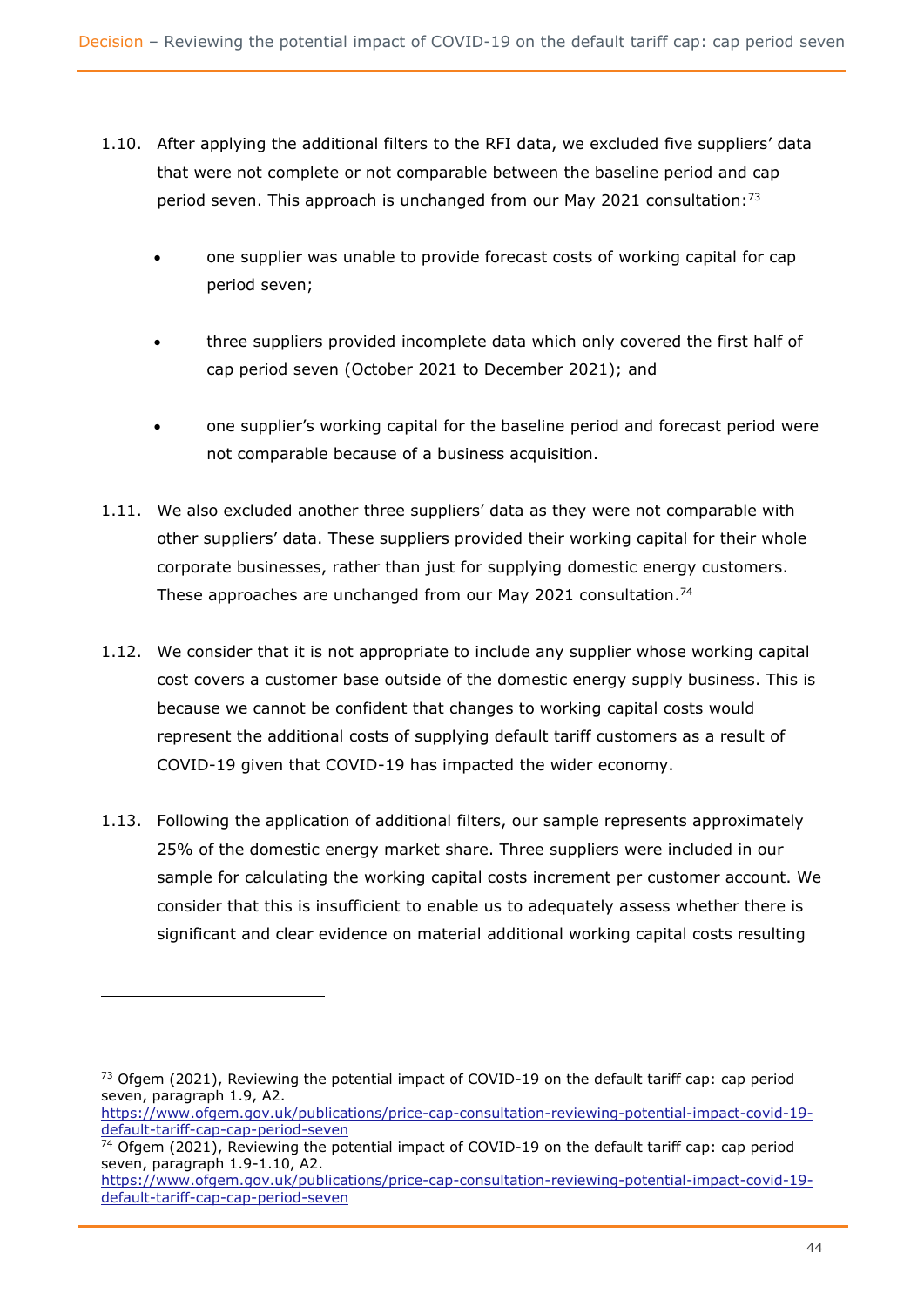from COVID-19 for the float in cap period seven. This is because it does not give us confidence that the results would represent the market impact of COVID-19.

### *Calculating cost per customer*

1.14. When calculating the cost per customer account, our approach is unchanged from our February 2021 decision.<sup>75</sup> We updated the customer accounts for October 2021 – March 2022 using the April 2021 snapshot. We have explained this in Chapter 4.

#### *Benchmark at lower quartile*

1.15. For each supplier, we calculated the working capital cost increment per customer account for cap period seven. The lower quartile working capital cost benchmark of our sample is approximately £0.23 per customer account for cap period seven.

<sup>&</sup>lt;sup>75</sup> Ofgem (2021), Decision on the potential impact of COVID-19 on the default tariff cap, paragraph 4.59. [https://www.ofgem.gov.uk/publications-and-updates/decision-potential-impact-covid-19-default-](https://www.ofgem.gov.uk/publications-and-updates/decision-potential-impact-covid-19-default-tariff-cap)

[tariff-cap](https://www.ofgem.gov.uk/publications-and-updates/decision-potential-impact-covid-19-default-tariff-cap)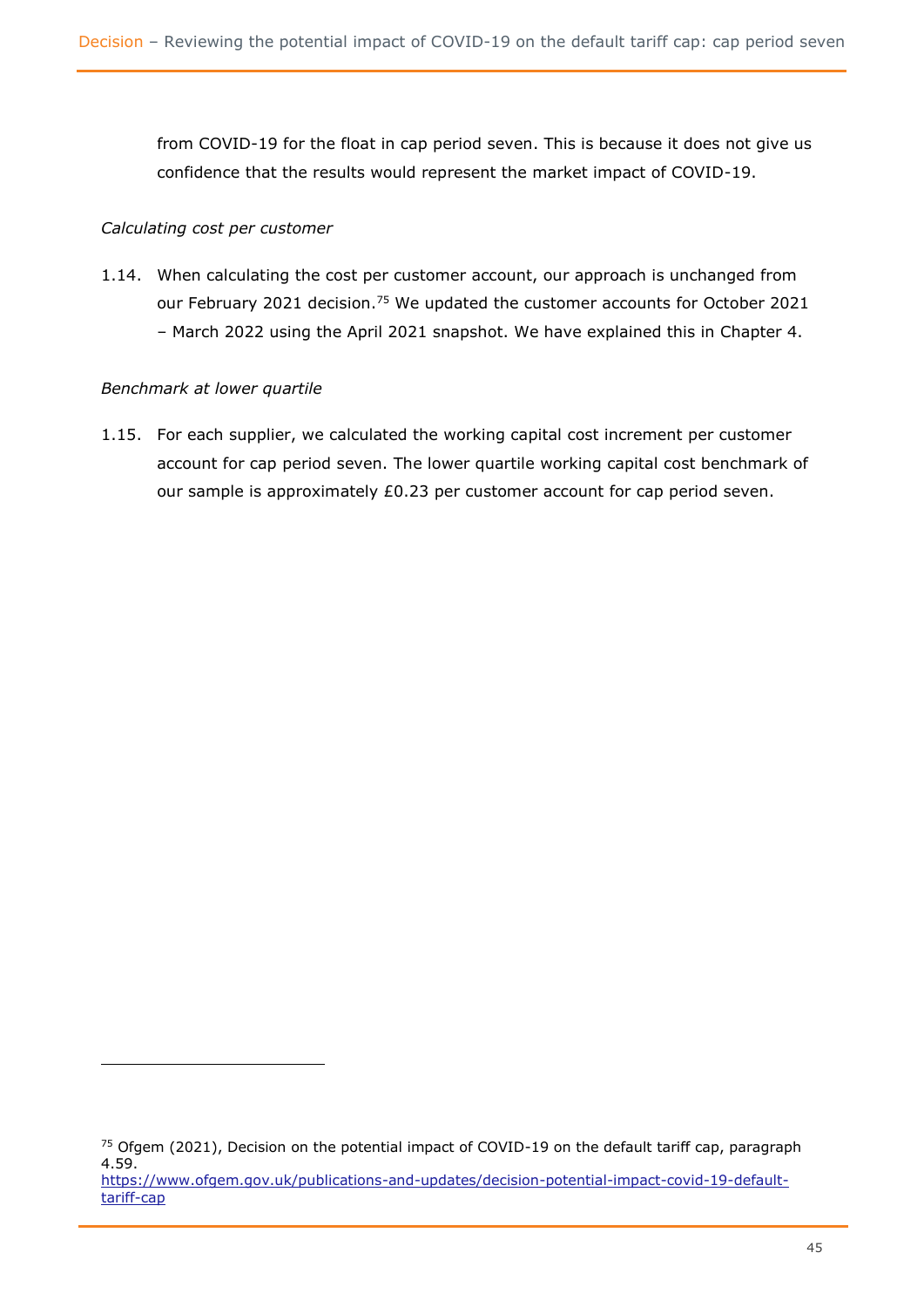# **Appendix 3 - Debt-related administrative costs**

1.1. We set out that our calculations of the incremental cost of the debt-related administrative cost at lower quartile for cap period seven for serving domestic credit and PPM customers is not material.

# **Considerations of stakeholder comments**

1.2. No stakeholder commented on debt-related administrative costs in response to our March 2021 working paper and May 2021 consultation.

# **Calculations of debt-related administrative costs increment**

- 1.3. We set out the steps taken to calculate the lower quartile benchmark of the incremental debt-related administrative costs benchmark (described in Chapter 4) by using our amended methodology that we set out for assessing suppliers' forecast debt-related costs in Chapter 3.
- 1.4. In our March 2021 working paper, we stated the reasons for us considering debtrelated administrative costs together for credit and PPM.<sup>76</sup>

### **Calculation steps**

1.5. We followed the same steps discussed in Appendix 1 to calculate the debt-related administrative cost increment per customer account.

### *Applying additional filters*

1.6. We received 11 submissions to the debt-related administrative cost questions from our March 2021 RFI.<sup>77</sup>

[impact-covid-19-default-tariff-cap-cap-period-seven](https://www.ofgem.gov.uk/publications-and-updates/price-cap-working-paper-reviewing-potential-impact-covid-19-default-tariff-cap-cap-period-seven)

 $76$  Ofgem (2021), Reviewing the potential impact of COVID-19 on the default tariff cap: cap period seven working paper, paragraph 3.25 and 4.26. [https://www.ofgem.gov.uk/publications-and-updates/price-cap-working-paper-reviewing-potential-](https://www.ofgem.gov.uk/publications-and-updates/price-cap-working-paper-reviewing-potential-impact-covid-19-default-tariff-cap-cap-period-seven)

 $77$  We asked suppliers to submit their debt-related administrative costs baseline (January 2019 – March 2020) and debt-related administrative costs forecast (October 2021 – March 2022).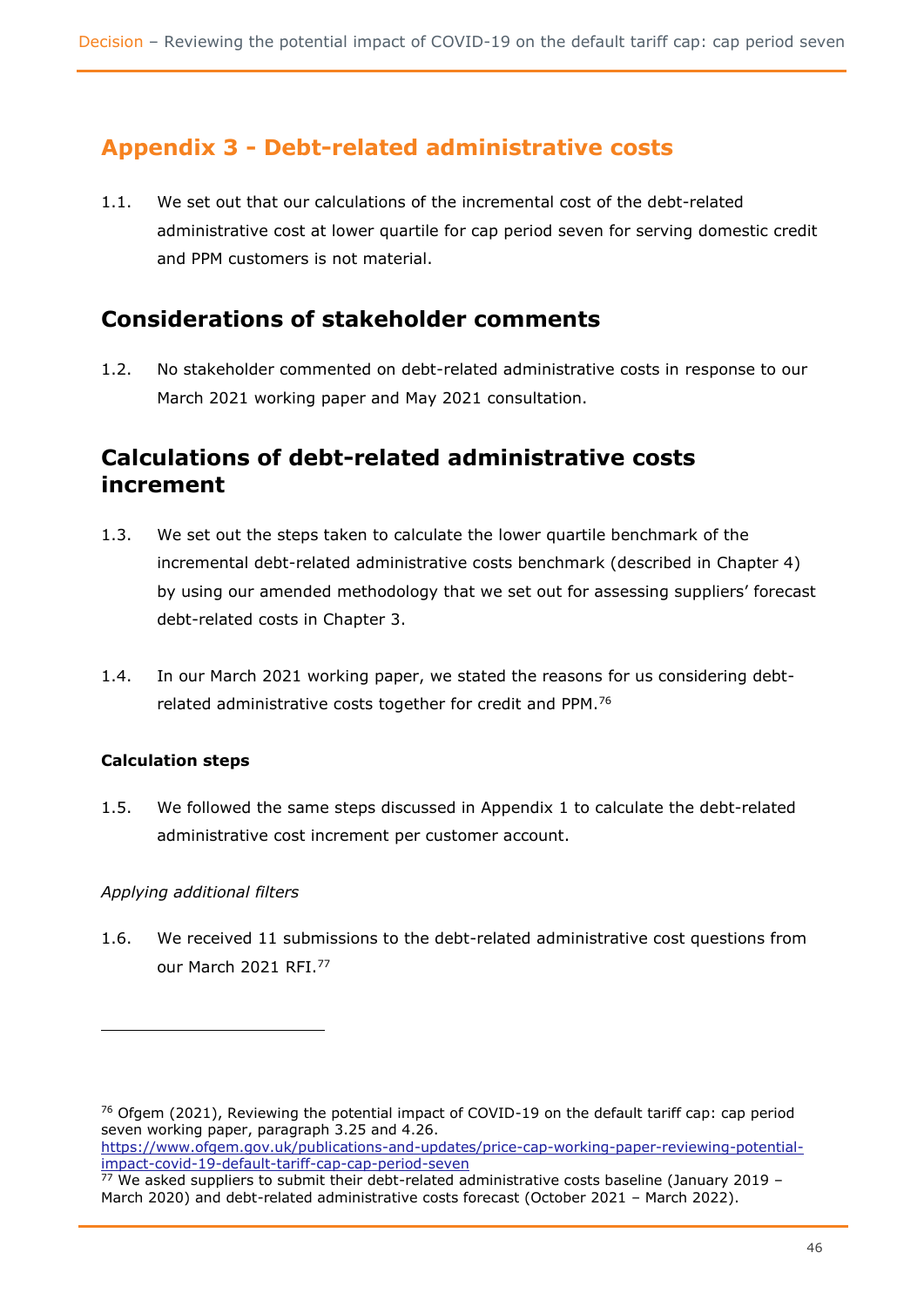- 1.7. After applying the additional filters to the March RFI data, we have excluded three suppliers' data sets that are not complete or not comparable between the baseline period and cap period seven for the same reasons as discussed in Appendix 1. This approach is unchanged from our May 2021 consultation.<sup>78</sup>
- 1.8. Following the application of the additional filters, our sample represents approximately 50% of the domestic energy market share.<sup>79</sup> Eight suppliers were included in our sample for calculating the debt-related administrative costs increment per customer account. We are satisfied with the size and quality of the data sample.

### *Calculating cost per customer*

1.9. When calculating the cost per customer account, our approach is unchanged from our February 2021 decision.<sup>80</sup> We updated the customer accounts for October 2021 – March 2022 using the April 2021 snapshot. We have explained this in Chapter 4.

### *Benchmark at lower quartile*

1.10. For each supplier, we calculated the debt-related administrative cost increment per customer account for cap period seven. The lower quartile debt-related administrative cost benchmark of our sample is approximately £0.01 per customer account for cap period seven.

### *Statistics of our sample*

1.11. For the same reason set out in Appendix 1, we are publishing key statistics of our sample (mean and standard deviation):

 $78$  Ofgem (2021), Reviewing the potential impact of COVID-19 on the default tariff cap: cap period seven, paragraph 1.26, A2.

[https://www.ofgem.gov.uk/publications/price-cap-consultation-reviewing-potential-impact-covid-19](https://www.ofgem.gov.uk/publications/price-cap-consultation-reviewing-potential-impact-covid-19-default-tariff-cap-cap-period-seven) [default-tariff-cap-cap-period-seven](https://www.ofgem.gov.uk/publications/price-cap-consultation-reviewing-potential-impact-covid-19-default-tariff-cap-cap-period-seven)

 $79$  This is a different sample of suppliers than the sample discussed in Appendix 1.

<sup>80</sup> Ofgem (2021), Decision on the potential impact of COVID-19 on the default tariff cap, paragraph 4.59.

[https://www.ofgem.gov.uk/publications-and-updates/decision-potential-impact-covid-19-default](https://www.ofgem.gov.uk/publications-and-updates/decision-potential-impact-covid-19-default-tariff-cap)[tariff-cap](https://www.ofgem.gov.uk/publications-and-updates/decision-potential-impact-covid-19-default-tariff-cap)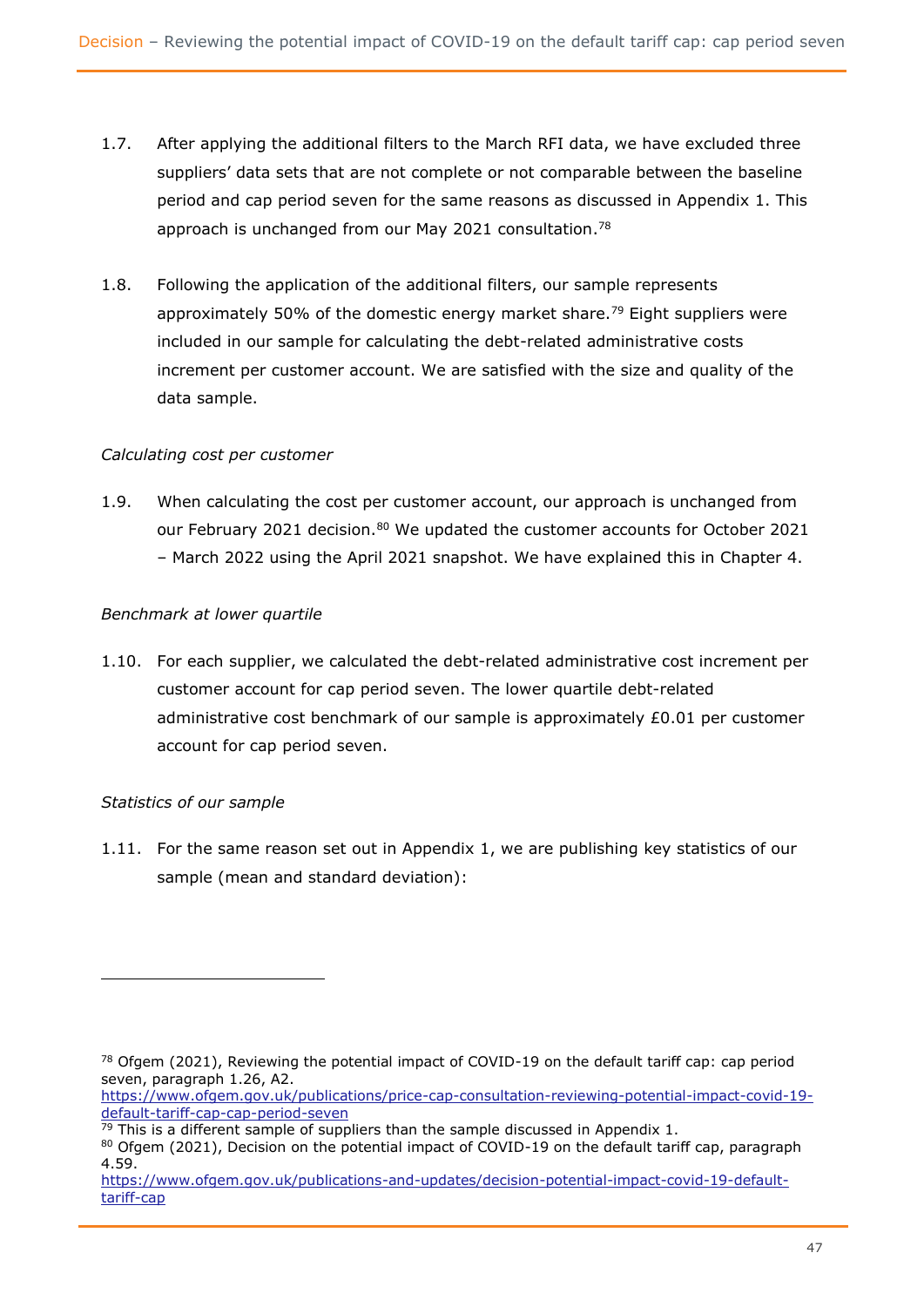- mean (simple average) =  $£0.14$ ; and
- $\bullet$  standard deviation = 0.55.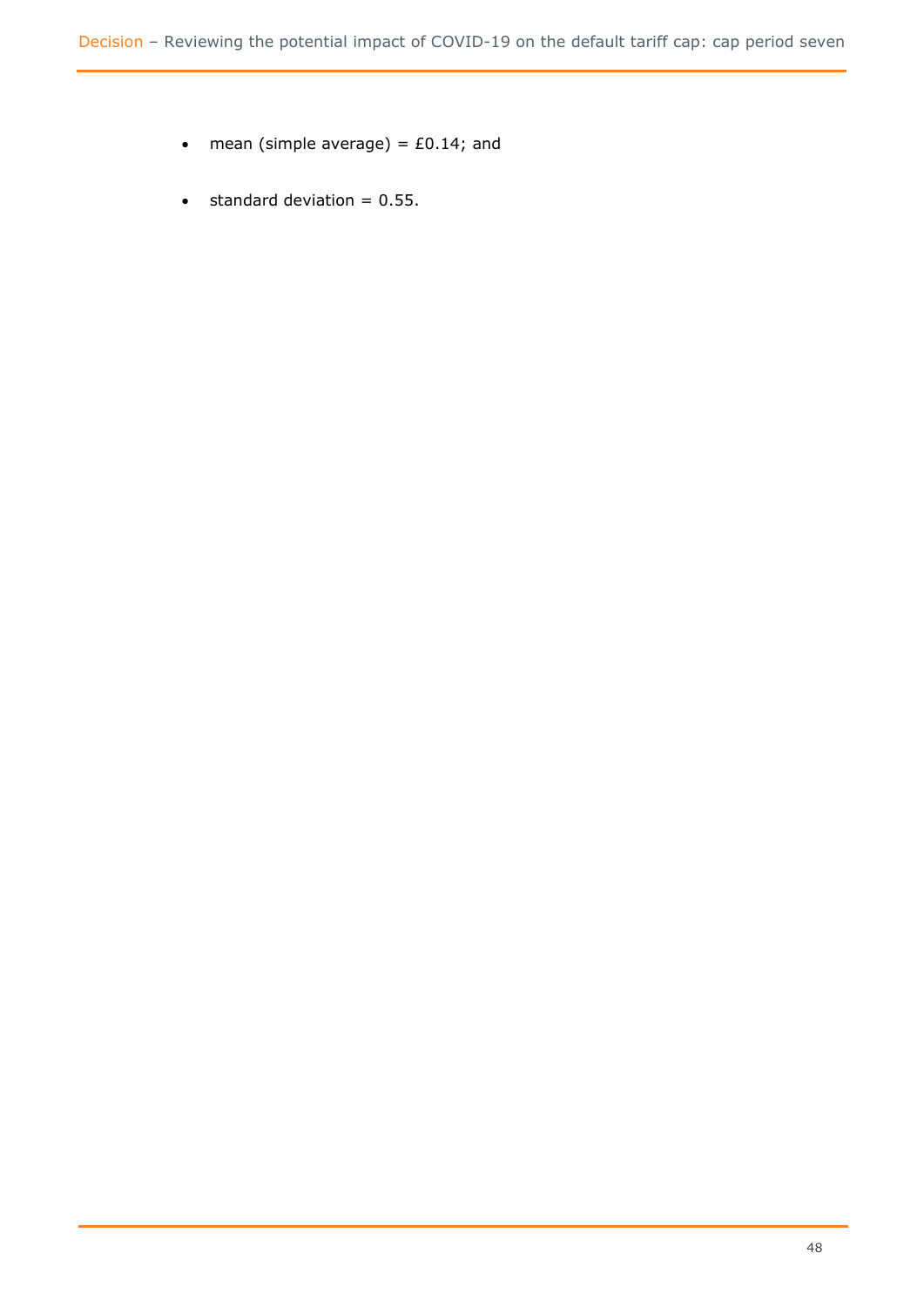# **Appendix 4 – Bad debt costs for PPM customers**

1.1. We set out in this appendix our considerations on the detailed stakeholder comments on bad debt costs for PPM customers. We also set out that our calculations of the incremental cost of the bad debt charge at lower quartile for cap periods four to seven for serving PPM customers is not material.

# **Considerations of stakeholder comments**

### **Discretionary credit and administrative costs**

- 1.2. In response to our March 2021 consultation, two suppliers welcomed our consideration of whether an adjustment for PPM customers was necessary. One of them said that we needed to consider the support it had offered to vulnerable PPM customers to prevent self-disconnection. One supplier said that we should issue further RFIs on discretionary credit and administrative costs for PPM customers.<sup>81</sup>
- 1.3. One supplier commented there were higher levels of discretionary credit applied to PPM customers and higher administrative costs as a result of an increased number of PPM customers contacted as well as an increase in requests for replacement PPM keys and cards.
- 1.4. We have addressed similar comments on discretionary credit and administrative costs from suppliers previously. In our February 2021 decision, we said that the extra discretionary credit due to COVID-19 was unlikely to turn into bad debt in the long term. In terms of additional administrative costs for serving PPM customers due to COVID-19, we said we had seen some reductions in costs, for example from reduced 'routine' calls, which many suppliers actively discouraged during the lockdown phase of the pandemic, and we had not seen evidence that any cost increases had been greater than those reductions. ${}^{82}$  We maintain our considerations. We consider that there is not sufficient evidence or rationale to provide an

<sup>81</sup> Administrative costs include the costs associated with customer contact from customers in vulnerable situations or in order to arrange discretionary or emergency credit, and the replacement of prepayment keys and cards.

 $82$  Ofgem (2021), Decision on the potential impact of COVID-19 on the default tariff cap, paragraph 5.32.

[https://www.ofgem.gov.uk/publications-and-updates/decision-potential-impact-covid-19-default](https://www.ofgem.gov.uk/publications-and-updates/decision-potential-impact-covid-19-default-tariff-cap)[tariff-cap](https://www.ofgem.gov.uk/publications-and-updates/decision-potential-impact-covid-19-default-tariff-cap)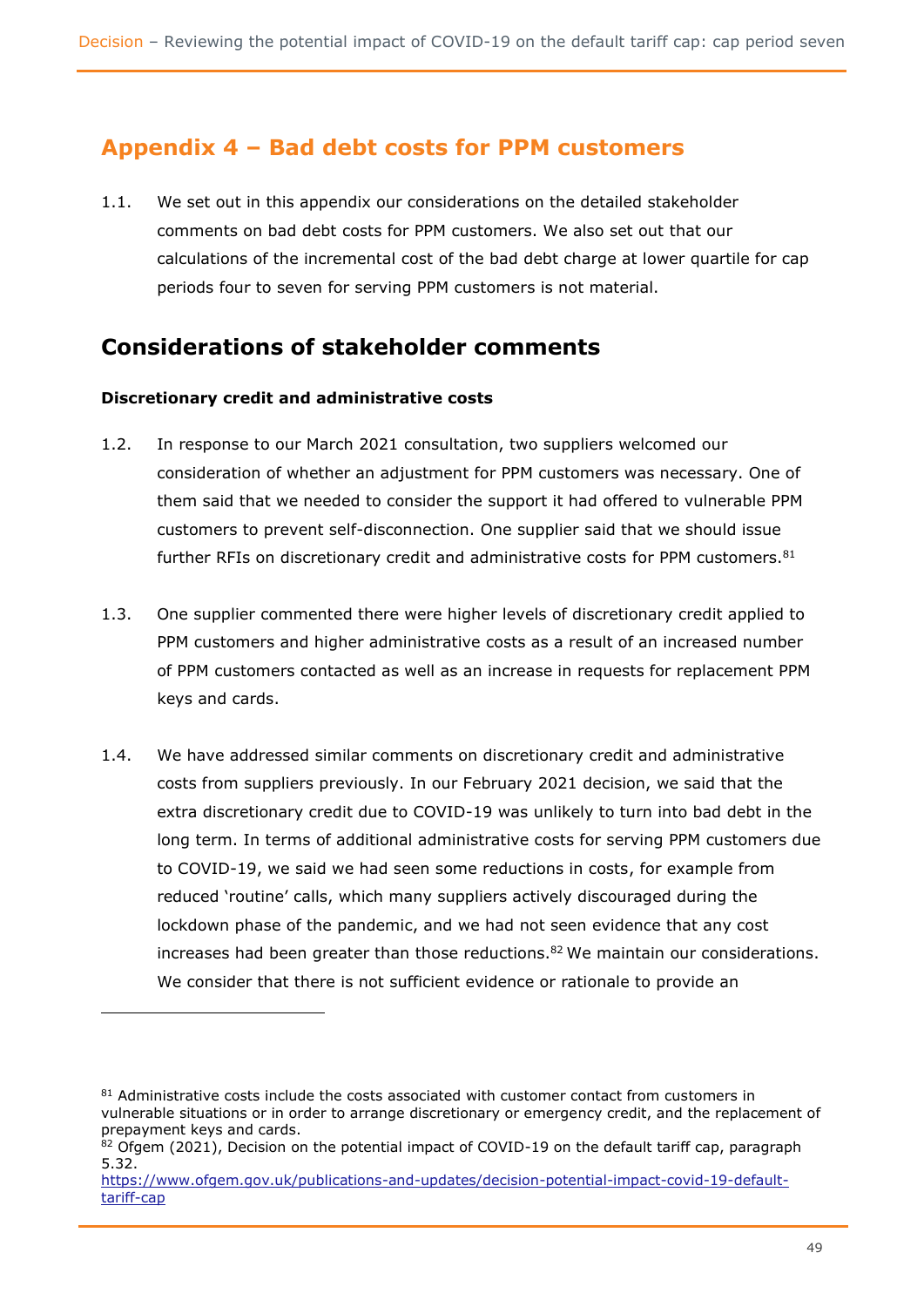adjustment for administrative costs for PPM and this is unchanged from our February 2021 decision.<sup>83</sup>

1.5. For more detail on our considerations and rationale please see Chapter 5 in our February 2021 decision.

# **Calculations of bad debt increment for PPM customers**

1.6. We set out the steps taken to calculate the lower quartile benchmark of the incremental bad debt cost benchmark (described in Chapter 4) by using our amended methodology that set out for assessing suppliers' forecast debt-related costs in Chapter 3.

### **Calculation steps**

1.7. We followed the same steps discussed in Appendix 1 to calculate the bad debt cost increment per customer account for serving PPM customers, however, as we stated in our May 2021 consultation, we considered it would be appropriate to consider an adjustment for the impact of COVID-19 costs for bad debt throughout the COVID-19 pandemic (cap periods four to seven).

### *Applying additional filters*

- 1.8. We received seven submissions to the bad debt charge questions from our March 2021 RFI for PPM.<sup>84</sup>
- 1.9. After applying our methodology, for the March RFI data, we have excluded two data sets that are not complete or comparable between the baseline period and relevant cap period. This approach is unchanged from our May 2021 consultation: 85

<sup>83</sup> Ofgem (2021), Decision on the potential impact of COVID-19 on the default tariff cap, paragraph 5.31.

[https://www.ofgem.gov.uk/publications-and-updates/decision-potential-impact-covid-19-default](https://www.ofgem.gov.uk/publications-and-updates/decision-potential-impact-covid-19-default-tariff-cap)[tariff-cap](https://www.ofgem.gov.uk/publications-and-updates/decision-potential-impact-covid-19-default-tariff-cap)

 $84$  We asked suppliers to submit their bad debt charge baseline (January 2019 – January 2021) and bad debt charge forecast (February 2021 – March 2022) for PPM customers.

<sup>85</sup> Ofgem (2021), Reviewing the potential impact of COVID-19 on the default tariff cap: cap period seven, paragraph 1.12, A3.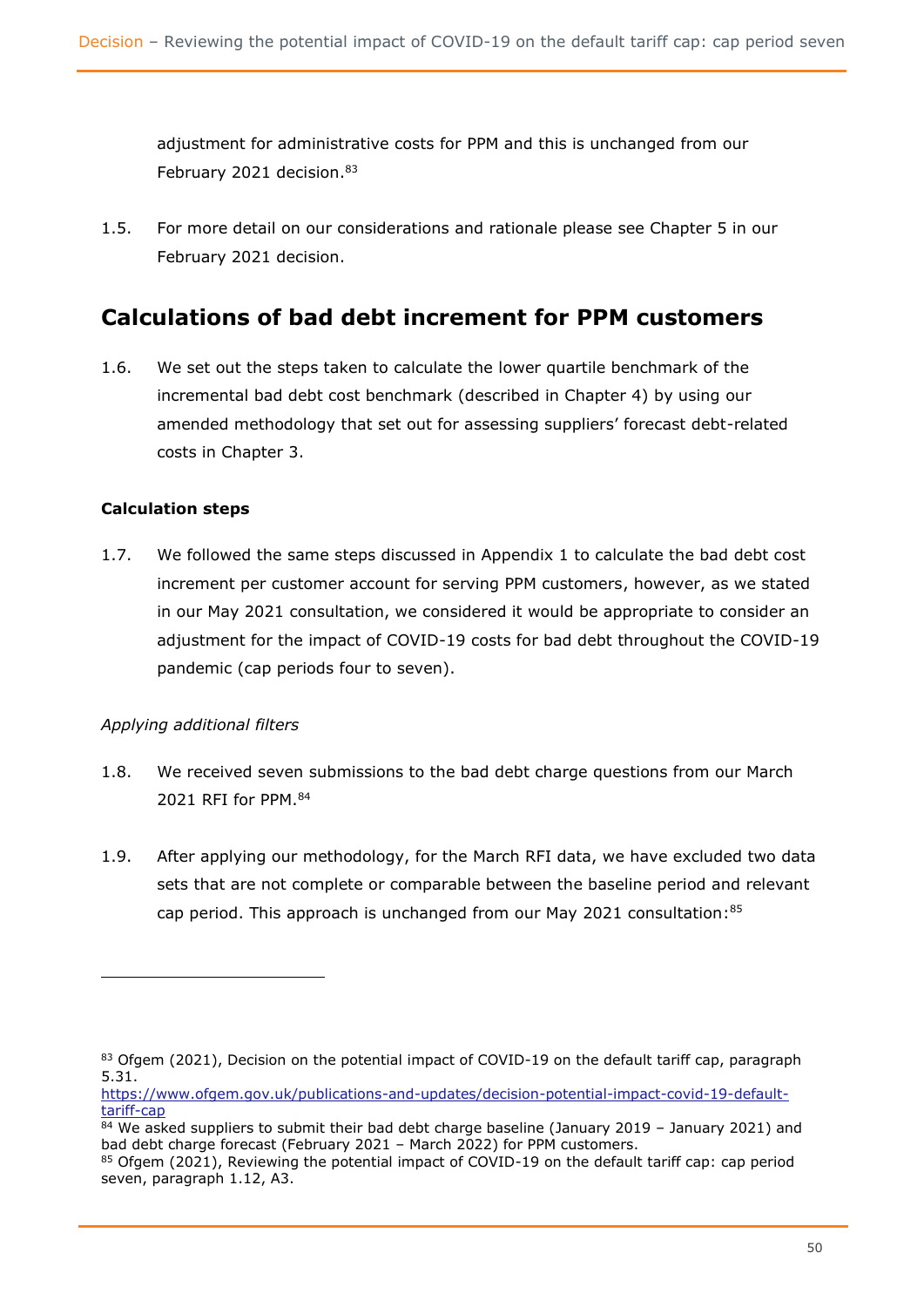- one supplier provided incomplete data which only covered the forecast periods, without a pre-COVID-19 baseline period; and
- one supplier provided data which did not meet our RFI guidance requirement. We asked suppliers to provide the bad debt charge by payment method at the point when customers incurred debt other than the customers' current payment method. This supplier submitted the bad debt charge data for PPM customers when they were on credit meters and incurred debt. Therefore, we excluded this supplier from our sample as we consider it does not represent PPM costs.
- 1.10. Following the application of the additional filters, our sample represents approximately 59% of the PPM energy market share. Five suppliers were included in our sample for calculating the bad debt costs increment per customer account for serving PPM customers. We are satisfied with the size and quality of the data sample.

### *Calculating cost per customer*

1.11. When calculating the cost per customer account, our approach is unchanged from our February 2021 decision. $86$  We updated the customer accounts for April 2021 -March 2022 using the April 2021 snapshot. We have explained this in Chapter 4.

### *Benchmark at lower quartile*

1.12. For each supplier, we calculated the bad debt charge cost increment per customer account for each cap period for serving PPM customers. We then selected the lower quartile benchmark for each cap period as shown in Table A3.1. The total lower quartile bad debt benchmark for cap periods four to seven is approximately −£0.07 per customer account.

[https://www.ofgem.gov.uk/publications/price-cap-consultation-reviewing-potential-impact-covid-19](https://www.ofgem.gov.uk/publications/price-cap-consultation-reviewing-potential-impact-covid-19-default-tariff-cap-cap-period-seven) [default-tariff-cap-cap-period-seven](https://www.ofgem.gov.uk/publications/price-cap-consultation-reviewing-potential-impact-covid-19-default-tariff-cap-cap-period-seven)

 $86$  Ofgem (2021), Decision on the potential impact of COVID-19 on the default tariff cap, paragraph 4.59.

[https://www.ofgem.gov.uk/publications-and-updates/decision-potential-impact-covid-19-default](https://www.ofgem.gov.uk/publications-and-updates/decision-potential-impact-covid-19-default-tariff-cap)[tariff-cap](https://www.ofgem.gov.uk/publications-and-updates/decision-potential-impact-covid-19-default-tariff-cap)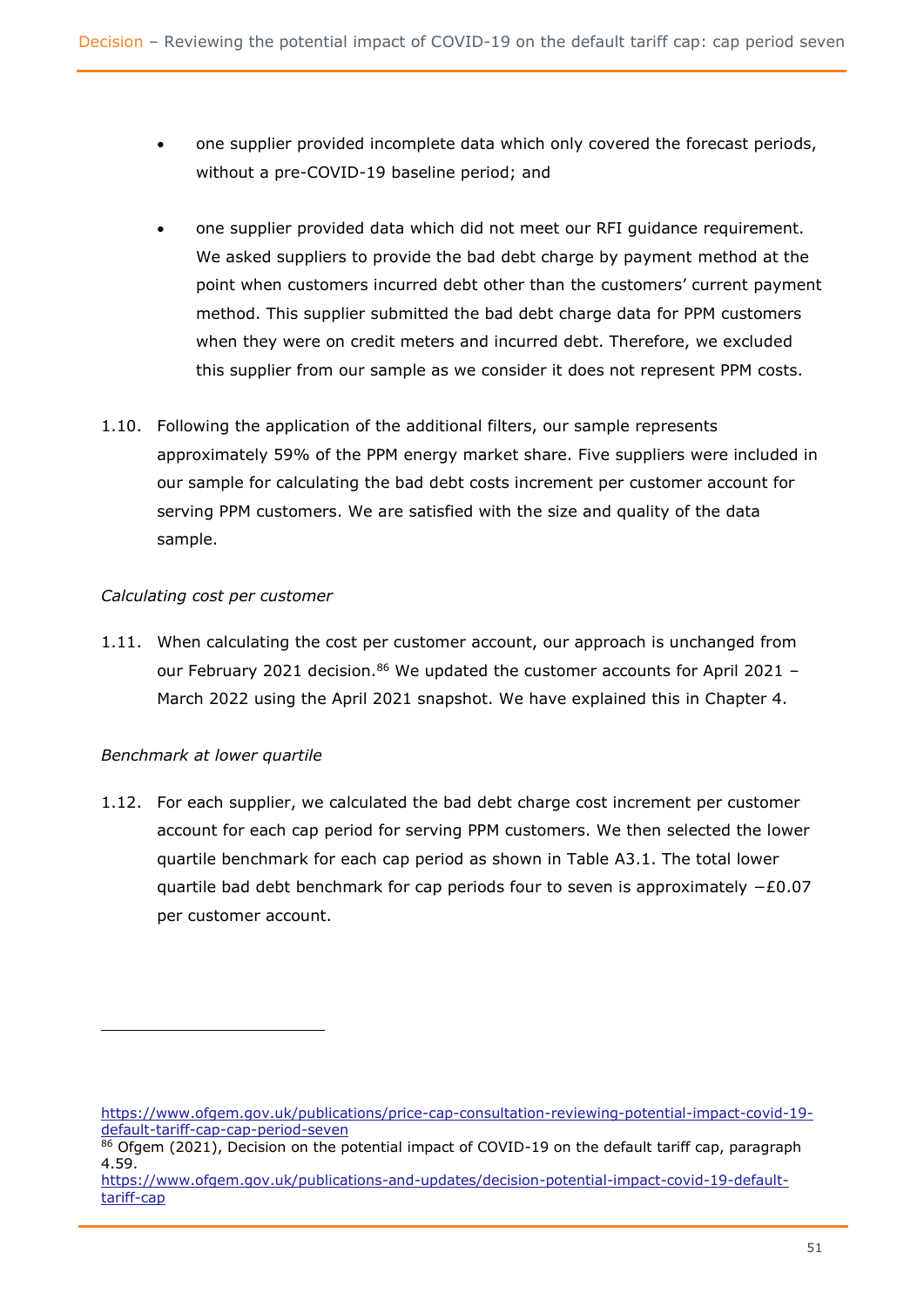### **Table A3.1: Lower quartile benchmark for PPM bad debt cost increment for each cap period**

| <b>Cost</b><br><b>l</b> item | <b>Unit</b> | Cap<br>period 4 | Cap<br>period 5 | <b>Cap</b><br>period 6 | Cap<br>period 7 | <b>Total</b> |
|------------------------------|-------------|-----------------|-----------------|------------------------|-----------------|--------------|
| Bad debt<br>charge           | £/customer  | 1.00            | $-0.31$         | 0.25                   | $-1.01$         | $-0.07$      |

*Statistics of our sample* 

1.13. For the same reason set out in Appendix 1, we are publishing key statistics of our sample (mean and standard deviation).

**Table A3.2: Breakdown of the mean and standard deviation for each cap period**

|                                     | Cap period 4 | Cap period 5 | Cap period 6 Cap period 7 |        |
|-------------------------------------|--------------|--------------|---------------------------|--------|
| Mean (simple average) $\vert$ £1.85 |              | £0.39        | £1.15                     | -£0.77 |
| Standard deviation                  | 2.54         | 2.37         | 2.39                      | 0.52   |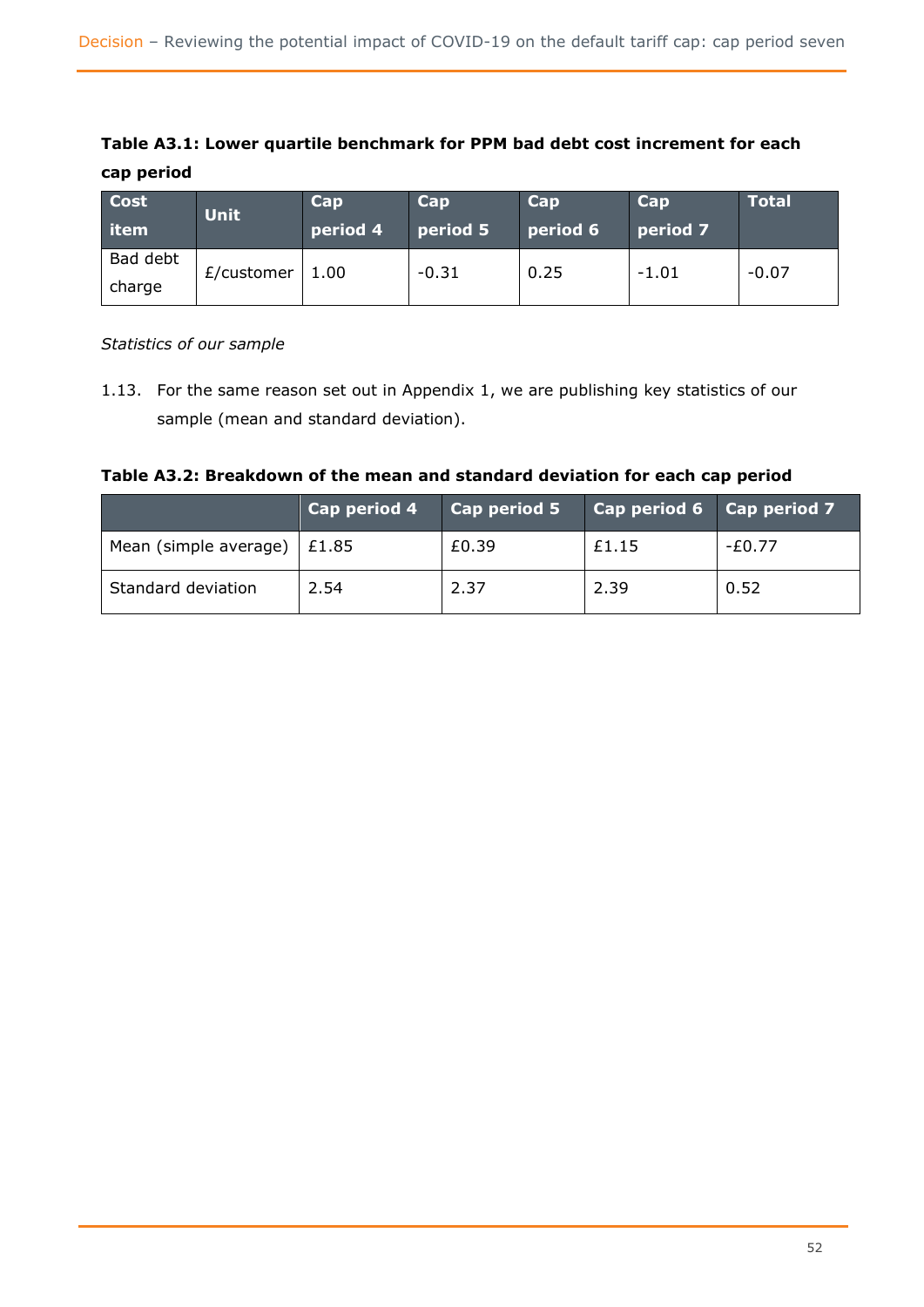# **Appendix 5 – Stakeholder comments on additional filters**

1.1. We set out in this appendix our considerations on the detailed stakeholder comments on applying additional filters. Our considerations are unchanged from our May 2021 consultation.<sup>87</sup>

### **Transparency**

*March 2021 working paper stakeholder responses and considerations*

- 1.2. In response to our March 2021 working paper, one supplier disagreed with applying additional filters and one supplier commented that we should have more confidence in the robustness of suppliers' forecasts, given that suppliers' methodologies for bad debt provisions would be subject to regular scrutiny by auditors.
- 1.3. In our May 2021 consultation, we considered that suppliers' forecasts on debtrelated costs involved an additional degree of judgement beyond that usually required to determine the bad debt charges, which are then reviewed by auditors. This is because suppliers had to set their expectations on future movements of their bad debt charges when providing these forecasts. This involves judgement on a supplier's own experience through its customers. Therefore, we did not consider that the fact that bad debt provisions are scrutinised by auditors means there is no need for additional filters.

### *May 2021 consultation stakeholder responses and considerations*

1.4. One supplier said that it was difficult to scrutinise the filters as very little detail was provided to them, it also believed there was a risk of double counting by applying filters alongside the lower quartile benchmark. A different supplier said that without a more comprehensive explanation of how we applied the filters, our approach would remain unclear.

 $87$  Ofgem (2021), Reviewing the potential impact of COVID-19 on the default tariff cap: cap period seven, paragraph 3.39-3.46. [https://www.ofgem.gov.uk/publications-and-updates/price-cap-consultation-reviewing-potential-](https://www.ofgem.gov.uk/publications-and-updates/price-cap-consultation-reviewing-potential-impact-covid-19-default-tariff-cap-cap-period-seven)

[impact-covid-19-default-tariff-cap-cap-period-seven](https://www.ofgem.gov.uk/publications-and-updates/price-cap-consultation-reviewing-potential-impact-covid-19-default-tariff-cap-cap-period-seven)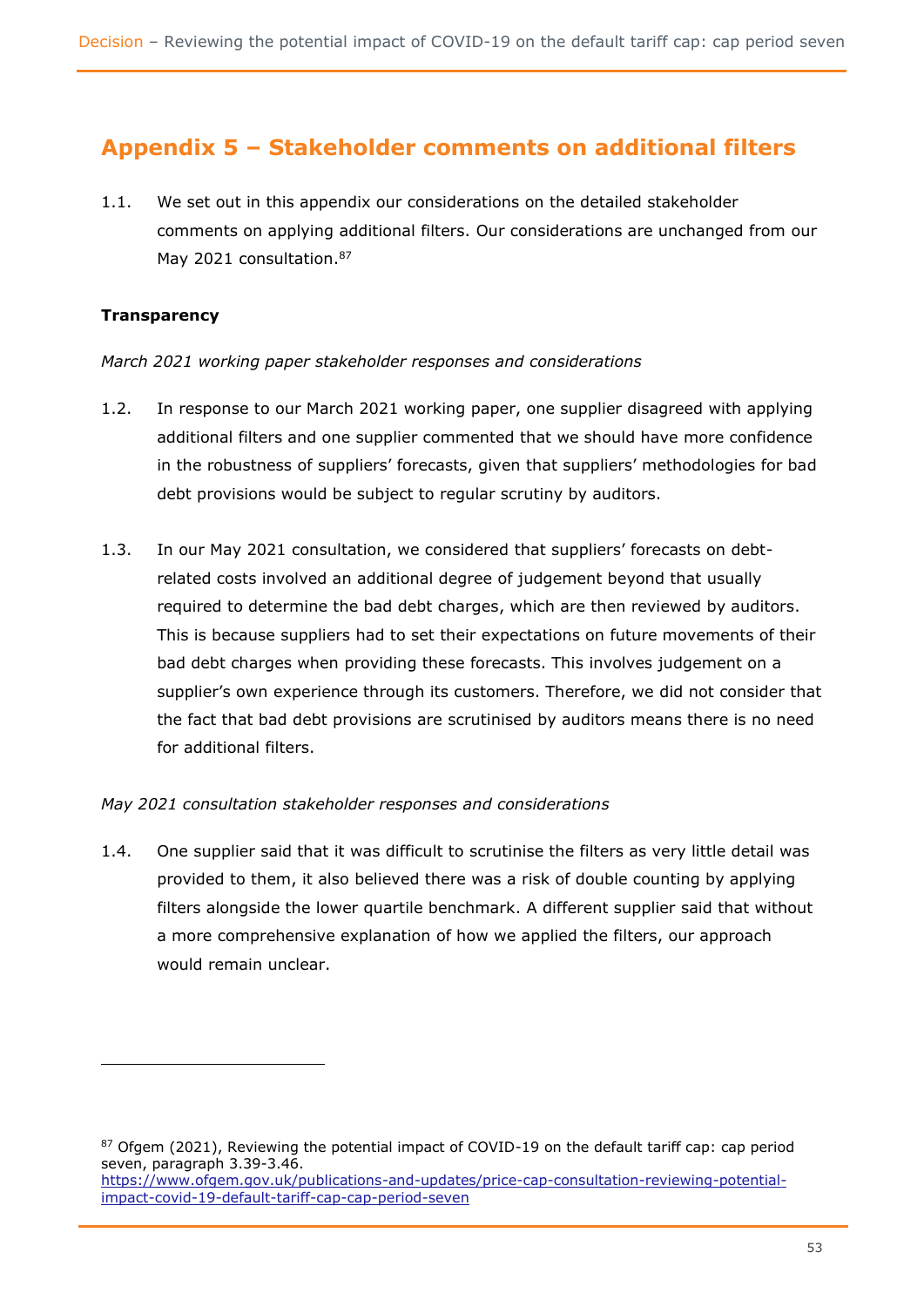- 1.5. One supplier disagreed with filtering suppliers' data as the application required judgment. It further said that it was unclear how filters could be applied in a manner which ensured consistency while setting a precedent that lacked transparency and undermined trust in our approach.
- 1.6. One supplier thought we over-stated the risk that suppliers would provide overly pessimistic data, it noted that suppliers' forecast methodology would likely be reviewed by external auditors.
- 1.7. We have addressed similar comments from suppliers previously. We maintain our considerations and rationale that we set out before in our May 2021 consultation.<sup>88</sup>
- 1.8. We have provided detailed explanations for applying additional filters to each debtrelated cost in our May 2021 consultation and in Appendices 1 to 4 of this decision. These appendices included information explaining why suppliers' data was excluded from our sample.

### **Debt over six months old**

### *March 2021 working paper stakeholder responses and considerations*

- 1.9. In response to our March 2021 working paper, one supplier commented that the movement of debt older than six months old would only capture the short-run impact and it did not reflect the long-run impact of COVID-19 on the collectability of debt.
- 1.10. In our May 2021 consultation, we considered that debt older than six months old could provide us with a sense check on suppliers' assumptions on the collectability of debt when deciding whether a forecast is reasonable.<sup>89</sup>

<sup>88</sup> Ofgem (2021), Reviewing the potential impact of COVID-19 on the default tariff cap: cap period seven, paragraph 3.39-3.42.

[https://www.ofgem.gov.uk/publications/price-cap-consultation-reviewing-potential-impact-covid-19](https://www.ofgem.gov.uk/publications/price-cap-consultation-reviewing-potential-impact-covid-19-default-tariff-cap-cap-period-seven) [default-tariff-cap-cap-period-seven](https://www.ofgem.gov.uk/publications/price-cap-consultation-reviewing-potential-impact-covid-19-default-tariff-cap-cap-period-seven)

<sup>89</sup> Ofgem (2021), Reviewing the potential impact of COVID-19 on the default tariff cap: cap period seven, paragraph 3.46.

[https://www.ofgem.gov.uk/publications/price-cap-consultation-reviewing-potential-impact-covid-19](https://www.ofgem.gov.uk/publications/price-cap-consultation-reviewing-potential-impact-covid-19-default-tariff-cap-cap-period-seven) [default-tariff-cap-cap-period-seven](https://www.ofgem.gov.uk/publications/price-cap-consultation-reviewing-potential-impact-covid-19-default-tariff-cap-cap-period-seven)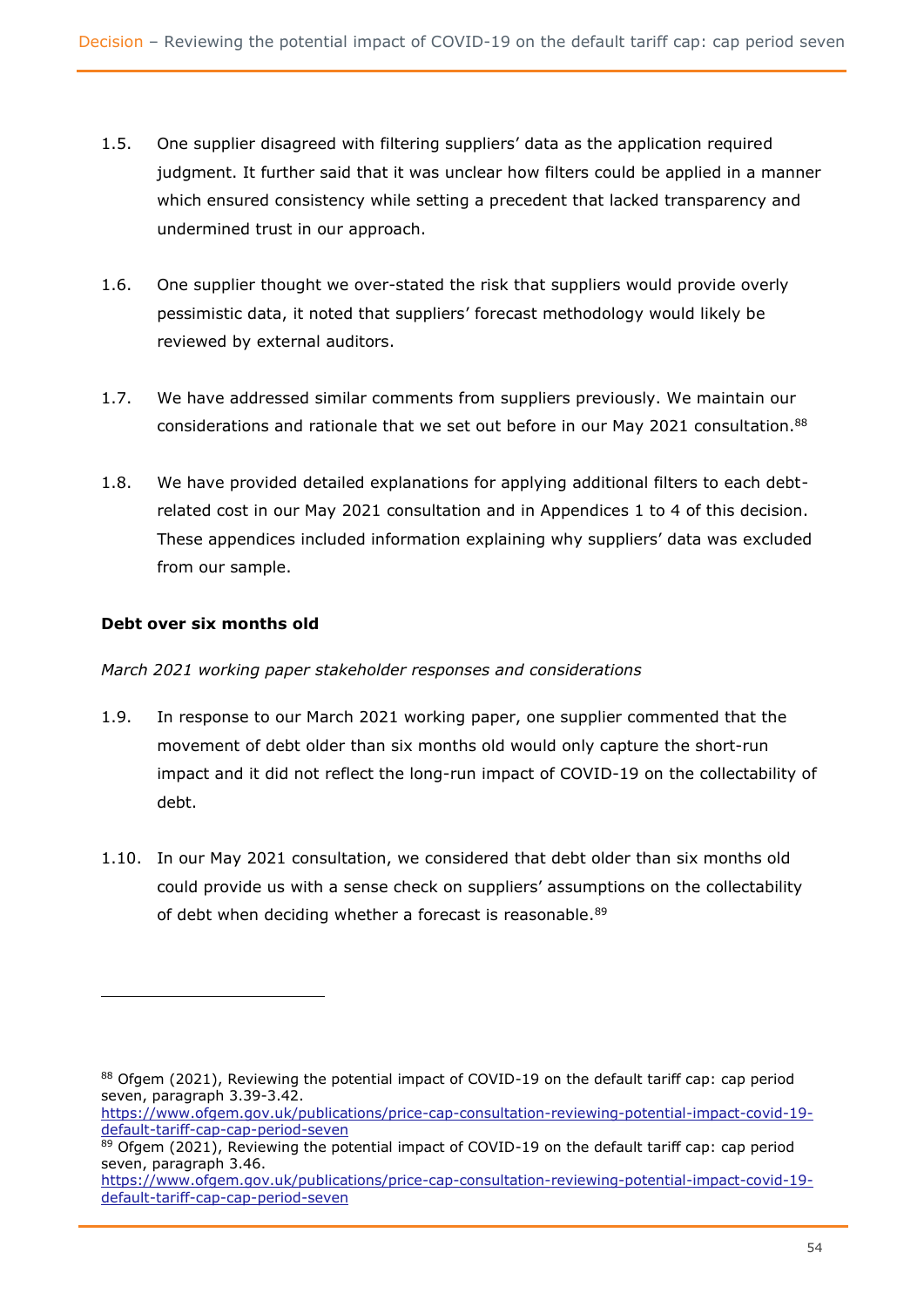# **Appendix 6 – Stakeholder comments on a sharing factor**

- 1.1. We have not reached a decision on whether to introduce a sharing factor before calculating the amount to recover from customers. This is because we have decided that a float for cap period seven is not necessary. Therefore, we will not be addressing stakeholder comments on a sharing factor individually as they have been superseded by our decision to not introduce a float in cap period seven.
- 1.2. We note the points stakeholders made and we can consider them when next relevant.
- 1.3. We have addressed stakeholders' comments to our March 2021 working paper. For more detail on this, please see our May 2021 consultation.<sup>90</sup>

### **Recovery of efficiently incurred costs**

#### *March 2021 working paper stakeholder responses*

1.4. Three suppliers who disagreed with our proposal of introducing a sharing factor commented that a sharing factor would limit the recovery of efficiently incurred costs. They did not see a justification for an arbitrary sharing factor.

### *May 2021 consultation stakeholder responses*

- 1.5. Several suppliers said that a sharing factor did not support the core principle of allowing suppliers to recover their efficiently incurred costs whether it is a one-off or on-going. One supplier said that a sharing factor is not aligned with the design of the price cap.
- 1.6. One supplier said that our approach should reflect the efficient level of costs and it should encourage suppliers to manage debt-related costs, as customers on default tariffs are disproportionately on lower incomes or vulnerable. It also noted that most

 $90$  Ofgem (2021), Reviewing the potential impact of COVID-19 on the default tariff cap: cap period seven, paragraph 3.53-3.62. [https://www.ofgem.gov.uk/publications-and-updates/price-cap-consultation-reviewing-potential](https://www.ofgem.gov.uk/publications-and-updates/price-cap-consultation-reviewing-potential-impact-covid-19-default-tariff-cap-cap-period-seven)[impact-covid-19-default-tariff-cap-cap-period-seven](https://www.ofgem.gov.uk/publications-and-updates/price-cap-consultation-reviewing-potential-impact-covid-19-default-tariff-cap-cap-period-seven)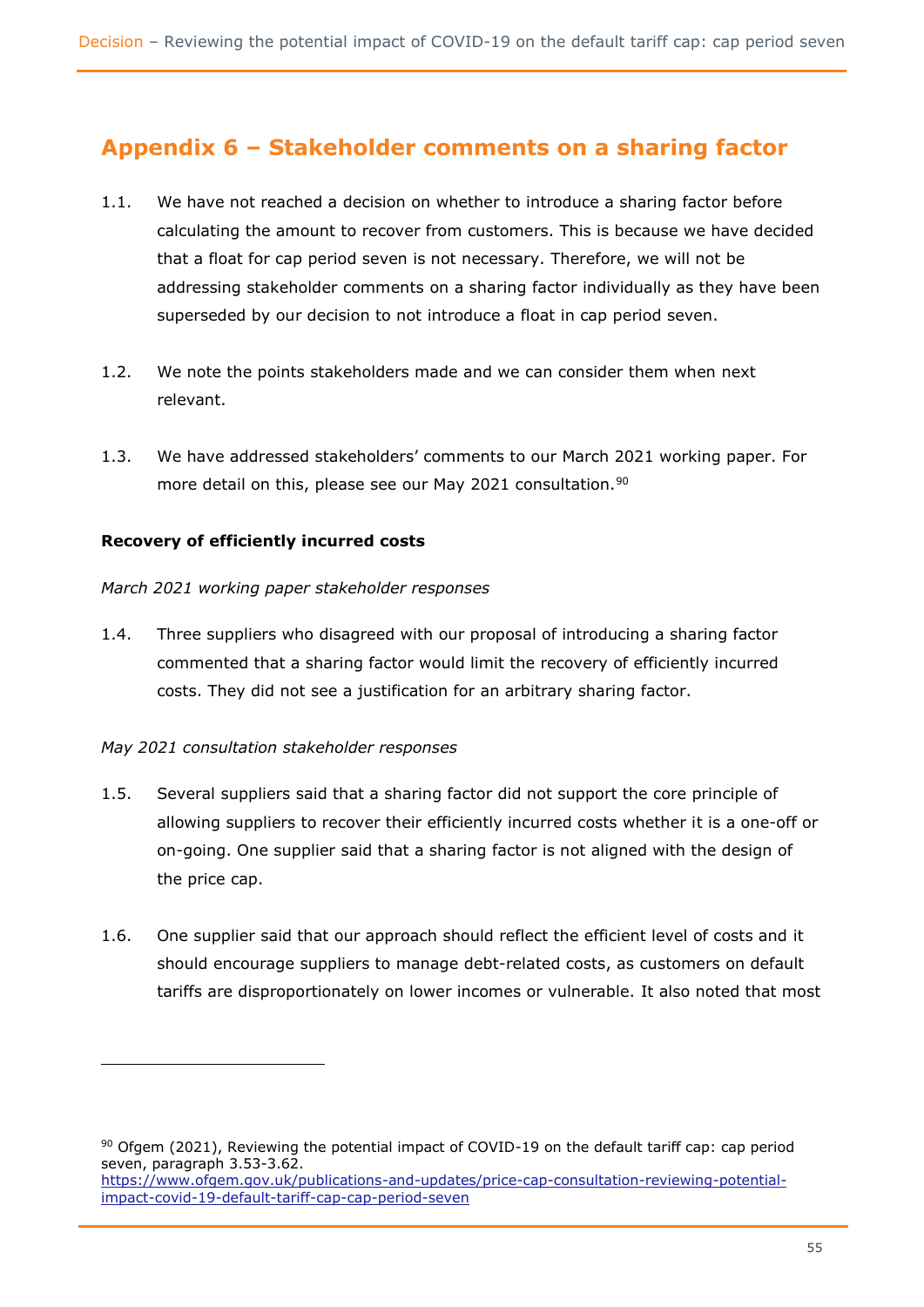suppliers target the cap by increasing default prices to the maximum permitted level.

### **Risk of supplier failure**

#### *March 2021 working paper stakeholder responses*

1.7. Two suppliers commented that retail supply sector finances continued to be constrained, and it would not be in the interest of customers to see further supplier insolvencies. One supplier did not see compelling justification for a sharing factor when the sector remained structurally loss making.

#### *May 2021 consultation stakeholder responses*

- 1.8. Three suppliers said that a sharing factor would increase the risk of supplier failure which they said would not be in the interest of customers.
- 1.9. One supplier noted that capping suppliers' ability to pass on additional bad debt as a result of COVID-19 would mean suppliers could fail to adequately fund support for customers, or they would fund support they do not have the balance sheet to carry, which could lead more suppliers into a Supplier of Last Resort situation.
- 1.10. One supplier referred to Ofwat's business retail market customer bad debt consultation which proposed a sharing factor. This supplier noted that the energy industry was already loss making before COVID-19 while Ofwat's proposals enabled greater debt recovery and margins are significantly higher in the water and wastewater industries.

#### **Other tools being used to make sure the float was conservative**

#### *May 2021 consultation stakeholder responses*

- 1.11. Three suppliers referred to the other tools which were used to determine whether additional bad debt costs incurred were efficient, which included lower quartile benchmark, additional filters, economic metrics, financial resilience and true-up.
- 1.12. One supplier said that if we applied our methodology and found significant and clear evidence of material additional costs, we would have determined there is an efficient cost to suppliers that is not currently recoverable within the cap. The supplier then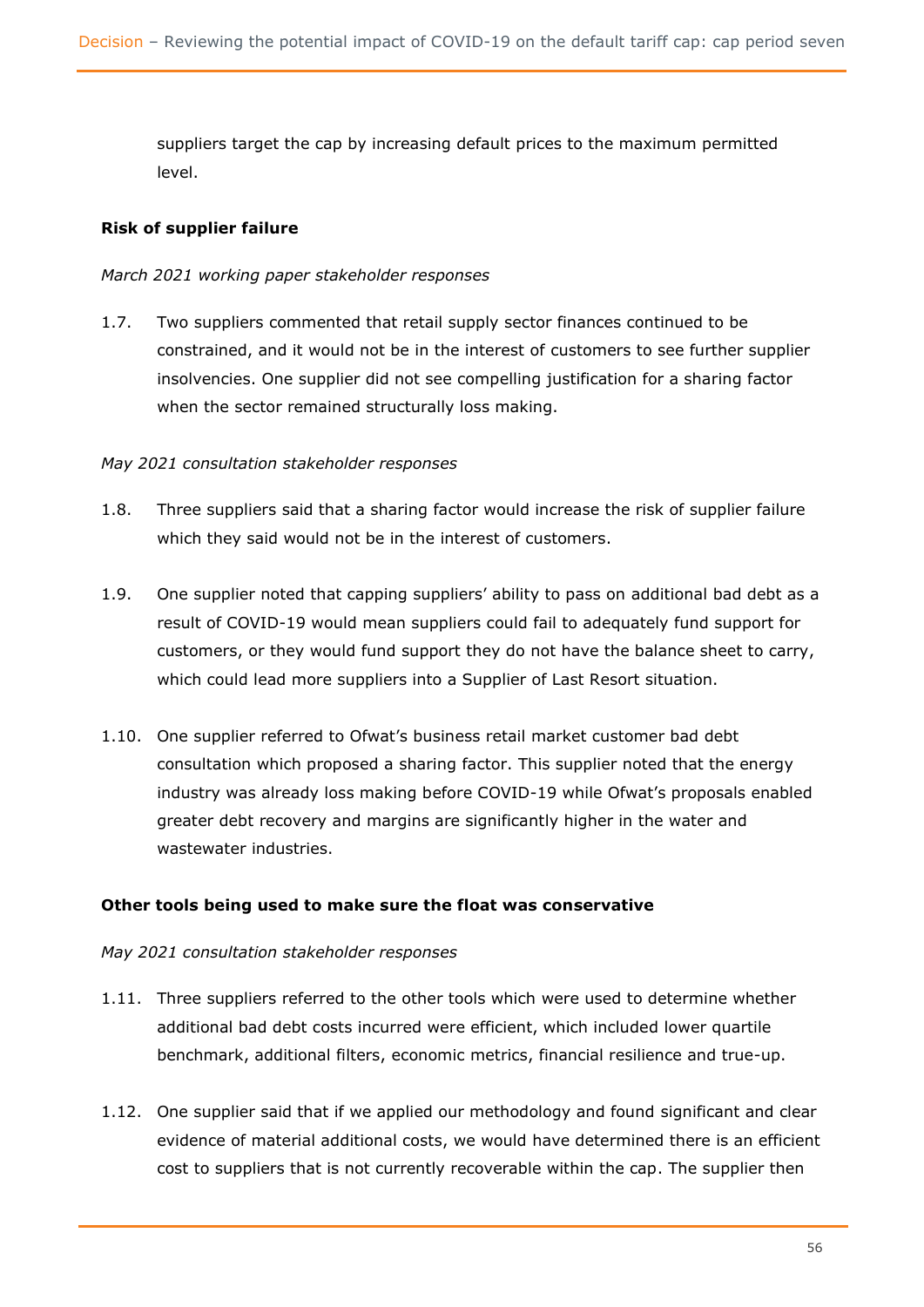concluded that therefore applying a sharing factor would not be appropriate or proportionate.

### **Other points**

*March 2021 working paper stakeholder responses* 

1.13. Two stakeholders agreed with introducing a sharing factor and argued that the financial resilience of suppliers would be much greater than that of customers, particularly low-income customers. They said no further additional burdens should be placed on already struggling households, particularly struggling PPM customers.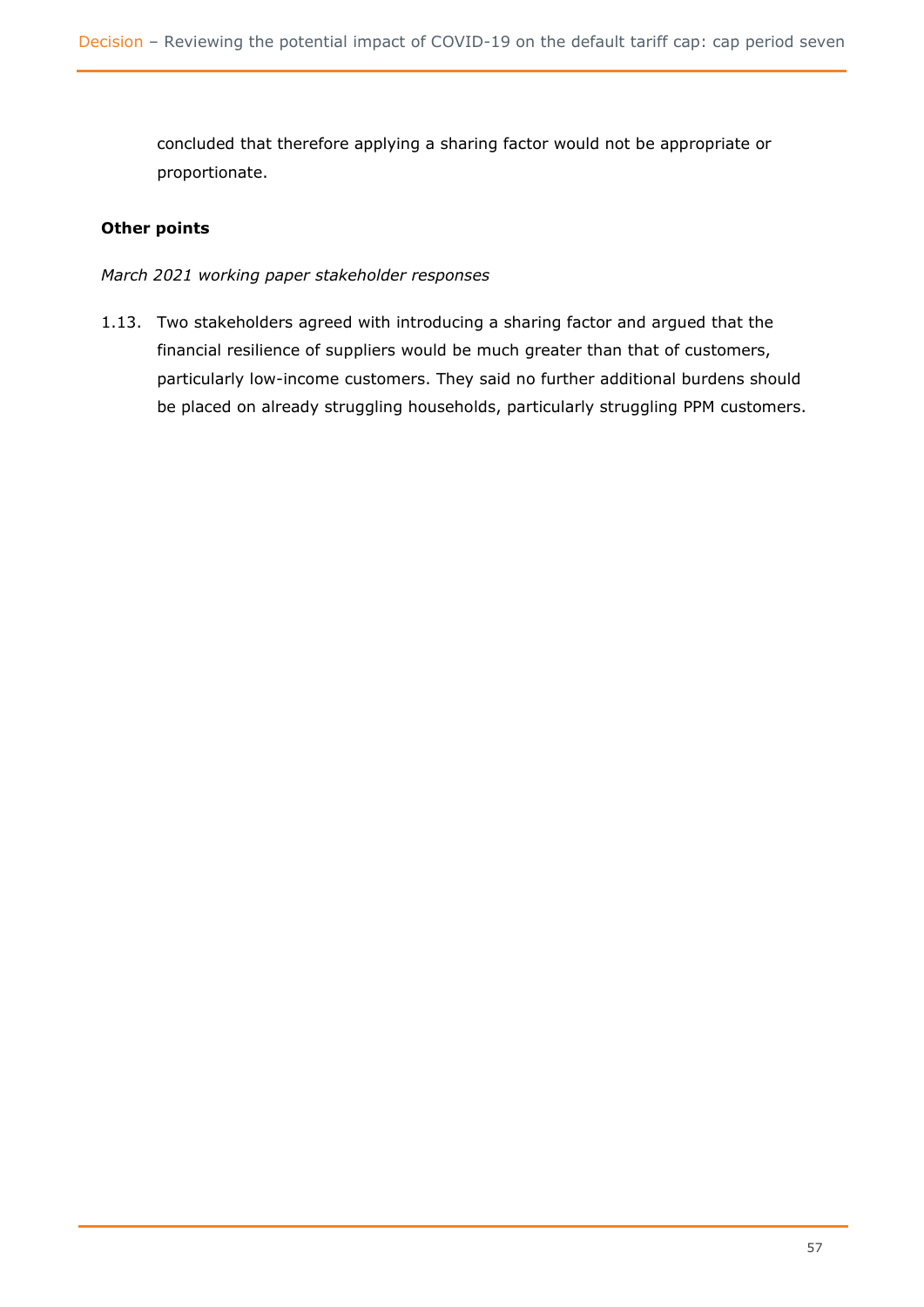# **Appendix 7 – Stakeholder comments on customer mix**

- 1.1. We outline our considerations on the stakeholder comments on customer mix in this appendix.
- 1.2. In response to our March 2021 working paper, one supplier said that a lower quartile benchmark was not appropriate as the efficiency of a supplier was not the main determinant in a customer's likelihood of falling into debt. One supplier commented that vulnerable customers were not distributed equally across suppliers, so some suppliers would bear a higher proportion of the increased costs to serve.
- 1.3. In response to our May 2021 consultation, one supplier said that its analysis showed a strong correlation between the propensity to fall into debt and payment method, meter type, socio-economic status, and being on the priority services register.
- 1.4. One supplier mentioned debt was more closely associated with a supplier's customer mix, rather than its efficiencies. Two suppliers commented that suppliers who had higher debt-related costs due to their customer mix were penalised by the cap.
- 1.5. One of these suppliers said that this could risk making vulnerable customers unattractive to smaller suppliers. It commented that we had continued to focus on credit meter customers, but legacy suppliers have high cost to serve PPM customers. It said that smaller suppliers would not bear higher costs to serve due to having a customer portfolio with no or few vulnerable customers, which resulted in smaller suppliers having a lower COVID-19 impact.
- 1.6. One supplier commented that we had not explained how we would control for differences between suppliers, such as the payment method or tariff type mix.
- 1.7. There are a large number of possible ways in which suppliers' customer bases could vary. Any impact on benchmarking would depend on the extent of variation in these characteristics between suppliers, and on the extent to which these characteristics affect suppliers' COVID-19 costs. We intended to collect the breakdown of debtrelated costs by payment method and tariff type for cap period seven, however, most suppliers who commented on our draft RFI told us that they were unable to